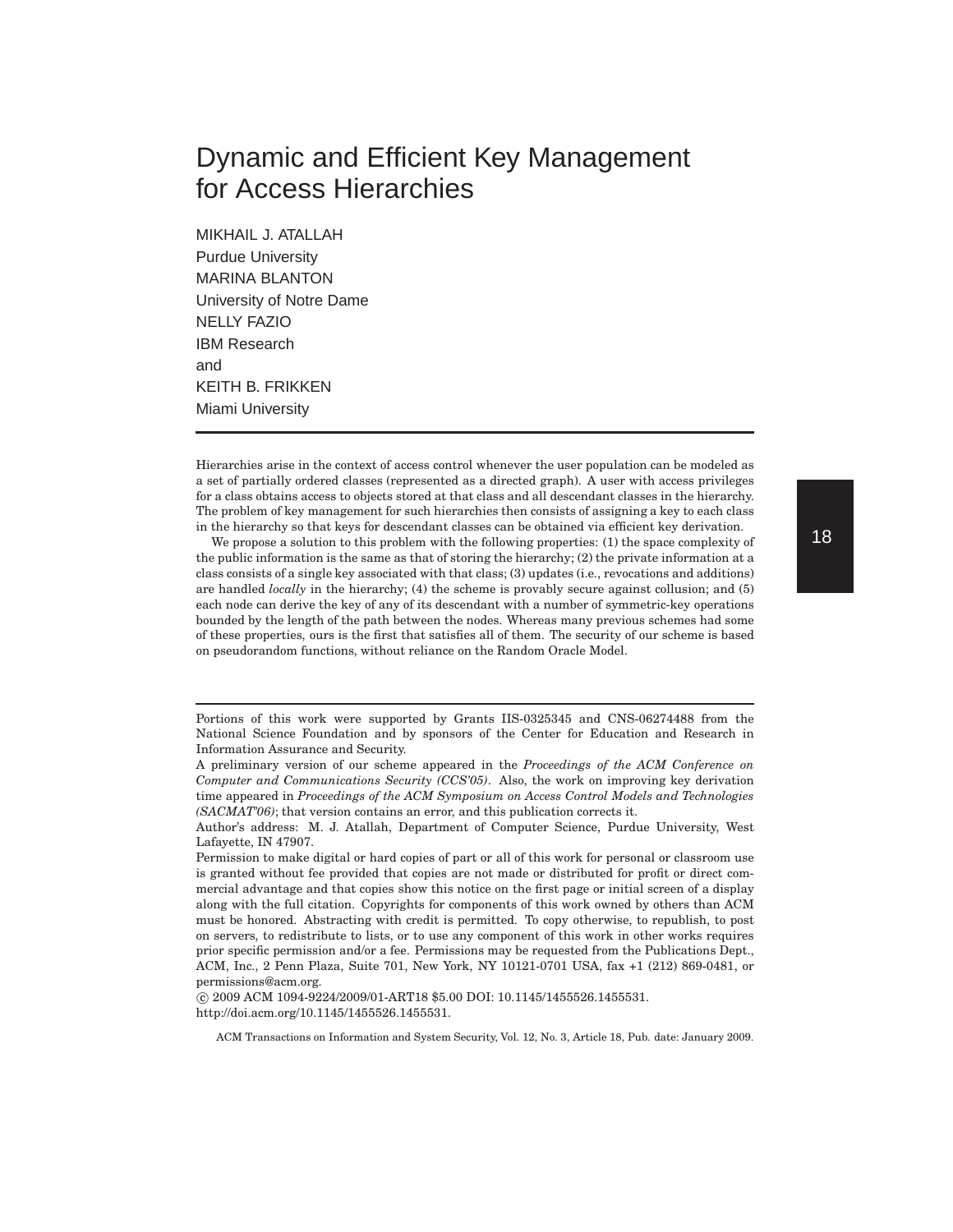#### 18: 2 · M. J. Atallah et al.

Another substantial contribution of this work is that we are able to lower the key derivation time at the expense of modestly increasing the public storage associated with the hierarchy. Insertion of additional, so-called shortcut, edges, allows to lower the key derivation to a small constant number of steps for graphs that are total orders and trees by increasing the total number of edges by a small asymptotic factor such as *O*(log∗ *n*) for an *n*-node hierarchy. For more general access hierarchies of dimension *d*, we use a technique that consists of adding dummy nodes and dimension reduction. The key derivation work for such graphs is then linear in *d* and the increase in the number of edges is by the factor  $O(\log^{d-1} n)$  compared to the one-dimensional case.

Finally, by making simple modifications to our scheme, we show how to handle extensions proposed by Crampton [2003] of the standard hierarchies to "limited depth" and reverse inheritance.

Categories and Subject Descriptors: K.6.5 [**Management of Computing and Information Systems**]: Security and Protection; E.1 [**Data Structures**]: Graphs and networks

General Terms: Security, Design, Algorithms

Additional Key Words and Phrases: Efficient key derivation, hierarchical access control, key management

#### **ACM Reference Format:**

Atallah, M. J., Blanton, M., Fazio, N., and Frikken, K. B. 2009. Dynamic and efficient key management for access hierarchies. ACM Trans. Inf. Syst. Secur. 12, 3, Article 18 (January 2009), 43 pages. DOI = 10.1145/1455526.1455531. http://doi.acm.org/10.1145/1455526.1455531.

## 1. INTRODUCTION

## 1.1 Background

In this work, we address the problem of access control and, more specifically, the key management problem in an access hierarchy. Informally, the general model is that there is a set of access classes ordered using partial order. We use a directed graph *G*, where nodes correspond to classes and edges indicate their ordering, to represent such a hierarchy. Then a user who is entitled to have access to a certain class obtains access to that class and its descendants in the hierarchy. A key management scheme assigns keys to the access classes and distributes a subset of the keys to a user, which permit her to obtain access to objects at her class(es) and all of the descendant classes. Such key management schemes are usually evaluated by the number of total keys the system must maintain, the number of keys each user receives, the size of public information, the time required to derive keys for access classes, and the work needed when the hierarchy or the set of users change.

Hierarchies of access classes are used in many domains, and in many cases they are more general than trees. The most traditional example of such hierarchies is Role-Based Access Control (RBAC) models [Ferraiolo and Kuhn 1992; Sandhu et al. 1996] that can be used for many different types of organizations. Other areas where hierarchies are useful are content distribution (where the users receive content of different quality or resolution), cable TV (where certain programs are included in subscription packages), project development (different views of information flow and components at managerial, developers, etc., positions), defense in depth (at each stage of intrusion defense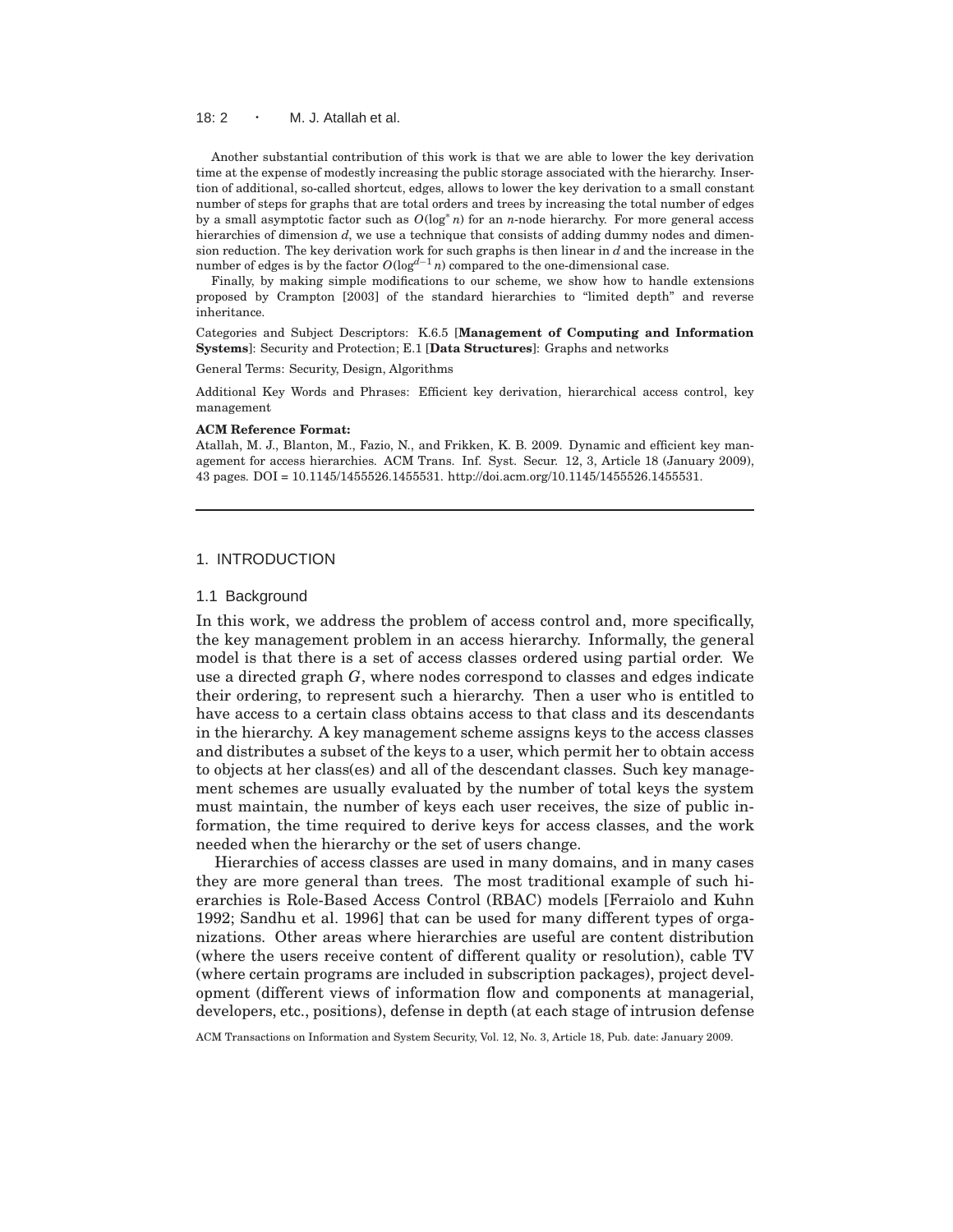there is a specific set of resources that can be accessed), and others. Even more broadly, hierarchical access control is used in operating systems (e.g., Fraim [1983]), databases (e.g., Denning et al. [1986]), and networking (e.g., McHugh and Moore [1986]; Lu and Sundareshan [1988]).

A vital aspect of access control schemes is computational and storage space requirements for key management and processing. It is clear that low requirements allow a scheme to be used in a much wider spectrum of devices and applications (e.g., inexpensive smartcards, small battery-operated sensors, embedded processors, etc.) than costly schemes. Thus to make our scheme acceptable for use with weak clients, we do not use public-key cryptography and utilize only efficient techniques.

Security of access control models comes from their ability to deny access to unauthorized data. Also, if a scheme is *collusion-resilient*, then even if a number of users with access to different nodes conspire trying to derive additional keys, they cannot get access to more objects than what they can already legally access. Even though we intend to use the scheme with tamper-resistant smartcards, a number of prior publications (e.g., Anderson and Kuhn [1996; 1997]) suggest that compromising cards is easier than is commonly believed. In addition, the collusion-resilience allows us to use the scheme with other devices that do not have tamper-resistance.

One of the key efficiency measures for hierarchical access control schemes is the number of operations necessary to compute the key for an access class lower in the hierarchy, because this operation must be performed in real-time by possibly very weak clients. The best schemes (including ours) require the number of operations linear in the depth of the graph in the worst case (see Section 2 for more information), which for some graphs is  $O(n)$  where *n* is the number of nodes in the access graph. While the number of operations for key derivation is going to be small on average and an organization's role hierarchy tends to be shallow rather than deep, deep hierarchies do arise in many situations such as:

- —Hierarchically organized hardware, where the hierarchy is based on functional and control issues but also on how trusted the hardware components are;
- —Hierarchically organized distributed control structures such as physical plants or power grids (involving thousands of possibly tiny networked devices such as sensors, actuators, etc.);
- —Hierarchical design structures (e.g., aircraft, VLSI circuits, etc.); and
- —Task graphs where only an ancestor task should know about descendant tasks.

Also, deep-access hierarchies can arise even in very simple databases where the hierarchical complexity can come from super-imposed classifications on the database that are based on functional, structural, etc. features of that database. See also Maheshwari [2003]; Rose and Gasteiger [1994] for other examples of deep hierarchies. This is why a rather substantial part of this work is dedicated to improving key derivation time, which, as we describe below, can

ACM Transactions on Information and System Security, Vol. 12, No. 3, Article 18, Pub. date: January 2009.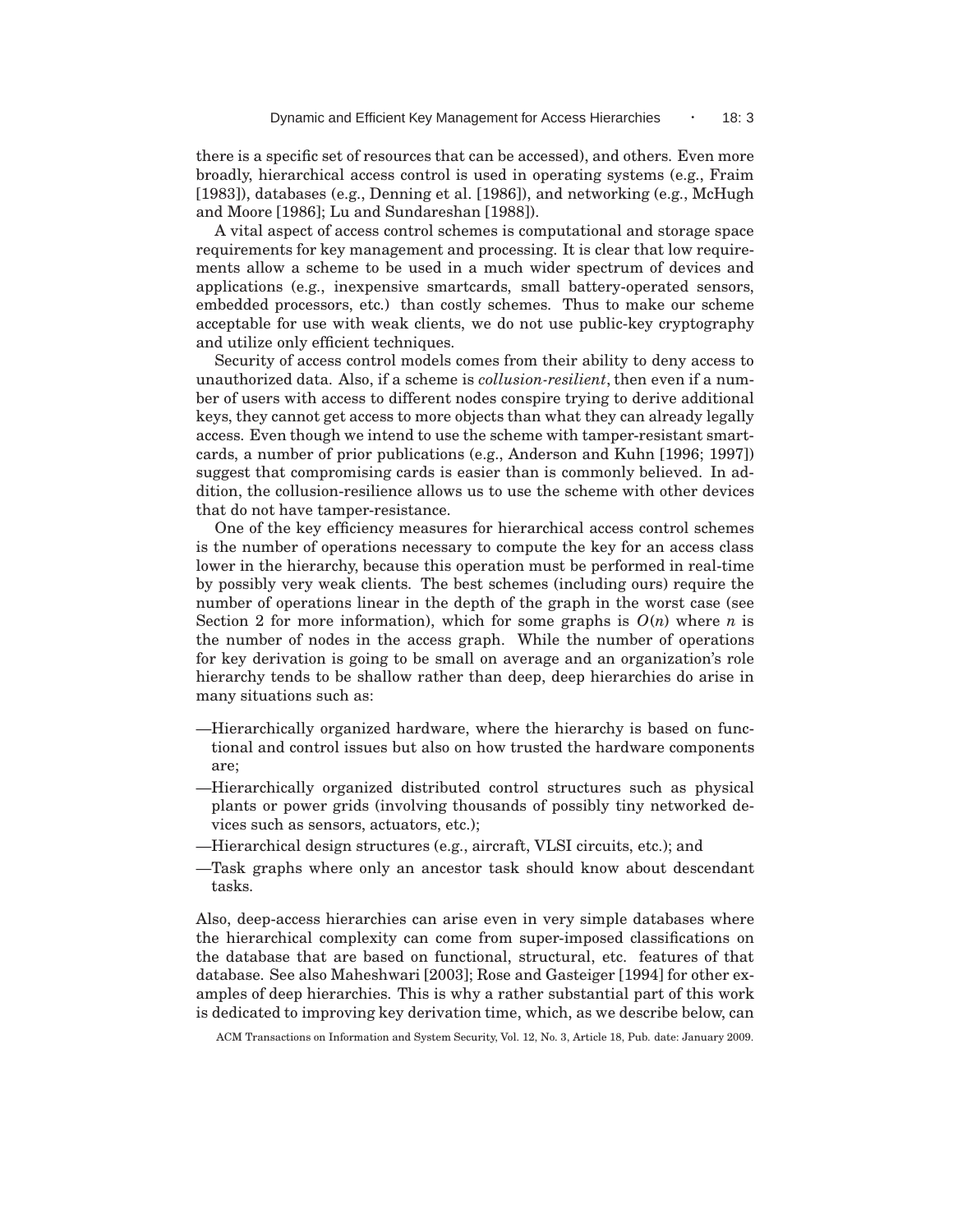## 18:  $4 \cdot M$ . J. Atallah et al.

be decreased to a small number of operations (constant for trees and linear in the dimension of the graph for more general hierarchies) with modest increase in public storage space.

## 1.2 Our Results

Our approach can support arbitrary access graphs, but in this work we consider only acyclic graphs.<sup>1</sup> In this work we describe two schemes: a base scheme and an extended scheme. The base scheme is simple and extremely efficient—it can be implemented using only hash functions. We show its provable security against key recovery. The second, extended, scheme provides higher security guarantees: we prove that user keys are now pseudorandom (i.e., indistinguishable from random). The scheme, however, relies on additional use of symmetric-key encryption. Other properties shared by both of the schemes are:

- —The space complexity of the public information is the same as that of storing *G* and is asymptotically optimal.
- —The private information at a node consists of a single key.
- —The derivation by a node of a descendant node's access key requires the number of operations linear in the distance between the nodes.
- —Updates are handled locally in the hierarchy and do not "propagate" to descendants or ancestors of the affected part of the graph, while many other schemes require rekeying of other nodes following a deletion.
- —Our scheme is resistant to collusion in that no subset of nodes can conspire to gain access to any node that is not already legally accessible.

We address key management at the levels of both access classes and individual users, while other schemes manage keys only at one of these levels.

In the schemes, we rely on the following assumptions: there is a trusted central authority that can generate and distribute keys (e.g., an administrator within the organization). The security of our schemes relies on the use of pseudorandom functions. Additionally, the security of the extended scheme relies on encryption with certain properties.

We also show that our solution can be easily extended to cover access models that go beyond the traditional inheritance of privilege. More precisely, we give extensions that enable normal as well as reverse inheritance in the graph (i.e., access to objects down or up in the hierarchy) and also allow for fixed-depth inheritance. Such extensions are useful not only in the context of other standard models such as Bell-LaPadula [Bell and LaPadula 1973], but

 $1$ Even though the scheme can be applied to graphs that contain cycles, we do not foresee a setting in which such access graphs are useful. That is, since all nodes comprising a cycle have identical privileges, they can be merged into a single node. Thus, in this work we restrict our attention to directed acyclic graphs.

ACM Transactions on Information and System Security, Vol. 12, No. 3, Article 18, Pub. date: January 2009.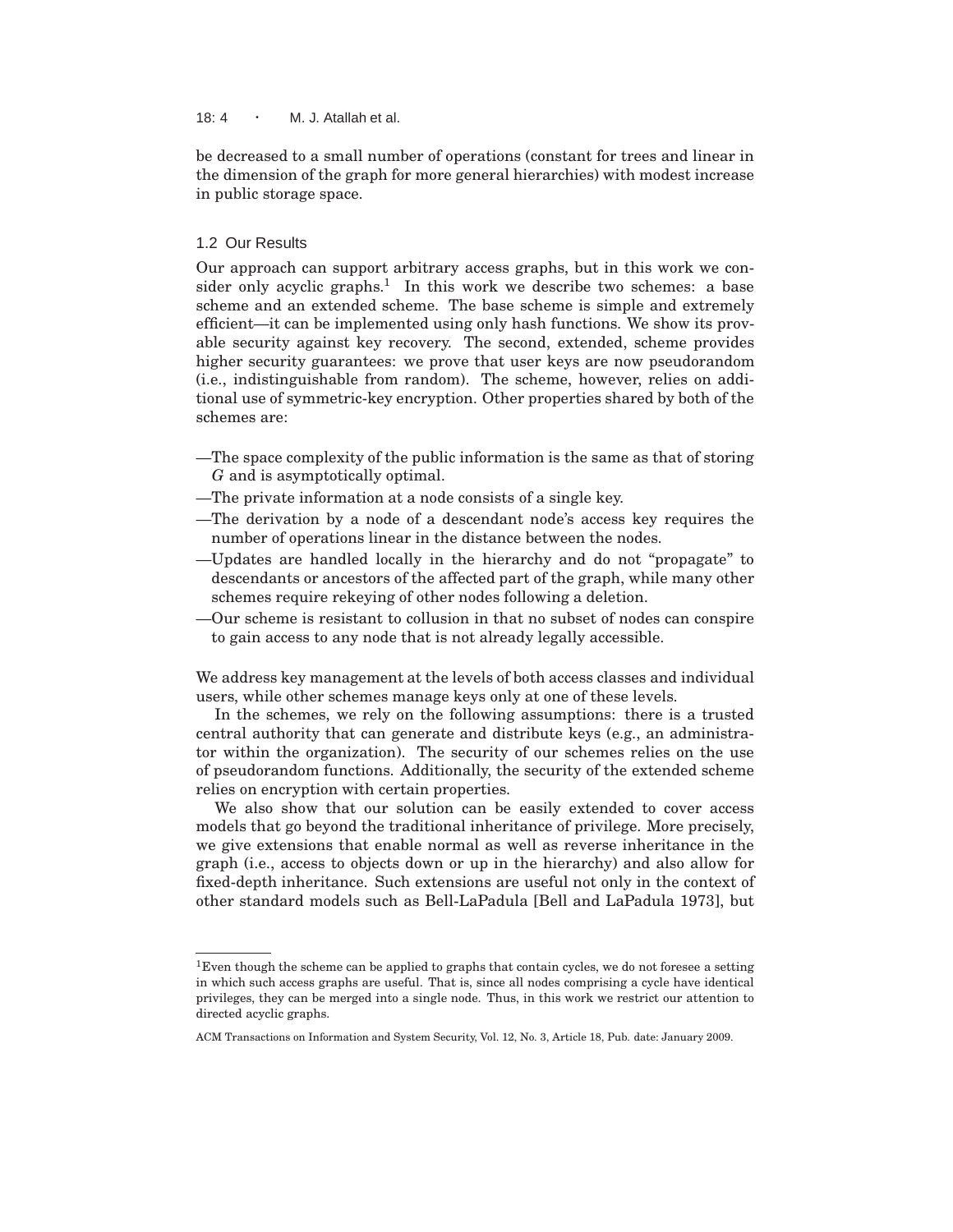can also apply, for instance, to RBAC (e.g., reverse limited-depth inheritance permits an employee to have access to documents stored at the level of the department of that employee); this model can cover a much richer set of access control policies than that of other schemes. We model these extensions after Crampton's work [Crampton 2003], and they do not increase the space or computational complexity of our schemes.

A substantial part of this work is dedicated to improving efficiency of key derivation time for deep hierarchies. Insertion of additional (so called "shortcut") edges in an *n*-node tree or chain allows to lower efficiency of key derivation to a small constant number of operations in the worst case with an asymptotically small increase in public information (such as  $O(\log^* n)$ ). For more general graphs, we extend the solution by employing a technique that consists of addition of dummy vertices and allows us to perform dimension reduction on the graph. The result of this technique is  $O(d)$  key derivation time for access hierarchies of dimension *d* with an increase in public storage of *O*(log<sup>d-1</sup> *n*) compared to that of one-dimensional graphs. Our solution is flexible in that it allows a trade-off between key derivation time and public storage at the server.

### 1.3 Organization

We give an overview the literature on key management for access control in Section 2, while Section 3 contains a formal description of the problem. Section 4 presents our base scheme along with its security proof against key recovery. In Section 5 we present an extension of the base scheme, which is proven secure w.r.t. the stronger security notion of key indistinguishability. In Section 6, we describe how to deal with dynamic changes to the access graph, while Section 7 suggests extensions that permit the scheme's usage with other access models given in Crampton [2003]. Section 8 presents our techniques to improve efficiency of key derivation. Finally, Section 9 concludes the article.

## 2. RELATED WORK

The first work that addressed the problem of key management in hierarchical access control was by Akl and Taylor [1983]. Since then a large number of publications [Birget et al. 2001; Chang and Buehrer 1993; Chang et al. 2004; Chen et al. 2004; Chick and Tavares 1990; Chien and Jan 2003; Chou et al. 2004; Das et al. 2005; Ferrara and Masucci 2003; Harn and Lin 1990; He et al. 2003; Hwang 1999b,a; Hwang and Yang 2003; Liaw et al. 1993; Lin 2001; Lin et al. 2003; MacKinnon et al. 1985; Ohta et al. 1991; Ray et al. 2002; Sandhu 1987, 1988; Santis et al. 2004; Sun and Liu 2004; Tsai and Chang 1995; Zhang and Wang 2004; Zheng et al. 1992, 1993; Zhong 2002, and others] have improved existing key assignment schemes, especially in the recent years. All of these approaches assume existences of a central authority (CA) that maintains the keys and related information. Most of them (and our scheme as well) are also based on the idea that a node in the hierarchy can derive keys for its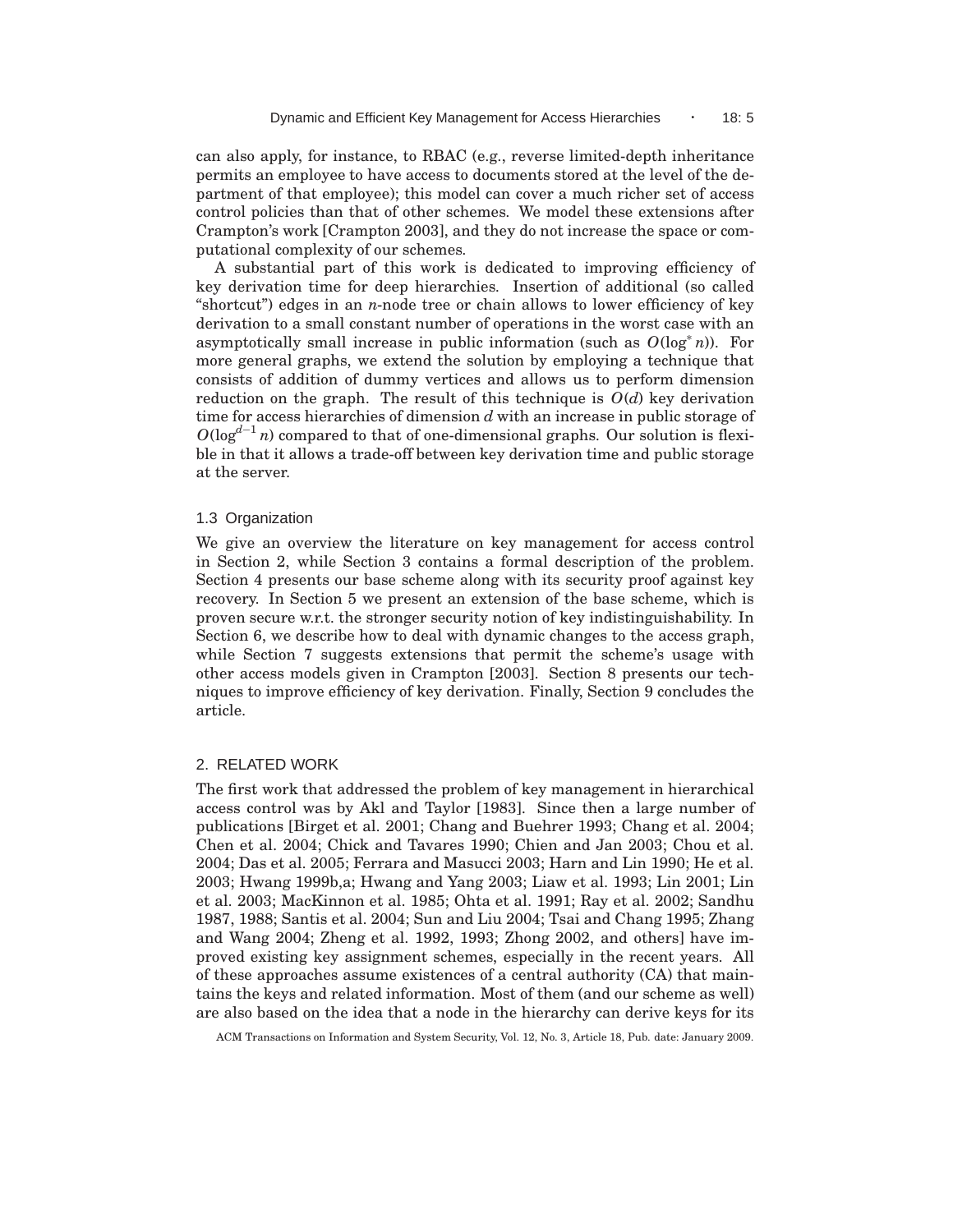18: 6 · M. J. Atallah et al.

descendants. Due to the large number of previous publications, we only briefly comment on their basic ideas and efficiency in comparison to our scheme.

A relatively large number of schemes on this topic have been shown to be either insecure with respect to the security statements made in these works [Yeh et al. 1998; Wu and Chang 2001; Shen and Chen 2002; Tzeng 2002; Huang and Chang 2004] or incorrect [Chen and Chung 2002]. Therefore, we do not take these schemes into consideration in our further discussion.

A significant number of schemes, for example, Akl and Taylor [1983]; MacKinnon et al. [1985]; Harn and Lin [1990]; Chang and Buehrer [1993]; Hwang [1999a]; He et al. [2003]; Chick and Tavares [1990]; Ohta et al. [1991]; Hwang and Yang [2003]; Ray et al. [2002]; Lin et al. [2003]; and Santis et al. [2004], operate large numbers computed as a product of up to  $O(n)$  co-prime numbers or, alternatively, up to  $O(n)$  large numbers, where *n* is the number of nodes in the graph. Such numbers can grow to *n* bits long and are prohibitively large for most hierarchies. While in many of these approaches key derivation might seem consisting of one division and one modular exponentiation operation, in practice, division of two numbers even  $O(n)$  bits long involves  $O(n^2)$ operations, in addition to the use of expensive public-key crypto operations. Our key derivation, on the other hand, even without efficiency improvements is bounded by the depth of the access hierarchy and can be implemented using  $O(n)$  hash operations in the worst case (i.e., then the depth of the hierarchy is *O*(*n*)).

Work of Liaw et al. [1993] and Sandhu [1987; 1988] is limited to trees and thus is of limited use. Work of Birget et al. [2001]; Sun and Liu [2004] and Zhang and Wang [2004] is concerned with a slightly different model having a hierarchy of users and a hierarchy of resources. The scheme of Birget et al. [2001], however, is not dynamic; and in Sun and Liu [2004]; and Zhang and Wang [2004] there are high rekeying overheads for additions/deletions (particularly because of slightly different requirements of the scheme) and the number of keys for a class is large for large hierarchies.

The work of Ferrara and Masucci [2003] gives an information-theoretic approach, in which each user might have to store a large number of keys (up to  $O(n)$ , and insertions/deletions result in many changes. The scheme of Wu and Wei [2004] uses modular exponentiation, and additions/deletions require rekeying of all descendants. A number of schemes [Das et al. 2005; Tsai and Chang 1995; Chang et al. 2004] are based on interpolating polynomials and give reasonable performance. In Tsai and Chang [1995] and Das et al. [2005], however, private storage at a node is up to  $O(n)$  and additions/deletions require rekeying of ancestors. As was already mentioned above, we avoid re-keying on additions/deletions and store only one key per node. In Chang et al. [2004], key derivation is less efficient than in our scheme, also public storage space is larger. Even though the authors speculate that schemes that perform the key derivation process iteratively are inefficient (which is the case in our scheme), their key derivation is less efficient due to usage of expensive modular exponentiation operations and interpolating polynomial evaluation.

Schemes that utilize sibling intractable function families (SIFF) [Zheng et al. 1992, 1993] are the only efficient approaches among early schemes. In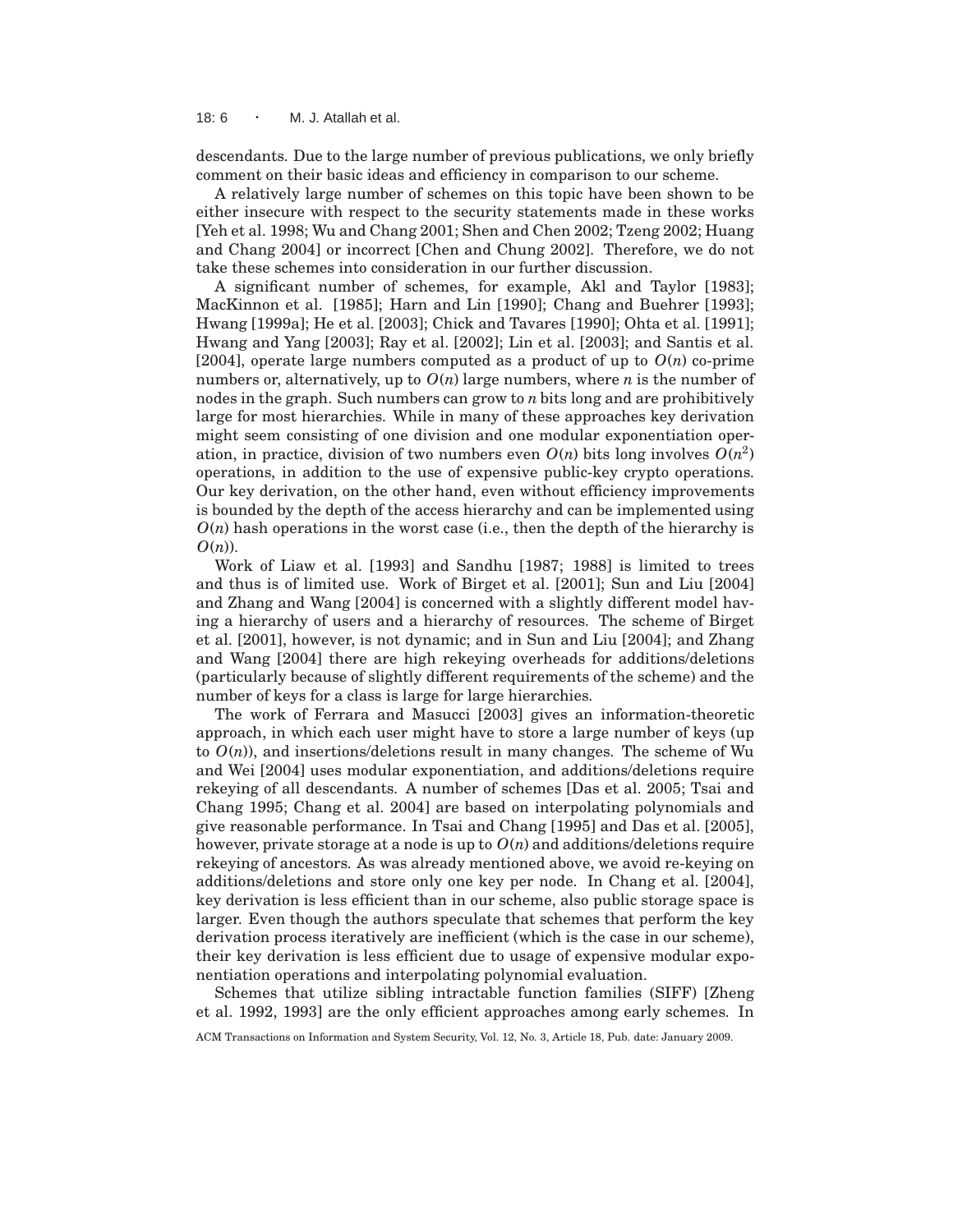|                       | Private | Public         |                             | Changes | Proof of |
|-----------------------|---------|----------------|-----------------------------|---------|----------|
| Scheme                | storage | storage        | Key derivation              | I/D/R   | security |
| [Lin 2001]            |         | 2k E           | $(3c_H + 4c_{XOR})\ell$     | L/NL/L  | $\rm No$ |
| [ $Z$ hong $2002$ ]   |         | $(k + k_1) E $ | $(c_H + 2c_{XOR})\ell$      | L/NL/L  | $\rm No$ |
| [Chien and Jan 2003]  |         | k E            | $(c_H + c_{XOR})\ell$       | L/NL/L  | $\rm No$ |
| [Chen et al. $2004$ ] |         | k E            | $(c_D + c_H + c_{XOR})\ell$ | L/NL/L  | $\rm No$ |
| Ours                  |         | k E            | $(c_H + c_{XOR})\ell$       | L/L/L   | Yes      |

Table I. Comparison with Previous Work

these schemes, there is only one secret key per class, key derivation is a chain of SIFF function applications which can be implemented using polynomials. However, additions and deletions in Zheng et al. [1992] require rekeying of all descendants and in Zheng et al. [1993] all descendants should be rekeyed when a node is deleted.

A number of recent schemes [Chen et al. 2004; Chien and Jan 2003; Chou et al. 2004; Lin 2001; Zhong 2002] use overall structure similar to ours and have performance comparable to our base scheme. Chou et al. [2004], however, does not address dynamic changes, and the scheme is less efficient than ours because of additional usage of modular multiplication. Chen et al. [2004] requires larger public storage, key derivation is slower because of additional usage of encryption, and the ex-member problem is not addressed that will require to rekey all descendants on deletions. Compared to the schemes Lin [2001] and Zhong [2002], our approach is simpler than both of them. It is also more efficient than the first scheme (by a constant factor), and uses less space than both of them (by a constant factor). In addition, in both of these schemes, all descendants have to be rekeyed when a class is being deleted to combat the ex-member problem. Chien and Jan [2003] uses only hash functions and achieves performance closest to our base scheme; deletions, however, require rekeying of all descendants. In our scheme, on the other hand, dynamic changes to the graph are handled locally (i.e., private information at other nodes is not affected and no other nodes need to be rekeyed, only public information associated with the graph changes). Another very important distinction between the present work and these publications is that our scheme is provably secure. In addition, our extended scheme provides even stronger security guarantees (i.e., key indistinguishability) that have not been shown before. Techniques for improving efficiency are also an important contribution of this work.

Table I gives a comparison of our base scheme and other schemes. Private storage is measured per access class. Public storage is measured for the entire access graph (overhead introduced by the scheme, without information needed to represent the graph itself), and only the dominant term is given. The key derivation time shown reflects maximum computation needed to derive the key of node w given the key of node v, assuming there is a path of length  $\ell$  between  $v$  and  $w$ .

In the table, *k* is a security parameter that corresponds to the size of the secret key (and in most cases is the size of the output produced by a cryptographic hash function *H*);  $k_1$  is another security parameter (of comparable value);  $c_H$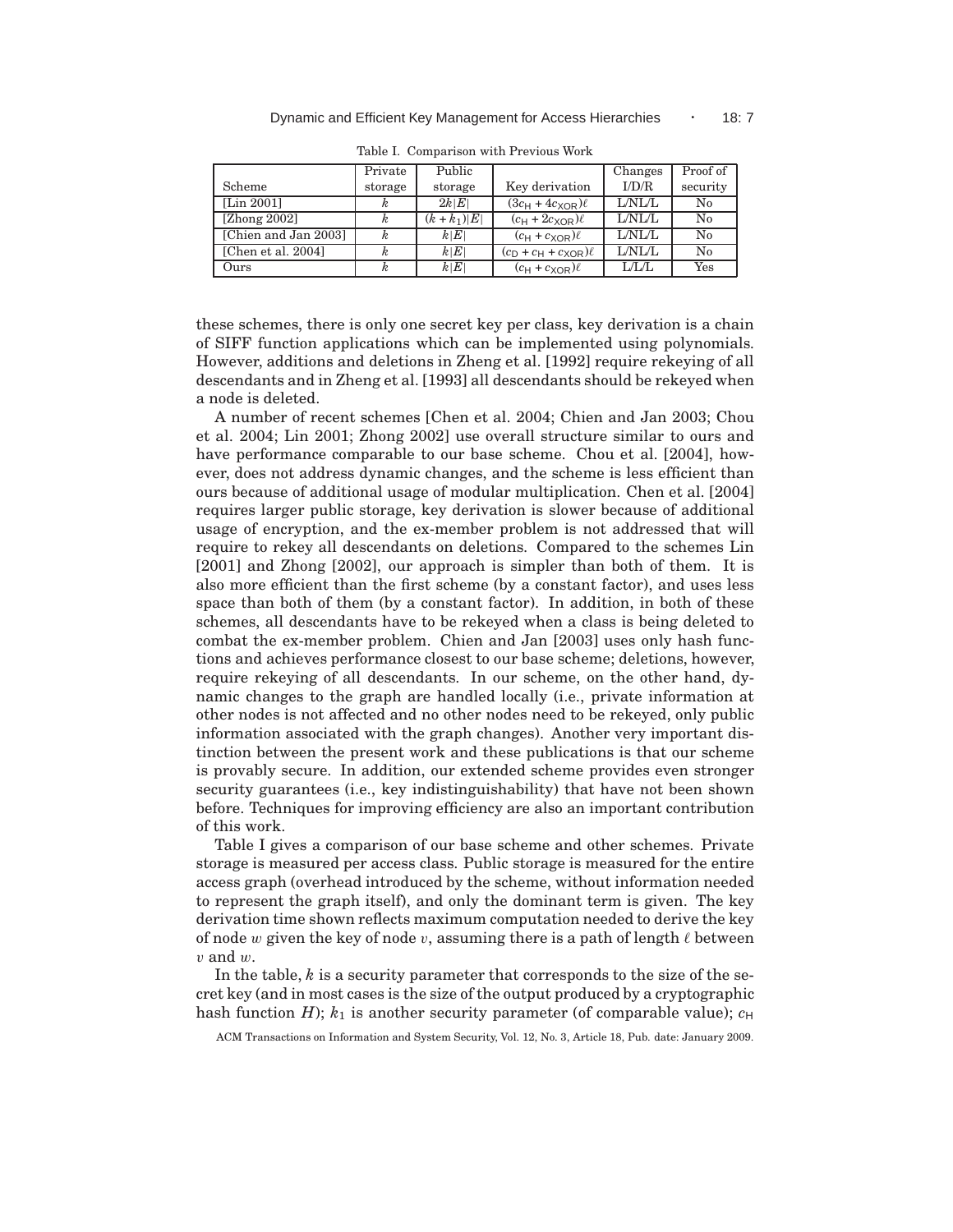#### 18: 8 · M. J. Atallah et al.

denotes computation required by a single invocation of  $H^2$ ;  $c_{XOR}$  corresponds to computation needed to perform bitwise XOR of two strings of size *O*(*k*); and  $c<sub>D</sub>$  is computation needed for symmetric key decryption. In the table, changes to the hierarchy include insertion (I), deletion (D), and rekeying (R); L stands for "local" and NL for "non-local." In all of the schemes that list "non-local" for deletions, such operations require rekeying of all descendant classes in the hierarchy.

Note that in different schemes, the authors might make assumptions on what information is public and what is stored with the client, which differs from what we present here. For the sake of comparison, however, we unify the schemes and list their capabilities, which may or may not be different from the results reported by the authors. In addition, results of Lin [2001] and Chien and Jan [2003] rely on tamper-resistance of the clients.

### 3. PROBLEM DEFINITION

There is a directed access graph  $G = (V, E, O)$  s.t. *V* is a set of vertices  $V = \{v_1, \ldots, v_n\}$  of cardinality  $|V| = n$ , *E* is a set of edges  $E = \{e_1, \ldots, e_m\}$ of cardinality  $|E| = m$ , and O is a set of objects  $O = \{o_1, \ldots, o_k\}$  of cardinality  $|O| = k$ . Each vertex  $v_i$  represents a class in the access hierarchy and has a set of objects associated with it. Function  $O: V \to 2^O$  maps a node to a unique set of objects such that  $|\mathcal{O}(v_i)| > 0$  and  $\forall i \forall j$ ,  $\mathcal{O}(v_i) \cap \mathcal{O}(v_j) = \emptyset$  iff  $i \neq j$ . (For brevity, we use notation  $\mathcal{O}_i$  to mean  $\mathcal{O}(v_i)$ .) When the set of edges E or the set of objects *O* is not essential to our current discussion, we may omit it from the definition of the graph and instead use notation  $G = (V, O)$  or  $G = (V, E)$ , respectively.

In a directed graph  $G = (V, E)$ , we define an ancestry function  $Anc(v_i, G)$ which is a set such that  $v_j \in \text{Anc}(v_i, G)$  if there is a path from  $v_j$  to  $v_i$  in  $G$ . We also define the set of descendants of node  $v_i$  as  $Desc(v_i, G)$ , where  $v_j \in$  $Desc(v_i, G)$  if there is a path from  $v_i$  to  $v_j$  in *G*. For a directed graph  $G = (V, E)$ , we use a function  $Pred(v_i, G)$  to denote the set of immediate predecessors of  $v_i$  in *G*, that is, if  $v_j \in Pred(v_i, G)$  then there is a directed edge from  $v_j$  to  $v_i$ in  $G$ . Similarly, we define  $Succ(v_i, G)$  to be the set of immediate successors of  $v_i$  in *G*. When it is clear what graph we are discussing, we omit *G* from the notation and instead use the shorthand notation *Anc*(v*i*), *Desc*(v*i*), *Succ*(v*i*), and *Pred*(v*i*). We consider a node to be its own ancestor and descendant, but we do not consider it to be a predecessor or successor of itself.

In the access hierarchy, a path from node  $v_i$  to node  $v_j$  means that any subject that can assume access rights at class  $v_i$  is also permitted to access any object *o* ∈  $\mathcal{O}_j$  at class  $v_j$ . The function  $\mathcal{O}^*$  :  $V \to 2^O$  maps a node  $v_i \in V$  to a set of objects accessible to a subject at class  $v_i$  (we use  $\mathcal{O}_i^*$  as a shorthand for  $\mathcal{O}^*(v_i)$ ); the function is defined as  $\mathcal{O}_i^* = \bigcup_{v_j \in \text{Desc}(v_i)} \mathcal{O}_j$ .

Intuitively, a key allocation mechanism aims at implementing such form of access control by assigning a cryptographic key *k<sup>i</sup>* to each class v*<sup>i</sup>* . Such key *k<sup>i</sup>* is then used to guard access to objects of class  $v_i$  (for example, by encrypting

<sup>&</sup>lt;sup>2</sup>Our solution uses pseudorandom function *F* instead of using *H* directly. *F*, however, can be implemented using solely a hash function, and for the sake of uniformity we list  $c_H$  for our scheme as well.

ACM Transactions on Information and System Security, Vol. 12, No. 3, Article 18, Pub. date: January 2009.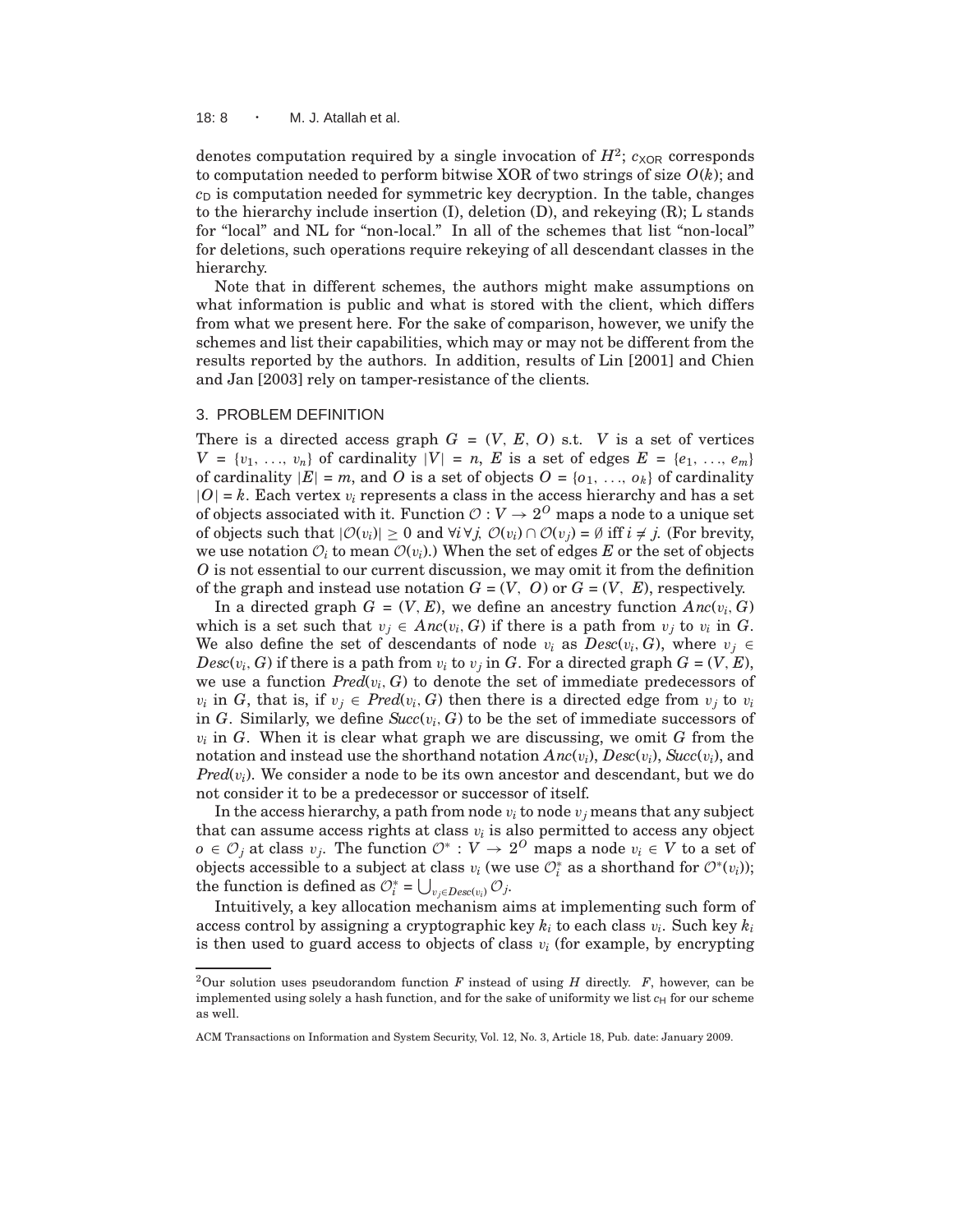object  $o \in \mathcal{O}_i$  under key  $k_i$ ), and is made available to every users at class  $v_i$  (and at any of its ancestor classes). It follows that each user ought to store (or at least be able to derive) the cryptographic key  $k_i$  associated with the class  $v_i$  to which he belongs, as well as the keys  $k_j$ 's of all classes  $v_j$  descendants of  $v_i$ . For the sake of generality, we do not impose any specific structure on the secret information actually stored by users at class  $v_i$ ; we denote such information by  $S_i$ .

In summary,  $S_i$  denotes the secret information that each user at class  $v_i$ stores, while  $k_i$  (which is derivable from  $S_i$ ) is the cryptographic key necessary to gain access to objects at class  $v_i$ . We formalize this intuition with the following definition.

*Definition* 3.1. A Key Allocation (KA) scheme is a pair of polynomial-time algorithms (Set, Derive), defined as follows:

- $-$ Set(1<sup> $\rho$ </sup>, *G*) is a randomized algorithm that on input a security parameter  $1^{\rho}$ and an access graph  $G$ , outputs two mappings: (1) a public mapping Pub:  $V \cup E \rightarrow \{0, 1\}^*$ , associating a public label  $\ell_i$  to each node  $v_i$  and a public label  $y_{ij}$  to each edge  $(v_i, v_j)$  in the graph; (2) a secret mapping Sec :  $V \rightarrow$  $\{0, 1\}^{\rho} \times \{0, 1\}^{\rho}$ , associating a secret information  $S_i$  and a cryptographic key  $k_i$  to each node  $v_i$  in *G*. (No secret information is associated to edges in *G*.)
- Derive(*G*, Pub,  $v_i$ ,  $v_j$ ,  $S_i$ ) is a deterministic algorithm taking as input the access graph *G*, the public information Pub output by Set, a source node v*<sup>i</sup>* , a target node  $v_j$  and the secret information  $S_i$  of node  $v_i$ . It outputs the cryptographic key  $k_j$  associated to node  $v_j$  if  $v_j \in Desc(v_i)$ , or a special rejection symbol ⊥ otherwise.

For correctness, the Set and Derive algorithms of a Key Allocation scheme should also satisfy the following constraint:  $\forall v_i \in V$ ,  $\forall v_j \in Desc(v_i)$ ,

$$
\Pr\left[k_j = \text{Derive}(G, \text{Pub}, v_i, v_j, S_i) \middle| \begin{array}{c} (\text{Pub}, \text{Sec}) \leftarrow \text{Set}(1^{\rho}, G), \\ (S_i, k_i) \leftarrow \text{Sec}(v_i), \\ (S_j, k_j) \leftarrow \text{Sec}(v_j) \end{array}\right] = 1\right]
$$

where the probability is over the random choices of the Set algorithm.

We now formalize two levels of security: *Key Recovery* and *Key Indistinguishability*. Informally, in defining these notions of security, we allow an adversary to corrupt keys at various nodes in the graph. The adversary then chooses a node v <sup>∗</sup> on which it would like to be challenged (subject to the constraint that the adversary does not already have access to that node's key or a key of any of its ancestors). In the case of key recovery, the adversary's goal is to compute the cryptographic key associated with node  $v^*$ . In the case of key indistinguishability, the adversary is given either  $v^*$ 's real key or a random key chosen afresh (with the two possibility being equally likely) and is asked to determine whether such key corresponds to the  $v^*$ 's real key or not.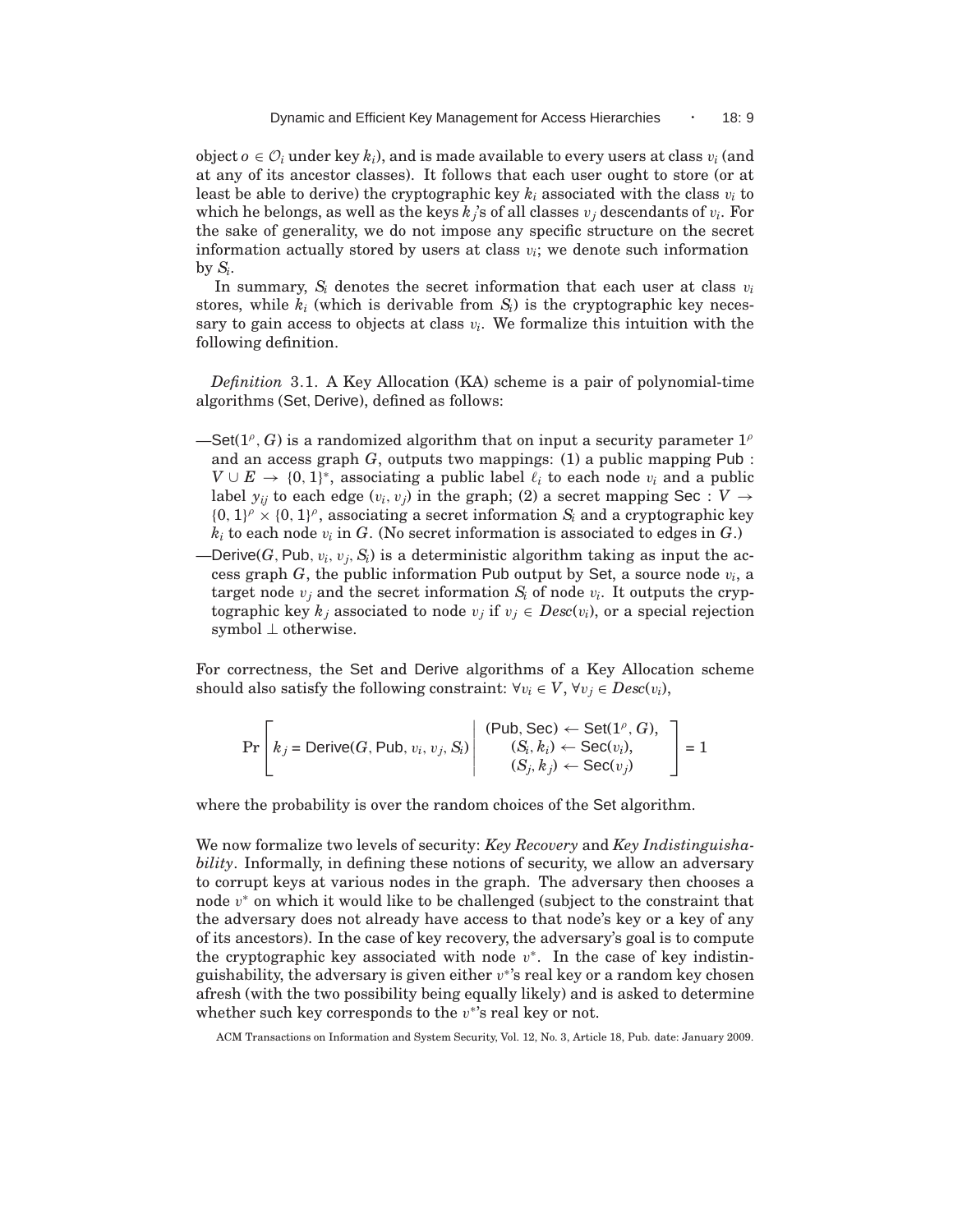18: 10  $\cdot$  M. J. Atallah et al.

*Definition* 3.2 *(Key Recovery)*. A Key Allocation scheme is secure w.r.t. key recovery if no polynomial time adversary  $\mathcal A$  has a non-negligible advantage (in the security parameter  $\rho$ ) against the challenger in the following game:

- **-Setup**: The challenger runs Set( $1^{\rho}$ , G), and gives the resulting public information Pub to the adversary A.
- —**Attack**: The adversary issues, in any adaptively chosen order, a polynomial number of  $Corrupt(v_i)$  queries, which the challenger answers by retrieving  $(S_i, k_i)$  = Sec $(v_i)$  and giving  $S_i$  to A.
- **—Break**: The adversary outputs a node  $v^*$ , subject to  $v^* \notin Desc(v_i)$  for any  $v_i$ asked in **Phase 1**, along with her best guess  $k'_{v^*}$  to the cryptographic key  $k_{v^*}$ associated with node  $v^*$ .

We define the adversary's advantage in attacking the scheme as:

$$
Adv_{\mathcal{A}}^{KR} \doteq Pr[k'_{v^*} = k_{v^*}].
$$

*Definition* 3.3 *(Key Indistinguishability)*. A Key Allocation scheme is key indistinguishable if no polynomial time adversary  $A$  has a non-negligible advantage (in the security parameter  $\rho$ ) against the challenger in the following game:

- **-Setup**: The challenger runs Set( $1^{\rho}$ , G), and gives the resulting public information Pub to the adversary A.
- —**Phase 1**: The adversary issues, in any adaptively chosen order, a polynomial number of  $Corrupt(v_i)$  queries, which the challenger answers by retrieving  $(S_i, k_i)$  = Sec( $v_i$ ) and giving  $S_i$  to A.
- —**Challenge**: Once the adversary decides that **Phase 1** is over, it specifies a node  $v^*$ , subject to  $v^* \notin Desc(v_i)$  for any  $v_i$  asked in **Phase 1**. The challenger picks a random bit  $b^* \in \{0, 1\}$ : if  $b^* = 0$ , it returns to A the cryptographic  $\vec{f}_{k}$  associated with node  $v^*$ ; otherwise, it returns to A a random key  $\vec{k}_{v^*}$ of the same length  $\rho$ .
- **—Phase 2**: The adversary can issue more Corrupt( $v_i$ ) queries, obtaining back the corresponding key  $S_i$ . Note that  $A$  cannot ask Corrupt( $v_i$ ) queries for  $v_i \in \text{Anc}(v^*).$
- —**Guess**: The adversary outputs a bit  $b \in \{0, 1\}$  as her best guess to whether she was given the actual key  $k_{v^*}$  or a random key. A wins the game if  $b = b^*$ .

We define the adversary's advantage in attacking the scheme as:

$$
Adv_{\mathcal{A}}^{KI} \doteq \left| \Pr[b = b^*] - \frac{1}{2} \right|.
$$

*Remark*. In formalizing the security of a key allocation scheme, Corrupt queries are answered with respect to the secret info *S<sup>i</sup>* , whereas the **Break/Challenge** phases relate to the cryptographic key  $k_{v^*}$ . This is because access to an object at class  $v^*$  is granted by the cryptographic key  $k_{v^*}$ ; thus, to "test" the ability of the adversary to break the access control mechanism, we challenge her to either recover the real cryptographic key (for *Key Recovery*)

ACM Transactions on Information and System Security, Vol. 12, No. 3, Article 18, Pub. date: January 2009.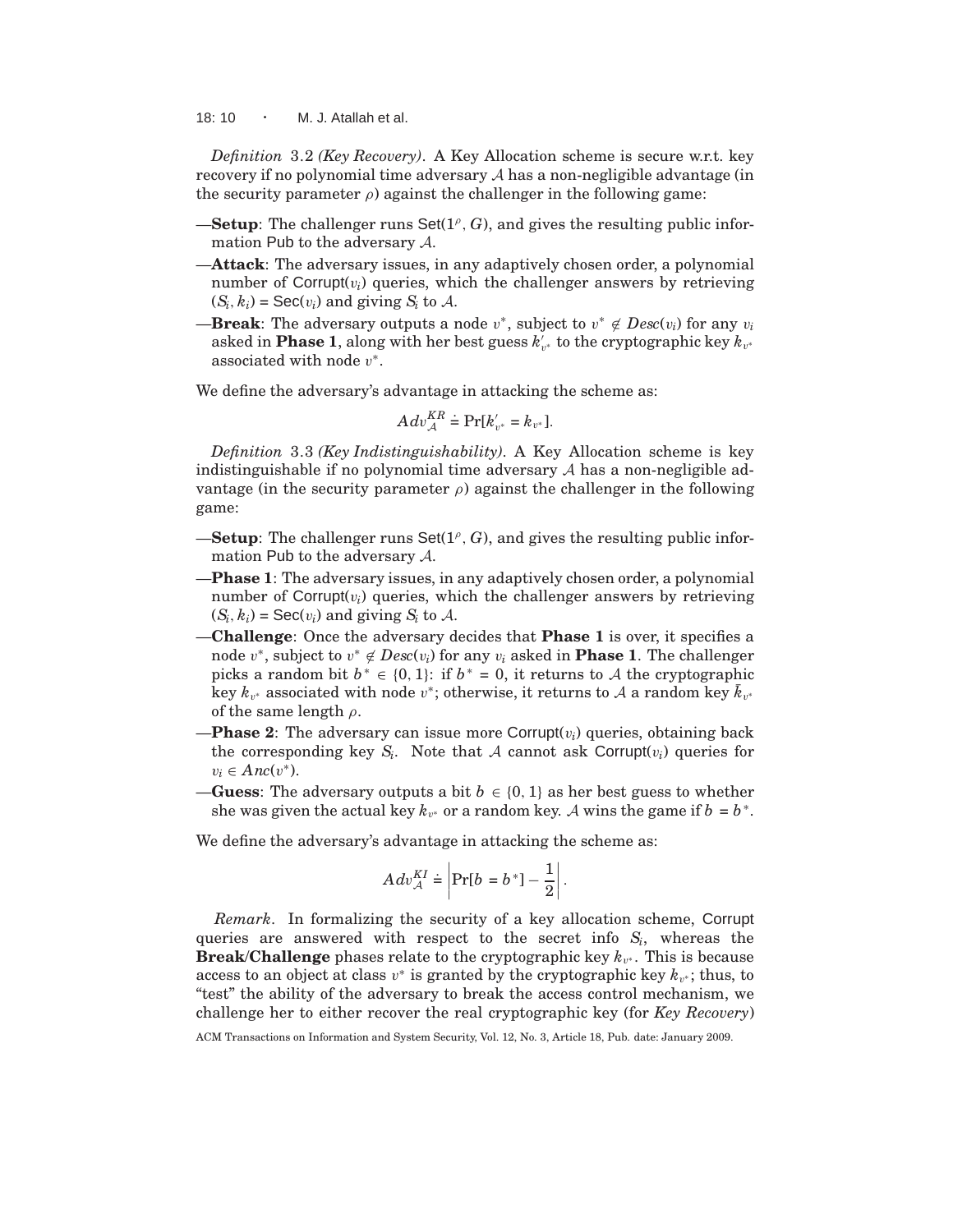or to tell the real cryptographic key apart from some random string (for *Key Indistinguishability*).

## 4. BASE SCHEME

This section describes our scheme in which every node has one key associated with it, the public information is linear in the size of the access graph *G*, and computation by node v of a key that is  $\ell$  levels below it can be done in  $\ell$  evaluations of a pseudorandom function, which can be implemented as, e.g., HMAC [Bellare et al. 1996] built using only a cryptographic hash function. Here we focus on key allocations for a static access hierarchy. An extension of this scheme is given in Section 5, and its support for dynamic access hierarchies is discussed in Section 6.

Our construction is based on the use of pseudorandom functions:

 $Definition 4.1 Pseudorandom Function (PRF) Family. Let  ${F^{\rho}}_{\rho \in \mathbb{N}}$  be a$ family of functions where  $F^{\rho}: K^{\rho} \times D^{\rho} \to R^{\rho}$ . For  $k \in K^{\rho}$ , denote by  $F^\rho_{\nu}$  $h^{\rho}: D^{\rho} \to R^{\rho}$  the function defined by  $F^{\rho}_{k}$  $\hat{h}_k^{\rho}(x) = F^{\rho}(k, x)$ . Let *Rand*<sup> $\rho$ </sup> denote the family of all functions from  $D^{\rho}$  to  $R^{\rho}$ , *i.e.*,  $Rand^{\rho} = \{g \mid g : D^{\rho} \rightarrow R^{\rho}\}$ .

Let  $A(1^{\rho})$  be an algorithm that takes as oracle a function  $g: D^{\rho} \to R^{\rho}$ , and returns a bit. Function g is either drawn at random from  $Rand^{\rho}$  (*i.e.*, g  $\leftarrow$ *Rand*<sup> $\rho$ </sup>), or set to be  $F^{\rho}_{\nu}$  $h_k^{\rho}$ , for a random  $k \leftarrow K^{\rho}$ . Consider the two experiments:

| Experiment $\mathbf{Exp}_{FA}^{\mathsf{PRF}-1}(\rho)$ | Experiment $\mathbf{Exp}_{FA}^{\mathsf{PRF}-0}(\rho)$ |
|-------------------------------------------------------|-------------------------------------------------------|
| $k \leftarrow K^{\rho}$                               | $q \leftarrow Rand^{\rho}$                            |
| $d \leftarrow A^{F^{\rho}_{k}}(1^{\rho})$             | $d \leftarrow A^{g}(1^{\rho})$                        |
| Return d                                              | Return d                                              |

The PRF-advantage of *A* is then defined as:

$$
Adv_{F,A}^{PRF}(\rho) \doteq \mid \Pr[\mathbf{Exp}_{F,A}^{\mathsf{PRF}-1}(\rho) = 1] - \Pr[\mathbf{Exp}_{F,A}^{\mathsf{PRF}-0}(\rho) = 1] \mid.
$$

 ${F^{\rho}}_{\rho \in \mathbb{N}}$  is a PRF family if for every  $\rho \in \mathbb{N}$ , the function  $F^{\rho}$  is computable in time polynomial in  $\rho$ , and if the function Adv $_{F,A}^{\mathsf{PRF}}(\rho)$  is negligible (in  $\rho$ ) for every polynomial-time distinguisher  $A(1^{\rho})$  that halts in time  $poly(\rho)$ .

Assume that we are given a PRF family  $\{F^\rho\}_{\rho \in \mathbb{N}}$  where  $F^\rho : \{0, 1\}^\rho \times \{0, 1\}^\rho \to$  ${0, 1}^{\rho}$ .<sup>3</sup> Given an access graph  $G = (V, E)$  and a security parameter  $\rho$ , the  $Set(1^{\rho}, G)$  algorithm proceeds as follows:

- —For each vertex  $v_i \in V$ , pick a random label  $\ell_i \in \{0, 1\}^{\rho}$  and a random value  $S_i \in \{0, 1\}^{\rho}$ , and set  $k_i \doteq S_i$ . An entity that is assigned access levels  $V' \subseteq V$  is given all keys for their access levels  $v_j \in V'$ .
- $\overline{\phantom{a}}$  For each edge  $(v_i, v_j) \in E$ , compute  $y_{ij} \doteq k_j \oplus F(k_i, \ell_j)$ .

<sup>&</sup>lt;sup>3</sup>To simplify the notation, we will omit the superscript  $\rho$  from  $F^{\rho}$  wherever the security parameter is clear by the context.

ACM Transactions on Information and System Security, Vol. 12, No. 3, Article 18, Pub. date: January 2009.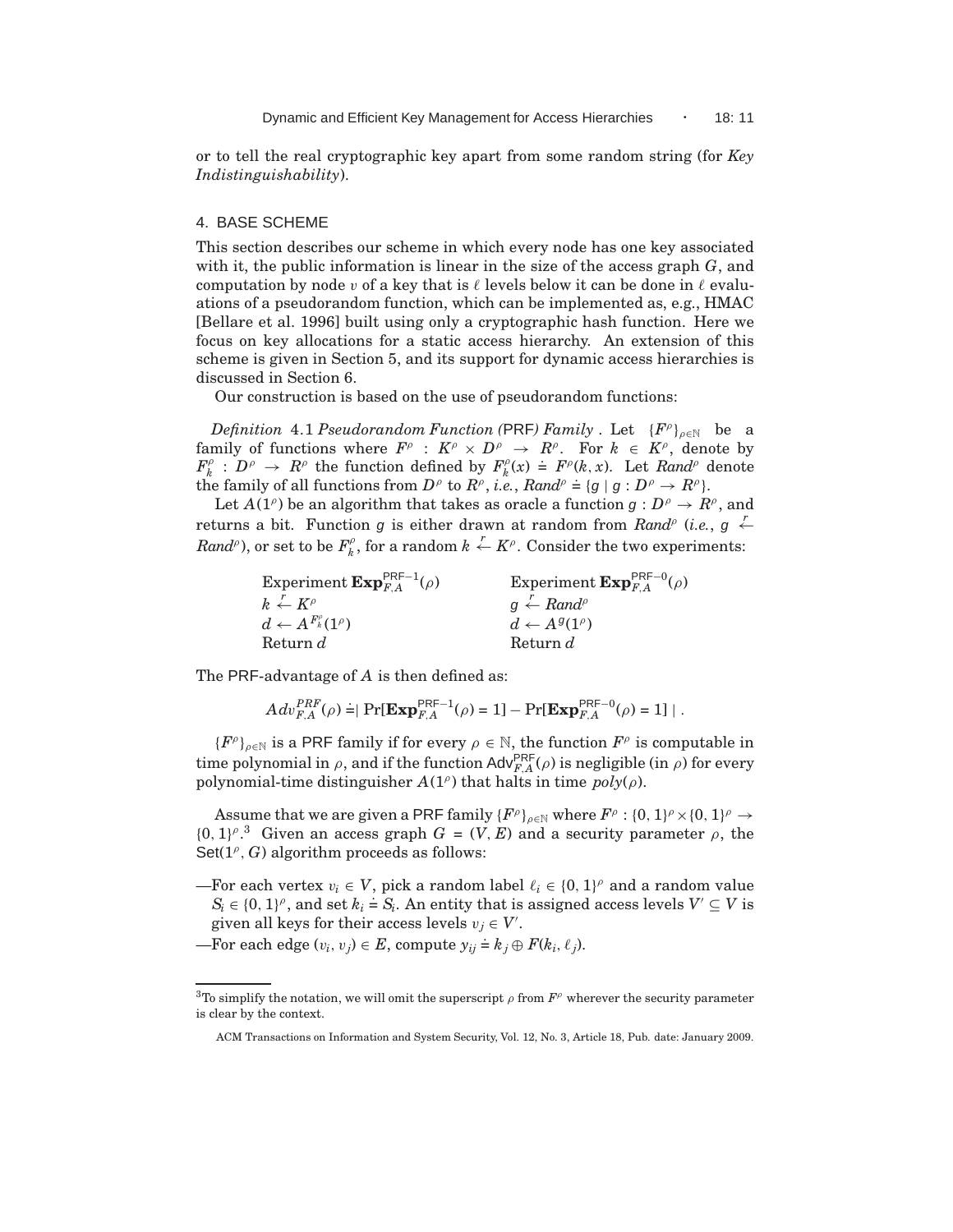

Fig. 1. Key allocation for example access graph.

The output of Set( $1^{\rho}$ , *G*) consists of the two mappings Pub :  $V \cup E \rightarrow \{0, 1\}^*$ and Sec :  $V \rightarrow \{0, 1\}^{\rho} \times \{0, 1\}^{\rho}$ , defined as:

$$
\begin{aligned} \mathsf{Pub}: v_i &\mapsto \ell_i &\qquad \mathsf{Pub}: (v_i, v_j) &\mapsto y_{ij} \\ \mathsf{Sec}: v_i &\mapsto (S_i, k_i) \end{aligned}
$$

We now describe the Derive algorithm. To obtain the cryptographic key *k<sup>j</sup>* of a descendant  $v_j$ , a node  $v_i$  sequentially processes every edge  $(v_i,v_j)$  on the path between  $v_i$  and  $v_j$ . Given an edge  $(v_{\bar{i}}, v_{\bar{j}})$  for which both  $v_{\bar{i}}$ 's private key  $k_{\bar{i}}$  and the stored public information  $\ell_{\bar j}$  and  $y_{\bar\imath\bar\jmath}$  are known,  $v_{\bar\imath}$  can generate  $v_{\bar\jmath}$ 's private information *k*<sub> $\bar{j}$ </sub> thanks to the fact that  $y_{\bar{i}\bar{j}}$ , is defined as  $y_{\bar{i}\bar{j}} \doteq k_{\bar{j}} \oplus F(k_{\bar{i}}, \ell_{\bar{j}})$ .

Due to the sequential nature of key generation on the path between  $v_i$  and  $v_j$ ,  $v_i$  will be able to derive keys of all necessary nodes and produce key  $k_j$ .

*Example.* Figure 1 shows key allocation for a graph more complicated than a tree, for which we give two examples. First, it is possible for the node with *k*<sup>1</sup> to generate key  $k_2$ , because that node can compute  $F(k_1, \ell_2)$  and use it, along with the public edge information, to obtain  $k_2$ . The node with  $k_3$ , on the other hand, cannot generate *k*2, since this would require inversion of the *F* function.

THEOREM 4.2. *The above scheme is secure against key-recovery (c.f. Definition 3.2) for any directed acyclic graph (DAG) G, assuming the security of the*  $pseudorandom\ function\ family\ {F^\rho \}_{\rho \in \mathbb{N}}\ (c.f.\ Definition\ 4.1).$ 

PROOF. In the security proof, we will follow the same structural approach used in Dodis et al. [2005], first advocated in Cramer and Shoup [2003]. Starting from the actual attack scenario, we consider a sequence of hypothetical games, all defined over the same probability space. In each game, the adversary's view is obtained in different ways, but its distribution is still indistinguishable among the games.

Roughly speaking, proving the theorem amounts to showing that the only way to break the key recovery security of the base scheme of Section 4 is by breaking the pseudorandom function *F*. To this aim, we need to show how to turn an adversary A attacking the scheme into an adversary  $A_F$  attacking  $F$ .

One difficulty with this approach is that whereas  $A$  can choose which part of the public info to attack (via the challenge query), the adversaries  $A_F$  does

ACM Transactions on Information and System Security, Vol. 12, No. 3, Article 18, Pub. date: January 2009.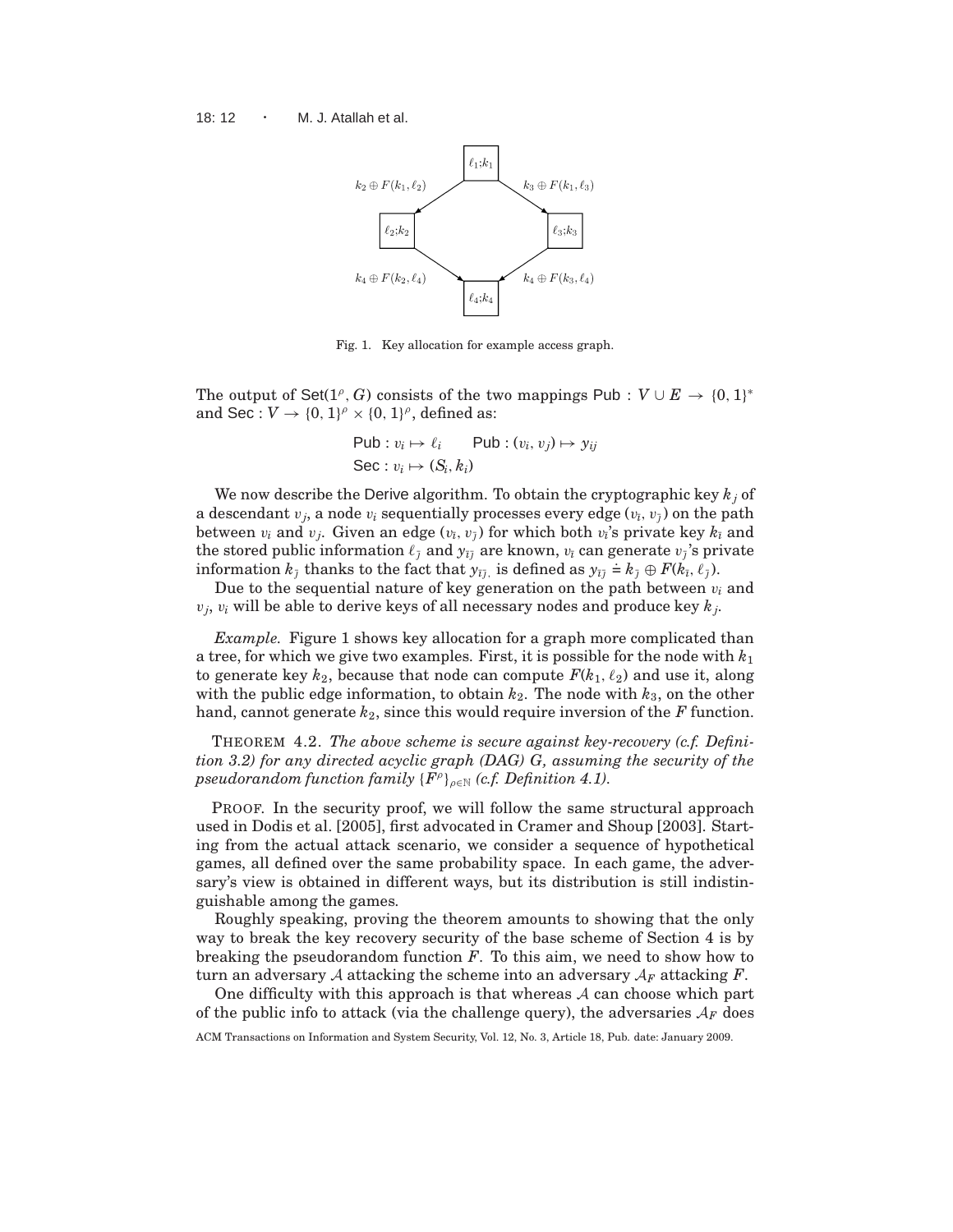not have such flexibility. The standard way to solve this technical problem is to "guess" the node  $v^*$  for which adversary  $A$  will ask the challenge query and construct adversaries  $A_F$  based on the assumption that this guess is correct. In the rest of the proof, we will assume that we correctly guessed the challenge node v<sup>\*</sup>. Since such a priori guess is correct with  $1/n$  chance, this affects the exact security of the reduction proof by a factor of *n*.

Let  $G' = (V', E')$  be the subgraph of G induced by restricting the set of vertices *V* to the set *V*<sup>*'*</sup> of the ancestors of  $v^*$ , including  $v^*$  itself. Let  $v_1, \ldots, v_h \equiv$ v <sup>∗</sup> be any topological ordering of the vertices in *G*′ .

To prove the theorem, we define a sequence of indistinguishable games  $\mathbf{G}_0$ ,  $\mathbf{G}_1, \ldots, \mathbf{G}_h$ , all operating over the same underlying probability space. Starting from the actual adversarial game  $G_0$  (as defined in Definition 3.2), we incrementally make slight modifications to the behavior of the challenger, thus changing the way the adversary's view is computed, while maintaining the views' distributions indistinguishable among the games. In the last game, it will be clear that the adversary has (at most) a negligible advantage; by the indistinguishability of any two consecutive games, it will follow that also in the original game the adversary's advantage is negligible. Recall that in each game  $\mathbf{G}_j$ , the goal of adversary  $\mathcal A$  is to guess the cryptographic key  $k_{v^*}$  associated with node  $v^*$ . Let  $T_j$  be the event that  $k'_{v^*} = k_{v^*}$  in game  $\mathbf{G}_j$ .

**Game**  $G_0$ . Define  $G_0$  to be the original game as described in Definition 3.2.

**Game G**<sub>1</sub>. This game is identical to game **Game G**<sub>0</sub>, except that in  $G_1$  the Set( $1^{\rho}$ , *G*) algorithm is modified in such a way that the secret key  $k_{v_1}$  of node  $v_1$  is never used in the creation of the public information. Instead, for each edge  $(v_1, v_j)$  in the graph *G* coming out of node  $v_1$ , the public information  $y_{1i}$ associated with the edge  $(v_1, v_j)$  is selected at random from  $\{0, 1\}^{\rho}$ , *i.e.*,  $y_{1j} \leftarrow$  ${0, 1}^{\rho}.$ 

Note that such modification essentially amounts to substituting any occurrences of the pseudorandom function  $F(k_{v_1},\cdot)$  in  $\mathbf{G}_0$  with a truly random function. Since  $k_{v_1}$  does not occur anywhere else in the attack game, such modification is warranted by the security of the PRF family  ${F^{\rho}}_{\rho \in \mathbb{N}}$ . Formally, Lemma 4.3 below shows that any non-negligible difference in  $A$ 's behavior between game  $\mathbf{G}_0$  and  $\mathbf{G}_1$  can be used to construct a probabilistic polynomialtime algorithm  $A_F$  that is able to break the pseudorandom function  $F$  with non-negligible advantage. Hence,

$$
|\Pr[T_1] - \Pr[T_0]| \le \epsilon_{\text{PRF}} \tag{1}
$$

where  $\epsilon_{\text{PRF}}$  is an upper bound on the advantage Adv $_{F,\mathcal{A}_F}^{\text{PRF}}(\rho)$  of any probabilistic polynomial-time adversary  $\mathcal{A}_F$  against the security of the pseudorandom function *F*. Notice that  $\epsilon_{\text{PRF}}$  is negligible by our security assumption on the PRF family.

We now generalize the description of game  $G_1$  to any game in the sequence  $\mathbf{G}_1, \ldots, \mathbf{G}_h.$ 

**Game**  $G_i$  (1 ≤ *i* ≤ *h*). This game is identical to game  $G_{i-1}$ , except that the Set( $1^{\rho}$ , *G*) algorithm is modified in such a way that the secret key  $k_{v_i}$  of node

ACM Transactions on Information and System Security, Vol. 12, No. 3, Article 18, Pub. date: January 2009.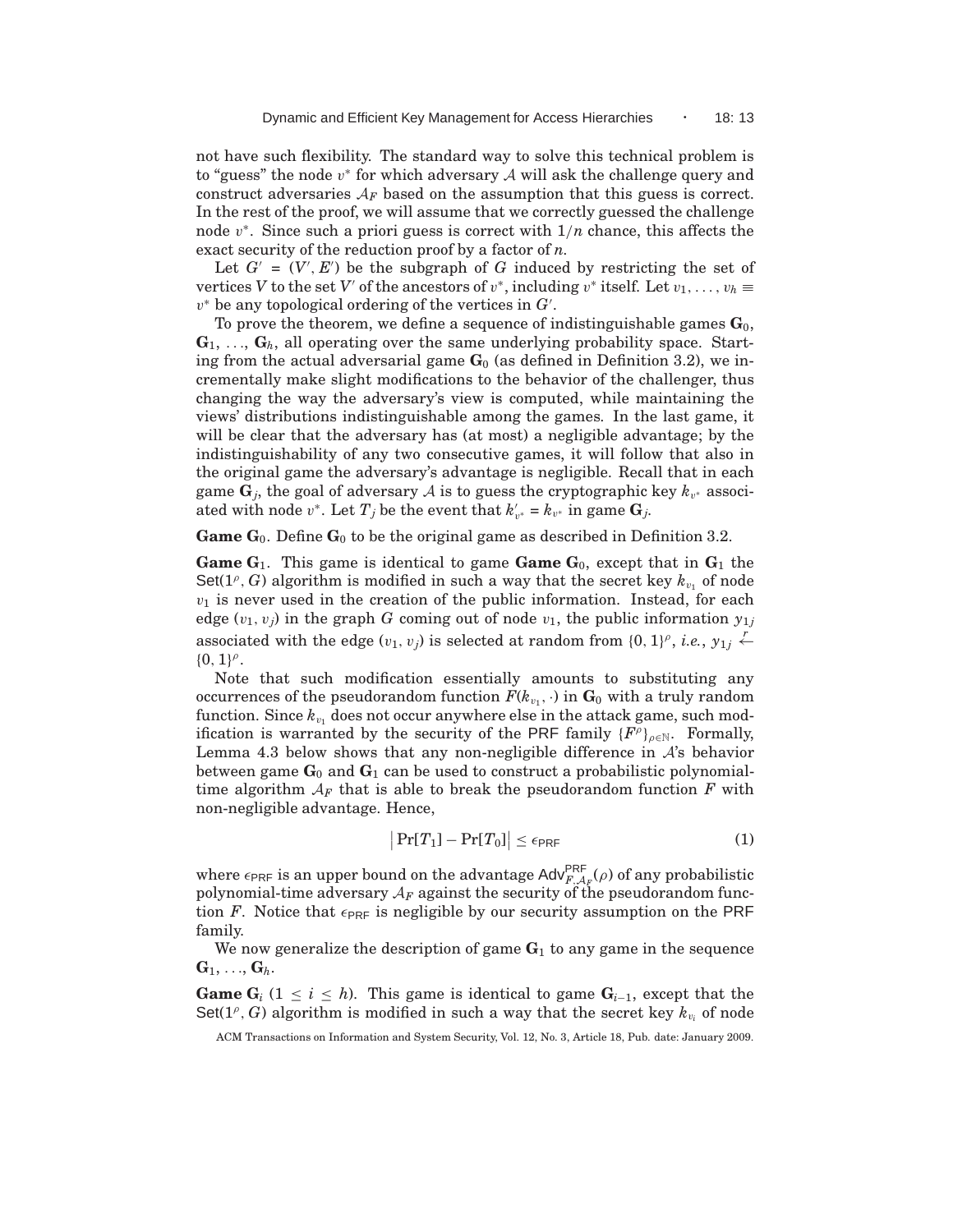18:  $14 \cdot M$ . J. Atallah et al.

 $v_i$  is never used in the creation of the public information. Observe that the  $\text{cryptographic key } k_{v_i} \text{ occurs in game } \mathbf{G}_{i-1} \text{ only as the key to the pseudorandom.}$ function  $F(\cdot, \cdot)$ . In particular, no information about  $k_{v_i}$  is present in the public information associated with the edges going into node  $v_i$  thanks to the modifications carried out in games  $\mathbf{G}_1, \ldots, \mathbf{G}_{i-1}$ , and to the fact that we are working through the ancestors of  $v^*$  in the topological ordering.

Thus, to change game  $\mathbf{G}_{i-1}$  into game  $\mathbf{G}_i$ , for each edge  $(v_i, v_j)$  coming out of node  $v_i$ , we draw the public information  $y_{ij}$  at random from  $\{0, 1\}^{\rho}$  (rather than computing it as  $y_{ij} \doteq F(k_{v_i}, \ell_j)$ . Such modification amounts to substituting all occurrences of  $F(k_{v_i},\cdot)$  in  $\mathbf{G}_{i-1}$  with a truly random function. Since  $k_{v_i}$  does not occur anywhere else in  $\mathbf{G}_{i-1}$ , using a reduction argument along the same line as that in Lemma 4.3, we can conclude that such modification is warranted by the security of the PRF family  $\{F^{\rho}\}_{\rho \in \mathbb{N}}$ , that is:

$$
\left|\Pr[T_i] - \Pr[T_{i-1}]\right| \le \epsilon_{\text{PRF}} \tag{2}
$$

To conclude the proof, observe that no information about the secret key  $k_{v^*}$ (=  $k_{v_h}$ ) is present in the adversary's view for game  $\mathbf{G}_h$ . It follows that the probability of a correct guess for  $k_{v^*}$  by the adversary in game  $\mathbf{G}_h$  is just  $1/2^{\rho}$ , that is:

$$
\Pr[T_h] = \frac{1}{2^{\rho}}\tag{3}
$$

Combining Equation (3) with the intermediate results in Equation 2, we can conclude that

$$
\Pr[T_0] \leq \frac{1}{2^\rho} + h \cdot \epsilon_{\textsf{PRF}}.
$$

LEMMA 4.3.  $\left|\Pr[T_1]-\Pr[T_0]\right|\leq \epsilon_{\textsf{PRF}}$ 

PROOF. Let's assume we have an adversary  $A$  that is able to distinguish between game  $\mathbf{G}_0$  and game  $\mathbf{G}_1$ . We describe below how to construct an algorithm  $A_F$  that, using A as a black box, is able to distinguish between pseudorandom and truly random functions.

Algorithm  $A_F$  plays the PRF game described in Definition 4.1, and is thus given oracle access to a function  $g(\cdot)$  that is either a pseudorandom function, keyed with a secret value *k*, or a truly random function.

In order to use algorithm A,  $A_F$  simulates the environment of A in a way that interpolates between game  $\mathbf{G}_0$  and game  $\mathbf{G}_1$ . In other words, if  $\mathcal{A}_F$  is interacting with a pseudorandom function, then the simulation seen by  $\mathcal A$  proceeds exactly as in game  $G_0$ ; otherwise, the simulation proceeds exactly as in game  $G_1$ .

The first step in  $A_F$ 's simulation consists of setting up the access hierarchy for graph  $G$  by running the Set( $1^{\rho}$ ,  $G$ ) algorithm with the following modification: for each edge  $(v_1, v_i)$  in the graph *G* coming out of node  $v_1$ , the public information  $y_{1j}$  associated with the edge  $(v_1, v_j)$  is computed via oracle g, *i.e.*,  $y_{1j} \overset{r}{\leftarrow} k_j \oplus g(\ell_j)$ . This is equivalent to game  $\mathbf{G}_0$  when  $\mathcal{A}_F$ 's oracle computes  $g$ ACM Transactions on Information and System Security, Vol. 12, No. 3, Article 18, Pub. date: January 2009.

$$
\Box
$$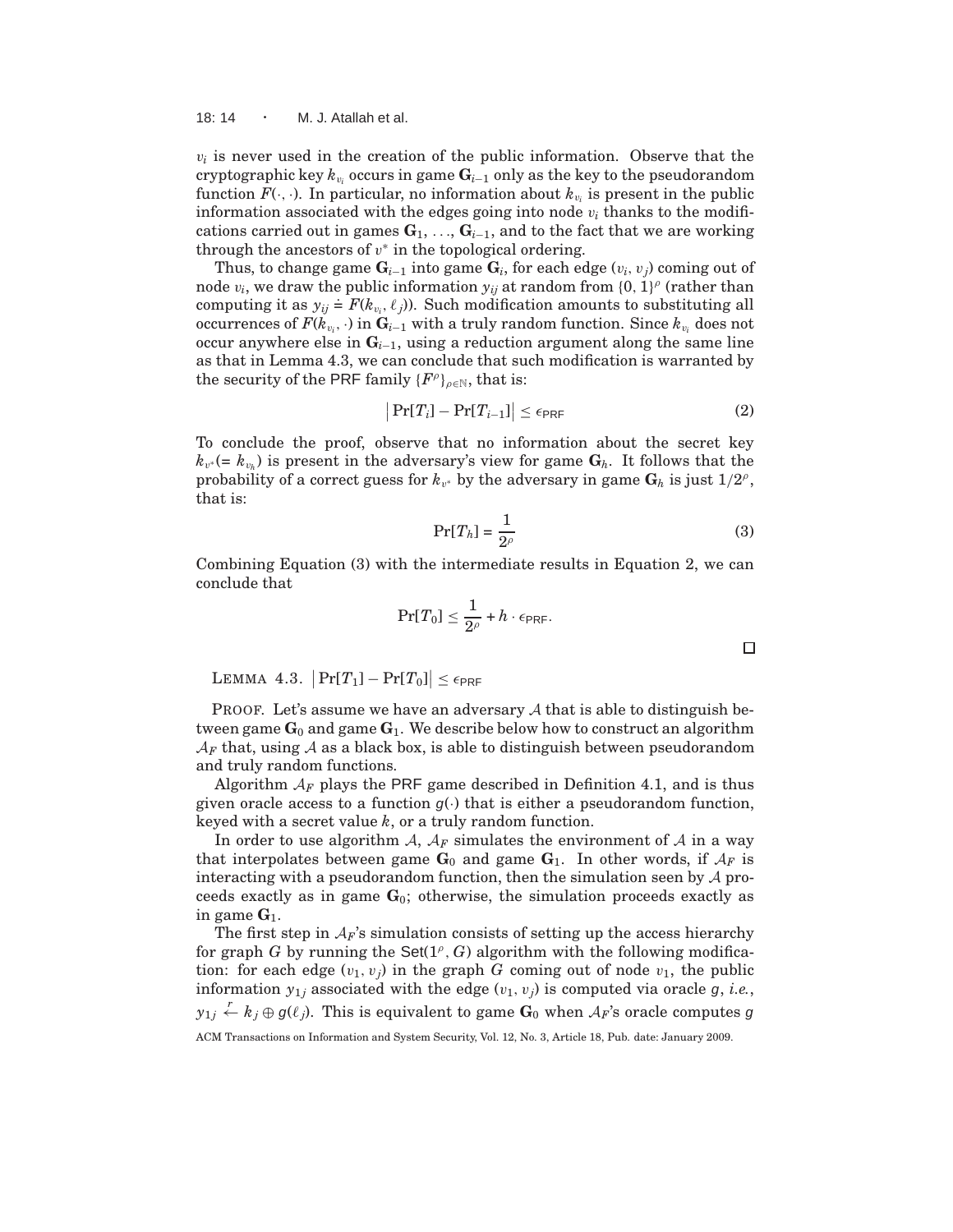according to a pseudorandom function, and equivalent to game  $\mathbf{G}_1$  when  $\mathcal{A}_F$ 's oracle computes g completely at random.

After feeding  $A$  with the resulting public information,  $A_F$  can readily reply to any Corrupt query that A may issue, since  $A_F$  knows all the secret keys except for the one associated to node  $v_1$ . Note that according to the attack game in Definition 3.3, A cannot ask for such key, since node  $v_1$  is among the ancestors of the challenge node v ∗ that adversary A will attack in the **Break** stage of the attack game.

Eventually,  $\mathcal A$  outputs her best guess  $k'_{v^*}$  at the secret key corresponding to node  $v^*$ : if  $k'_{v^*} = k_{v^*}$ , then  $A_F$  outputs 1, guessing for a pseudorandom function; otherwise,  $A_F$  outputs 0, guessing for a truly random function.

Now we have:

 $\sim$   $\sim$   $\sim$ 

$$
\epsilon_{\text{PRF}} \ge A dv_{F,A_F}^{\text{PRF}}(\rho)
$$
\n
$$
\stackrel{=}{=} \Pr[\mathbf{Exp}_{F,A}^{\text{PRF}-1}(\rho) = 1] - \Pr[\mathbf{Exp}_{F,A}^{\text{PRF}-0}(\rho) = 1] \mid
$$
\n
$$
\stackrel{=}{=} \Pr[A_F \text{ outputs } 1 \mid g \text{ is a } \text{PRF}] - \Pr[A_F \text{ outputs } 1 \mid g \text{ is random}] \mid
$$
\n
$$
\stackrel{=}{=} \Pr[A \text{ guesses } k_{v^*} \text{ correctly} \mid g \text{ is a } \text{PRF}]
$$
\n
$$
\quad - \Pr[A \text{ guesses } k_{v^*} \text{ correctly} \mid g \text{ is random}] \mid
$$
\n
$$
\stackrel{=}{=} \Pr[T_0] - \Pr[T_1] \mid .
$$

## $\Box$

## 5. THE EXTENDED SCHEME

We now present an extension of the scheme described in Section 4 and prove it secure w.r.t. Key Indistinguishability (see Definition 3.3) without random oracles. Note that our base scheme fails to achieve this stronger notion of security because the adversary will be able to easily test whether the challenge key it is given corresponds to the actual key of the challenge node  $v^*$  or not. More precisely, suppose the adversary requests the secret information  $S_i = k_j$ corresponding to a child node  $v_j$  of  $v^*$  (in general, it does not have to be a child node, any descendant node will permit this attack) and tests it using public information. Then, the adversary checks  $F(c_{v^*}, \ell_j) \oplus y_{v^*, j} \stackrel{?}{=} k_j$ , where  $c_{v^*}$  is the challenge key. If the values match, the adversary can be sure that it was given the actual key of  $v^*$ . Note that the problem is that  $v_i$ 's key  $k_i$  is used for two different purposes: to grant access to objects at  $v_i$  and to aid derivation of child keys. To address this issue, we ensure that two different keys are used for these purposes, both of which can be derived from the node's secret information  $S_i$ : the key  $k_i$  is used to obtain access to objects, while the key  $t_i$ is used for key derivation only. Then, when the adversary is presented with a challenge key  $c_{v^*}$ , it is no longer possible to use the public information to test whether  $c_{v^*}$  corresponds to  $k_{v^*}$  or a randomly chosen key.

Our construction is based on the use of a semantically secure symmetric-key encryption scheme  $\mathcal{E}$ . Several equivalent formalizations of this security notion have been proposed in the literature. We report one such definition below; we refer the reader to Section 5.2 of Goldreich [2004] for a thorough treatment.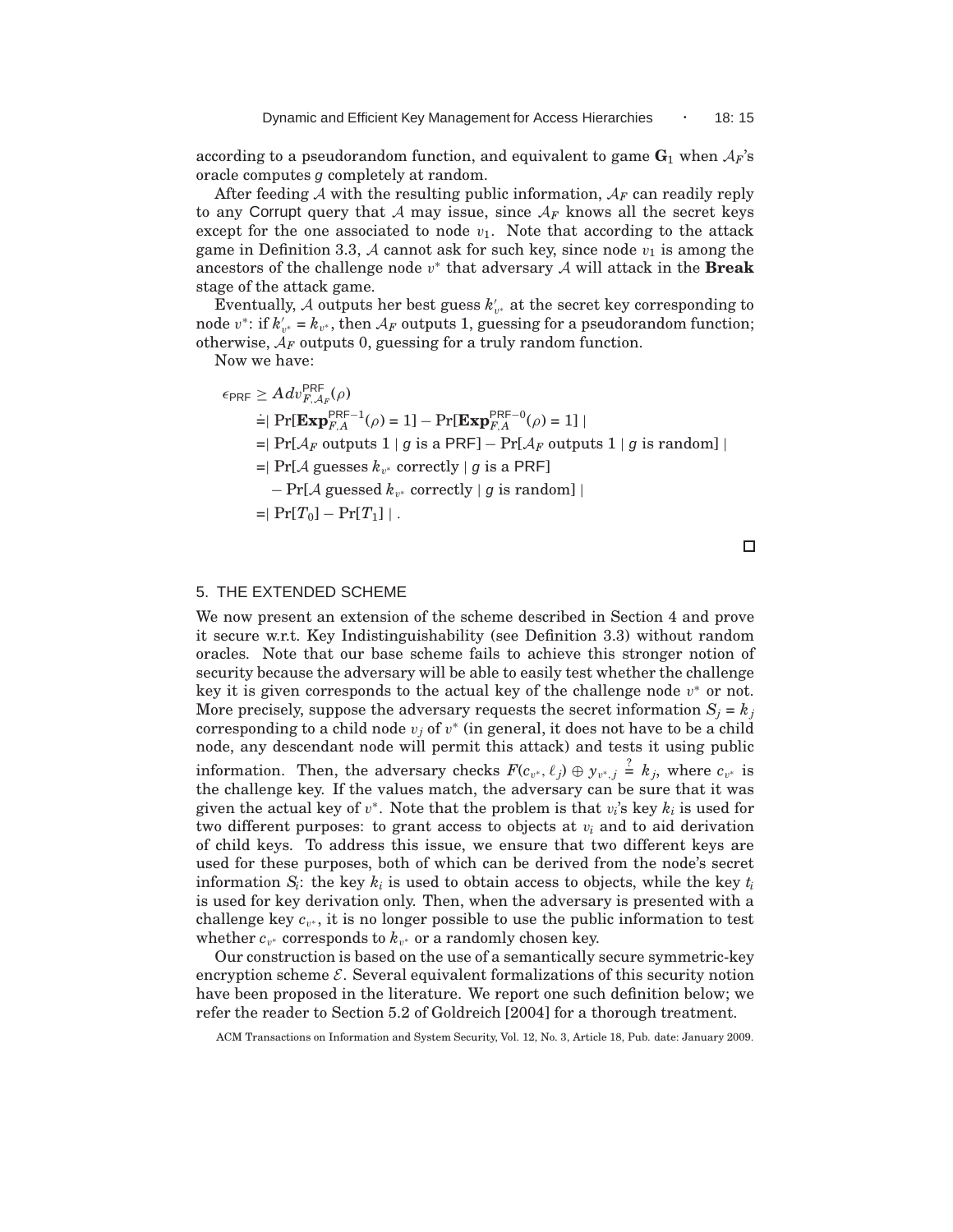18: 16  $\cdot$  M. J. Atallah et al.

*Definition* 5.1. A symmetric-key encryption scheme  $\mathcal{E}$  is a triple of polynomial-time algorithms (Gen,Enc, Dec) where:

- $\equiv$  Gen(1<sup> $\lambda$ </sup>) is a randomized algorithm that on input a security parameter 1<sup> $\lambda$ </sup>, outputs a secret key *SK* and a message space M;
- $-\text{Enc}_{SK}(m)$  is a randomized algorithm that on input a secret key *SK* and a message  $m \in \mathcal{M}$ , outputs a ciphertext  $c \in \{0, 1\}^*$ ; and
- —Dec*SK*(*c*) is a deterministic algorithm that on input a secret key *SK* and a ciphertext *c*, outputs a message  $\bar{m} \in \mathcal{M}$  or a special reject symbol  $\perp$ .

For correctness, Gen, Enc, and Dec ought to satisfy the following constraint:

 $Pr[\bar{m} = m \mid (SK, M) \stackrel{r}{\leftarrow} Gen(1^{\lambda}); \forall m \in M; \bar{m} \leftarrow Dec_{SK}(Enc_{SK}(m))] = 1.$ 

*Definition* 5.2. An encryption scheme  $\mathcal{E}$  is semantically secure if no polynomial-time adversary  $A$  has a non-negligible advantage (in the security parameter  $\lambda$ ) against a challenger in the following game:

- **-Setup**: The challenger runs Set( $1^{\lambda}$ ): it keeps secret the resulting secret key *SK* and gives the message space M to the adversary A.
- **Challenge**: The adversary specifies a message  $m_0 \in \mathcal{M}$ . The challenger picks a random bit  $b^* \in \{0, 1\}$ : if  $b^* = 0$ , then it computes  $c^* = \text{Enc}_{SK}(m_0)$ ; otherwise it sets  $c^* = \mathsf{Enc}_{SK}(\$)$ , where  $\$$  is a random string of the same length as  $m_0$ . The challenger returns  $c^*$  to A.
- —**Guess**: The adversary outputs a bit  $b \in \{0, 1\}$  as her best guess to whether she was given the encryption of  $m_0$  or of a random string of the same length as  $m_0$ . A wins the game if  $b = b^*$ .

We define the adversary's advantage in attacking the scheme to be

 $Adv_{\mathcal{A}}^{\text{SEM}} \doteq \left|\Pr[\mathcal{A} \text{ outputs } 1 \mid c^* = \textsf{Enc}_{SK}(m_0)] - \Pr[\mathcal{A} \text{ outputs } 1 \mid c^* = \textsf{Enc}_{SK}(\$)]\right|.$ 

The extended scheme maintains essentially the same parameters as the one in Section 4: Every node stores only one random  $\rho$ -bit number; the public information is linear in the size of the access graph *G*; to derive the key of a descendant node located  $\ell$  levels below, each node performs  $\ell$  operations. Additionally, the extended scheme makes use of a semantically secure symmetric-key encryption scheme  $\mathcal{E}$  (*c.f.* Definition 5.1 and Definition 5.2), and key derivation involves one evaluation of a pseudorandom function  $F: \{0, 1\}^{\rho} \times \{0, 1\}^* \to \{0, 1\}^{\rho}$  (*c.f.* Definition 4.1) and one decryption.

In details, given an access graph  $G = (V, E)$  and a security parameter  $\rho$ , the  $Set(1^{\rho}, G)$  algorithm proceeds as follows:

—For each vertex  $v_i \in V$ , first pick a random label  $\ell_i \in \{0, 1\}^{\rho}$  and a random value  $S_i \in \{0, 1\}^{\rho}$ ; then compute  $t_i \text{ } \text{ } \text{ } \text{ } F_{S_i}(0||\ell_i)$  and  $k_i \text{ } \text{ } \text{ } \text{ } F_{S_i}(1||\ell_i)$ .

 $\overline{F}$  For each edge  $(v_i, v_j) \in E$ , compute  $r_{ij} \neq F_t(\ell_j)$  and  $y_{ij} \neq \text{Enc}_{r_{ij}}(t_j||k_j)$ .

ACM Transactions on Information and System Security, Vol. 12, No. 3, Article 18, Pub. date: January 2009.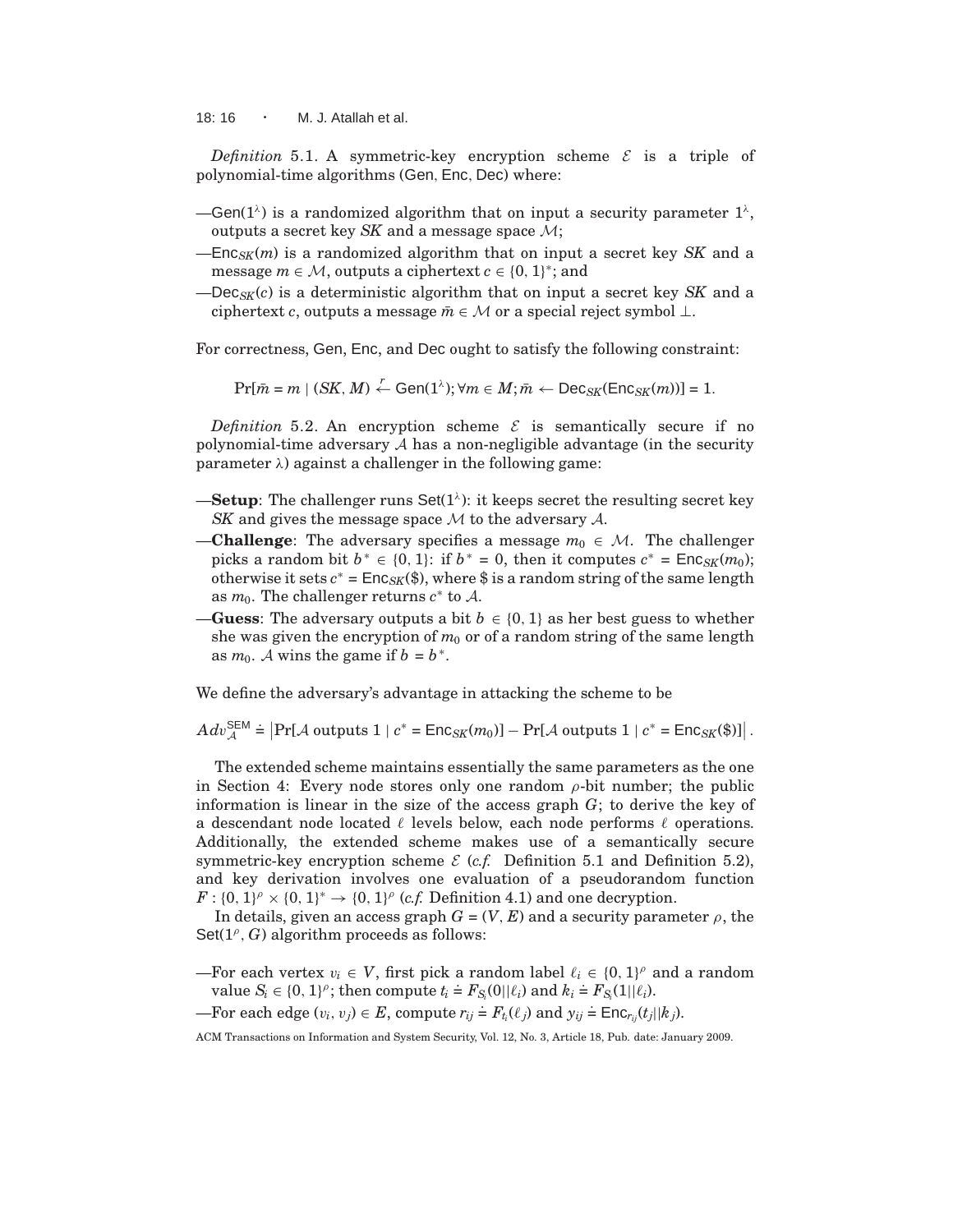The output of Set( $1^{\rho}$ , *G*) consists of the two mappings Pub :  $V \cup E \rightarrow \{0, 1\}^*$ and Sec :  $V \rightarrow \{0, 1\}^{\rho} \times \{0, 1\}^{\rho}$ , defined as:

$$
\begin{aligned} \mathsf{Pub}: v_i &\mapsto \ell_i &\qquad \mathsf{Pub}: (v_i, v_j) &\mapsto y_{ij} \\ \mathsf{Sec}: v_i &\mapsto (S_i, k_i) \end{aligned}
$$

We now describe the Derive algorithm. Given *G*, the public information Pub, a source node  $v_i$ , a target node  $v_j$  and the secret information  $S_i$  of node  $v_i$ , it derives the cryptographic key  $k_j$  of node  $v_j$  by considering each edge on the path<sup>4</sup> from  $v_i$  down to  $v_j$  in turn, and repeatedly decrypting the public info associated to such edge. More precisely, Derive( $G$ , Pub,  $v_i$ ,  $v_j$ ,  $S_i$ ) proceeds as follows:

—If there is no path from  $v_i$  to  $v_j$  in *G*, return  $\perp$ ;

 $-\text{If } i = j$ , retrieve  $\ell_i$  from Pub and return  $k_j \leftarrow F_{S_i}(1||\ell_i);$ 

 $-\text{Else, compute } t_i \leftarrow F_{S_i}(0||\ell_i) \text{ and let } \overline{\iota} \doteq i \text{ and } t_{\overline{\iota}} \doteq t_i; \text{ then}$ 

repeat

let  $\bar{j}$  be the successor of  $\bar{i}$  in the path from  $v_i$  to  $v_j$ ; retrieve  $\ell_{\bar{i}}$  and  $y_{\bar{i}\bar{j}}$  from Pub;  $r_{\bar\imath\bar\jmath}\leftarrow F_{t_{\bar\imath}}(\ell_{\bar\jmath});$  $t_{\bar{\jmath}}||k_{\bar{\jmath}} \leftarrow \mathsf{Dec}_{r_{\bar{\imath}\bar{\jmath}}}(\mathsf{y}_{\bar{\imath}\bar{\jmath}});$  $\bar{\iota} \leftarrow \bar{\jmath}; \quad t_{\bar{\iota}} = t_{\bar{\jmath}};$ until  $\bar{j} = j$ ; return *k<sup>j</sup>* .

Figure 2 shows how the key derivation mechanism works for the same toy example given in Figure 1.

Next, we prove that the extended scheme described in this section is key indistinguishable (*c.f.* Definition 3.3), following the same approach as in the proof of Theorem 4.2.

THEOREM 5.3. *The above extended scheme is key indistinguishable for any directed acyclic graph G, assuming the security of the pseudorandom function*  $\{family| \{F^\rho\}_{\rho \in \mathbb{N}} \text{ and the security of the encryption scheme } \mathcal{E}.$ 

PROOF. Roughly speaking, proving the theorem amounts to showing that the only way to break the key indistinguishability of the extended scheme of Section 5 is by either breaking the pseudorandom function *F* or the encryption scheme  $\mathcal{E}$ . To this aim, we need to show how to turn an adversary  $\mathcal{A}$  attacking the scheme into either an adversary  $A_F$  attacking F or an adversary  $A_{\mathcal{E}}$ attacking  $\mathcal{E}$ .

One difficulty with this approach is that whereas  $A$  can choose which part of the public info to attack (via the challenge query), the adversaries  $A_F$  and  $\mathcal{A}_{\mathcal{E}}$  do not have such flexibility. As noted in Theorem 4.2, the standard way to solve this technical problem is to guess the node  $v^*$  for which adversary  $A$ 

<sup>&</sup>lt;sup>4</sup>If there is more than one path, pick one arbitrarily, for example, the shortest path from  $v_i$  to  $v_j$ .

ACM Transactions on Information and System Security, Vol. 12, No. 3, Article 18, Pub. date: January 2009.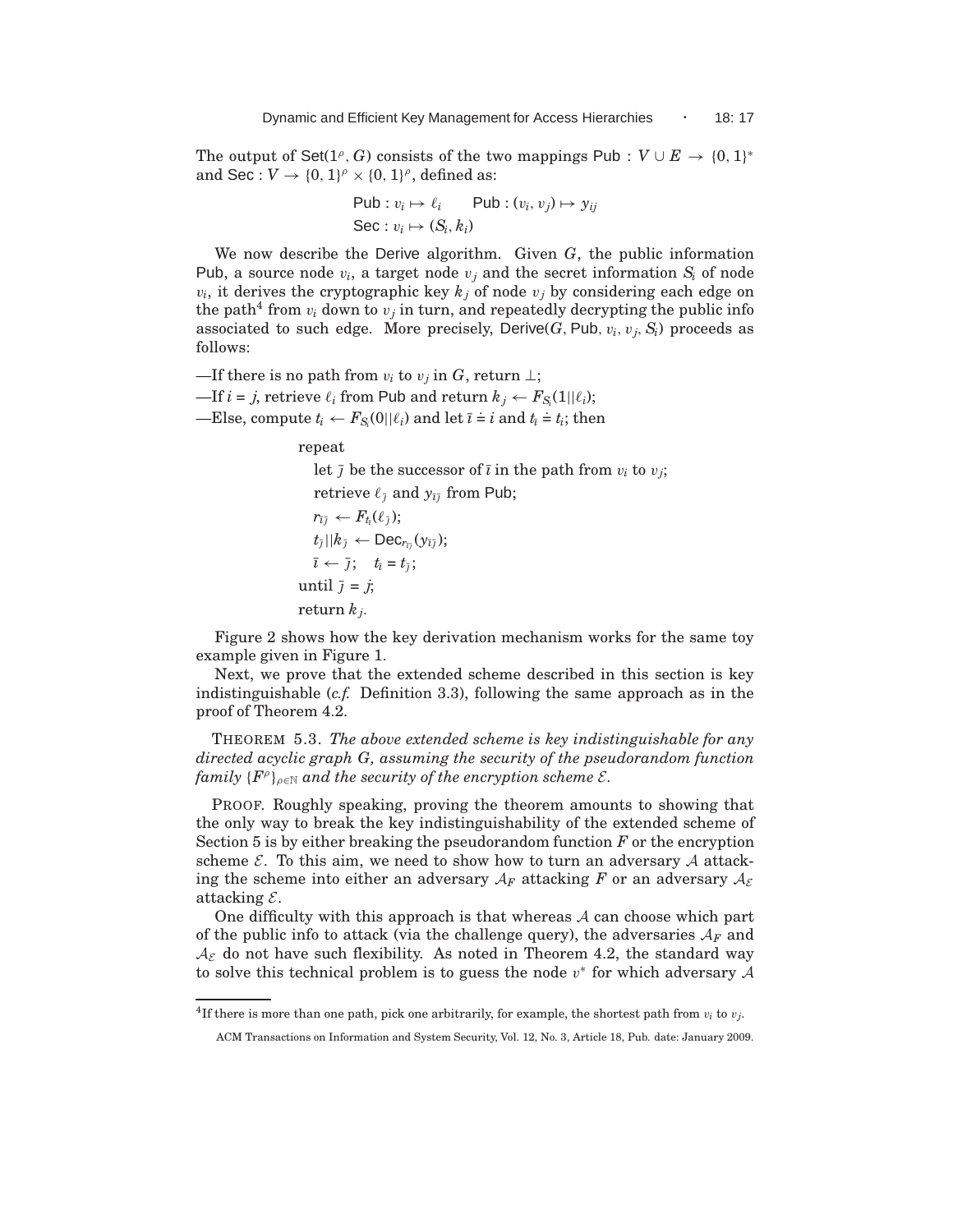

Fig. 2. Key allocation for extended example access graph.

will ask the challenge query and construct adversaries  $A_F$  (or  $A_{\mathcal{E}}$ ) based on the assumption that this guess is correct.

In the rest of the proof, we will assume that we correctly guessed the challenge node v ∗ . Since such a priori guess is correct with 1/*n* chance, this affects the exact security of the reduction proof by a factor of *n*.

To prove the theorem, we again define a sequence of indistinguishable games  $\mathbf{G}_0, \mathbf{G}_1, \ldots$ , where  $\mathbf{G}_0$  is the actual adversarial game (as defined in Definition 3.3), and where the adversary's advantage in the last game will only be negligible. Recall that in each game  $\mathbf{G}_j$ , the goal of adversary  $\mathcal A$  is to output *b* ∈ {0, 1} which is her best guess to the bit  $b^*$  chosen by the challenger in the attack game described in Definition 3.3. Let  $T_j$  be the event that  $b = b^*$ in game **G***<sup>j</sup>* .

For clarity of exposition, we first discuss two special cases, which exemplify the most technical aspects of the proof. Afterwards, we describe how to tackle the general case.

**First special case.**  $v^*$  is one of the roots<sup>5</sup> in  $G$ .

**Game**  $G_0$ **. Define**  $G_0$  **to be the original game as described in Definition 3.3.** 

**Game**  $G_1$ . This game is identical to game  $G_0$ , except that in  $G_1$  the Set(1<sup>*o*</sup>, *G*) algorithm is modified in such a way that the cryptographic key  $k_{v^*}$  is information theoretically hidden from the view of adversary  $A$ . To this aim, we compute

 $t_{v^*} \leftarrow R_1(0||\ell_{v^*}), \qquad k_{v^*} \leftarrow R_1(1||\ell_{v^*}),$ 

where  $R_1: \{0, 1\}^* \to \{0, 1\}^*$  is a truly random function.

<sup>5</sup>By root in a DAG we mean any minimal node in the topological order of *G*.

ACM Transactions on Information and System Security, Vol. 12, No. 3, Article 18, Pub. date: January 2009.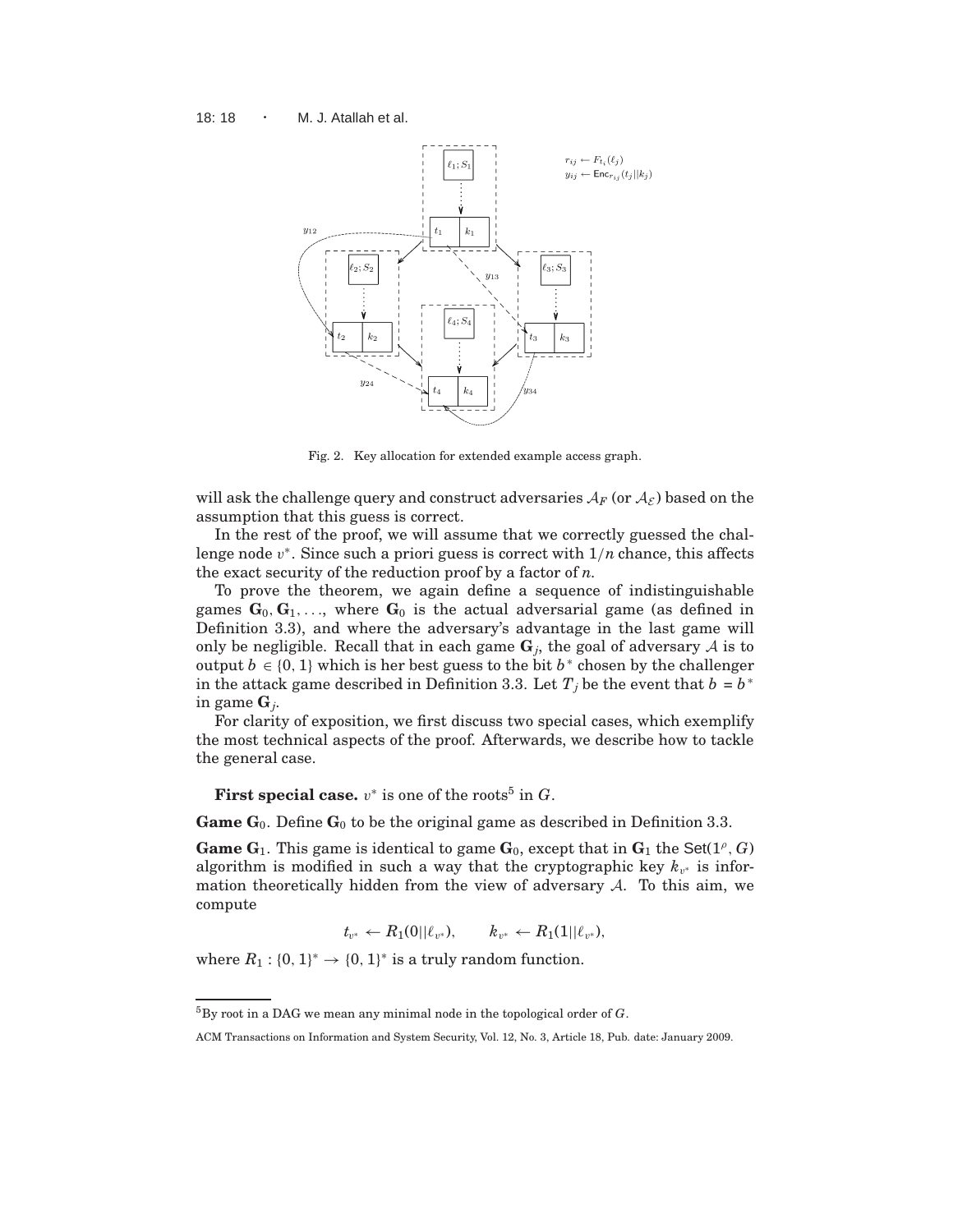Note that such modification essentially amounts to substituting any occurrences of the pseudorandom function  $F_{S_{v^*}}(\cdot)$  with a truly random function  $R_1(\cdot)$ . Since  $S_{v^*}$  does not occur anywhere else in the attack game, such modification is warranted by the security of a pseudorandom function. Formally, Lemma 5.4 below shows that any non-negligible difference in behavior between game  $\mathbf{G}_0$ and  $G_1$  can be used to construct a probabilistic polynomial-time algorithm  $A_F$  that is able to break the pseudorandom function  $F$  with non-negligible advantage. Hence,

$$
\left|\Pr[T_1] - \Pr[T_0]\right| \le \epsilon_{\text{PRF}},\tag{4}
$$

where  $\epsilon_{\text{PRF}}$  is an upper bound on the advantage Adv<sup>PRF</sup>, of any probabilistic polynomial-time adversary A*<sup>F</sup>* against the security of the pseudorandom function *F*. Notice that  $\epsilon_{\text{PRF}}$  is negligible by our security assumption on the PRF family.

It remains to notice that in game  $G_1$ , the challenge no longer contains any information about  $b^*$ . This is because  $k_{v^*}$  is now a random value, exactly as  $\bar{k}_{v^*}$ . Moreover, since  $v^*$  is a root of *G*, it has no incoming edges and thus the public info Pub does not contain any label *y<sup>i</sup>*<sup>v</sup> <sup>∗</sup> (which would be an encryption of *t*<sub>v</sub>∗||*k*<sub>v</sub>∗). Therefore, *k*<sub>v<sup>∗</sup></sub> is independent of any other info in the adversary view, and thus it is indistinguishable from  $\bar{k}_{v^*}$ . It follows that the adversary's view is exactly the same regardless of the value of  $b^*$ , and thus:

$$
\Pr[T_1] = 1/2\tag{5}
$$

 $\Box$ 

Combining Equations (4) and (5), the thesis follows.

LEMMA 5.4.  $|\Pr[T_1]-\Pr[T_0]| \leq \epsilon_{\textsf{PRF}}$ 

PROOF. Let's assume we have an adversary  $A$  that is able to distinguish between game  $G_0$  and game  $G_1$ . We describe below how to construct an algorithm  $A_F$  that, using  $A$  as a black-box, is able to distinguish between pseudorandom and truly random functions.

Algorithm  $A_F$  plays the PRF game described in Definition 4.1, and is thus given oracle access to a function  $g(\cdot)$  that is either a pseudorandom function, keyed with a secret value *k*, or a truly random function.

In order to use algorithm  $A$ ,  $A_F$  simulates the environment of  $A$  in a way that interpolates between game  $\mathbf{G}_0$  and game  $\mathbf{G}_1$ . In other words, if  $\mathcal{A}_F$  is interacting with a pseudorandom function, then the simulation seen by  $A$  proceeds exactly as in game **G**0; otherwise, the simulation proceeds exactly as in game **G**1.

The first step in  $A_F$ 's simulation consists of setting up the access hierarchy for graph  $G$  by running the  $Set(1^{\rho}, G)$  algorithm with the following modification: the cryptographic keys  $t_{v^*}$  and  $k_{v^*}$  are computed via oracle  $g$  as follows:

$$
t_{v^*} \leftarrow g(0||\ell_{v^*}), \qquad k_{v^*} \leftarrow g(1||\ell_{v^*})
$$

This is equivalent to game  $G_0$  when  $A_F$ 's oracle computes g according to a pseudorandom function, and equivalent to game  $\mathbf{G}_1$  when  $A_F$ 's oracle computes g completely at random.

ACM Transactions on Information and System Security, Vol. 12, No. 3, Article 18, Pub. date: January 2009.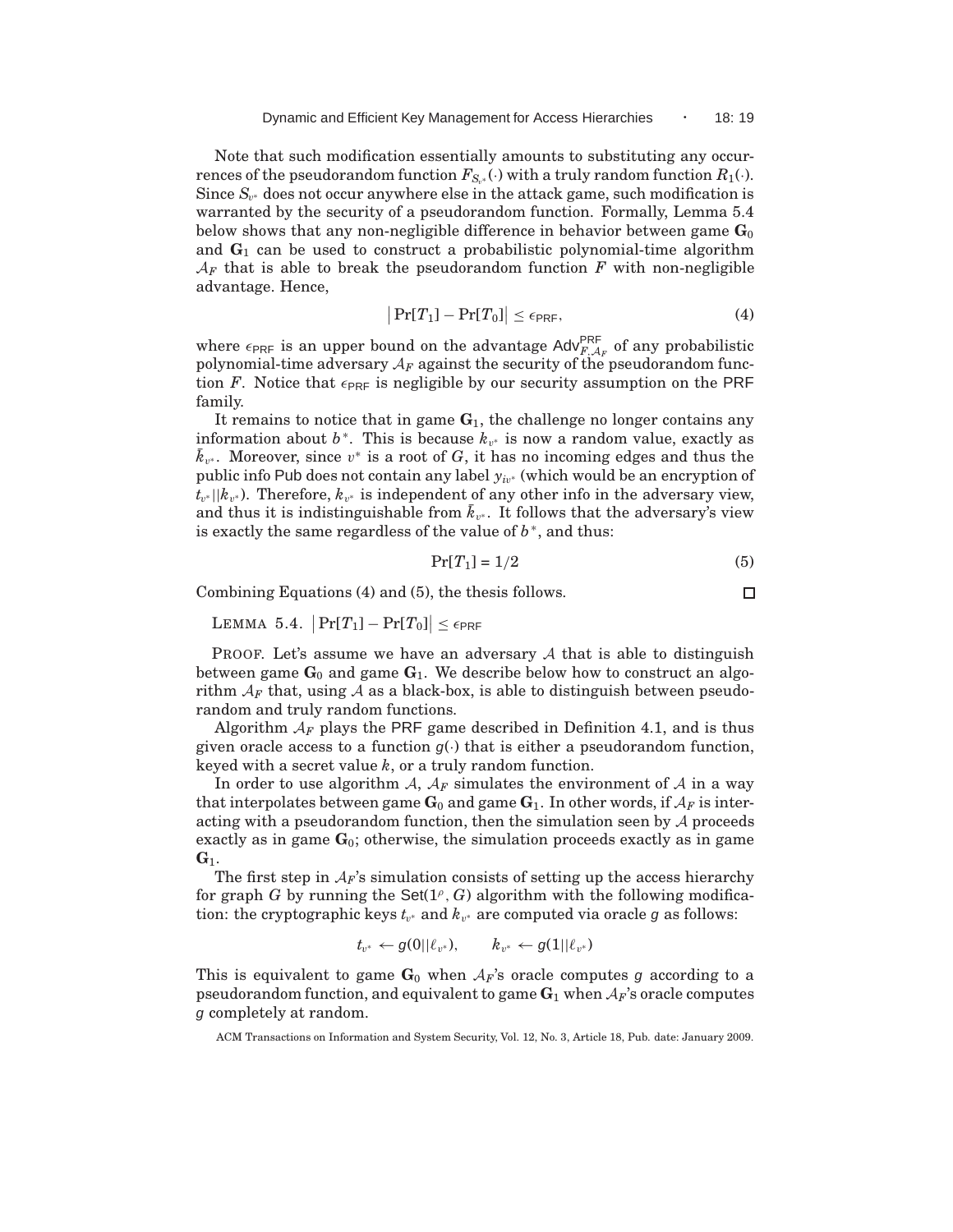18: 20 · M. J. Atallah et al.

After feeding A with the resulting public information,  $A_F$  can readily reply to any Corrupt query that A may issue, since  $A_F$  knows all the secret keys except for the one associated to nodes  $v^*$ . Note that according to the attack game in Definition 3.3, A cannot ask for  $S_{v^*}$ , since adversary A will attack  $v^*$ in the **Break** stage of the attack game.

Upon receiving the challenge query from A,  $A_F$  picks a random bit  $b^* \in$ {0, 1}: if *b*<sup>∗</sup> = 0, then  $A_F$  returns to A the cryptographic key  $k_{v^*}$  associated to  $\bar{h}$  node  $v^*$ ; otherwise,  $\mathcal{A}_F$  returns to  $\mathcal{A}$  a random key  $\bar{k}_{v^*}$  of the same length of  $k_{v^*}.$ 

Eventually, A a outputs bit *b* as her best guess at whether she was given the actual key  $k_{v^*}$  or a random key: if  $b = b^*$ , then  $A_F$  outputs 1, guessing for a pseudorandom function; otherwise,  $A_F$  outputs 0, guessing for a truly random function.

Now we have

 $\epsilon_{\sf PRF} \geq A dv^{\sf PRF}_{F,{\cal A}_F}(\rho)$  $=$ | Pr[**Exp**<sup>PRF−1</sup>( $\rho$ ) = 1] – Pr[**Exp**<sup>PRF−0</sup>( $\rho$ ) = 1] |  $=$ | Pr[ $A_F$  outputs 1 | g is a PRF] – Pr[ $A_F$  outputs 1 | g is random] |  $=$ | Pr[*A* guesses  $b^*$  correctly | *g* is a PRF]  $-$  Pr[ $\mathcal A$  guessed  $b^*$  correctly |  $g$  is random] |  $=$ | Pr[*T*<sub>0</sub>] – Pr[*T*<sub>1</sub>] | .

 $\Box$ 

Second special case. *v*<sup>\*</sup> has a single predecessor *p* which is one of *G*'s roots.

**Game G**0**, Game G**1**.** The first two games are defined as in the first special case.

**Game**  $G_2^{(a)}$ **.** This game is identical to game  $G_1$ , except that in **Game**  $G_2^{(a)}$  we further modify the Set( $1^{\rho}$ , *G*) algorithm so that the secret information  $t_p$  is information theoretically hidden from the view of adversary  $A$ . To this aim, we compute

$$
t_p \leftarrow R_1(0||\ell_p), \qquad k_p \leftarrow R_1(1||\ell_p),
$$

where  $R_1: \{0, 1\}^* \to \{0, 1\}^*$  is a truly random function.

Note that such modification essentially amounts to substituting any occurrences of the pseudorandom function  $F_{S_p}(\cdot)$  with a truly random function  $R_1(\cdot)$ . Since  $S_p$  does not occur anywhere else in the attack game, using a reduction argument along the same line as that in Lemma 5.4, we can conclude that such modification is warranted by the security of the PRF family  ${F^{\rho}}_{\rho \in \mathbb{N}}$ , that is:

$$
\left|\Pr[T_2^{(a)}] - \Pr[T_1]\right| \le \epsilon_{\text{PRF}}\tag{6}
$$

 $\mathbf{G}_{2}^{(b)}$ . To turn game  $\mathbf{G}_{2}^{(a)}$  into game  $\mathbf{G}_{2}^{(b)}$ , for any child  $s$  of  $p$ , we compute

$$
r_{ps} \leftarrow R_2(\ell_s),
$$

where  $R_2: \{0, 1\}^* \to \{0, 1\}^*$  is a truly random function.

Note that such modification essentially amounts to substituting any occurrences of the pseudorandom function  $F_{t_p}(\cdot)$  with a truly random function  $R_2(\cdot),$ 

ACM Transactions on Information and System Security, Vol. 12, No. 3, Article 18, Pub. date: January 2009.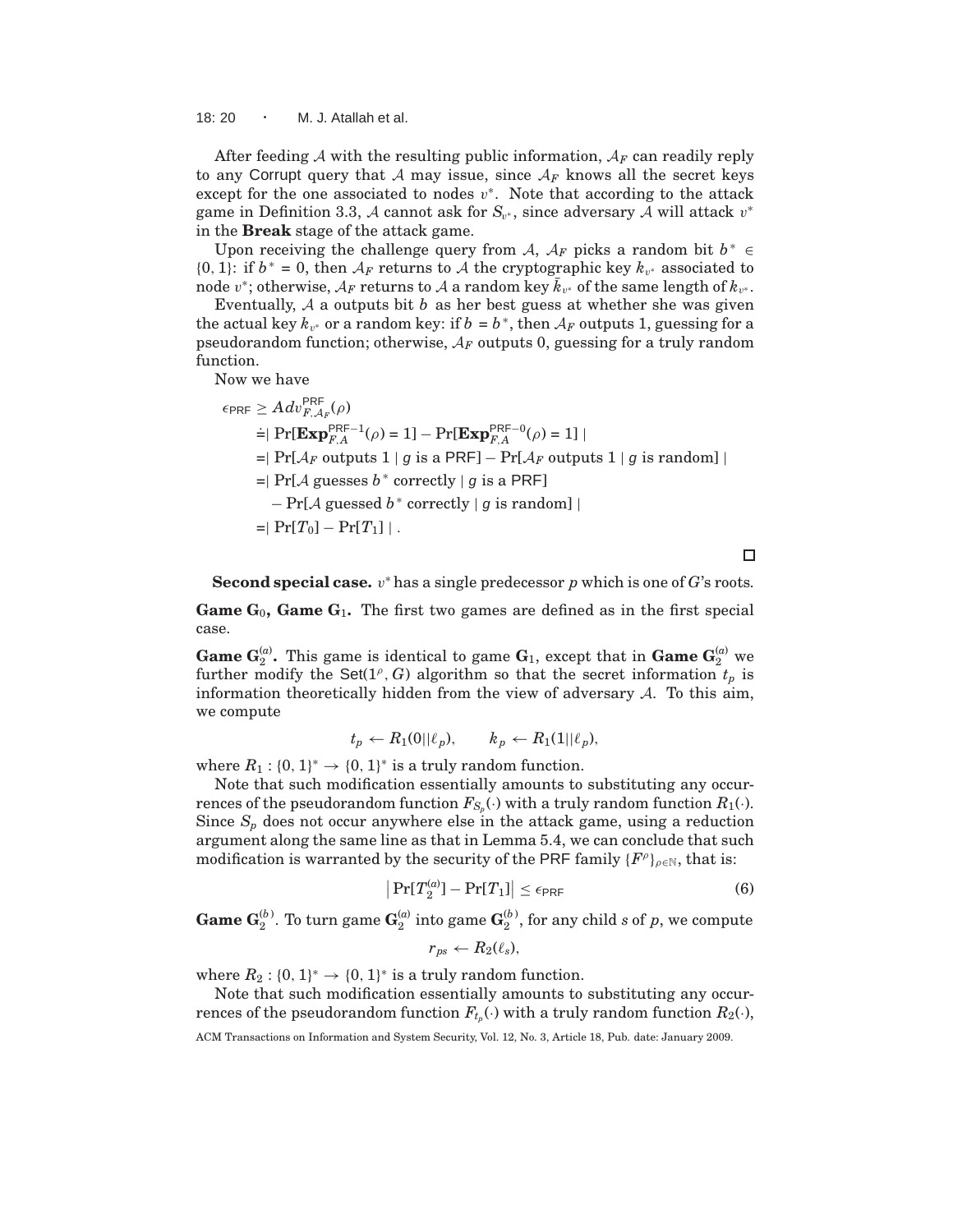which is safe since  $p$  is a root of  $G$ , and thus  $t<sub>p</sub>$  does not occur anywhere else in the adversarial view (in particular, it is not encrypted within any label in Pub). Therefore, using a reduction argument along the same line as that in Lemma 5.4, we can conclude that such modification is warranted by the security of the PRF family  $\{F^\rho\}_{\rho \in \mathbb{N}}$ , that is:

$$
\left|\Pr[T_2^{(b)}] - \Pr[T_2^{(a)}]\right| \le \epsilon_{\text{PRF}}.\tag{7}
$$

**Game G**<sup>(*c*)</sup>. This game is exactly as  $\mathbf{G}_2^{(b)}$  except that the label  $y_{pv^*}$  associated with edge  $(p, v^*) \in E$  is now computed as

$$
y_{pv^*} \leftarrow \mathsf{Enc}_{r_{pv^*}}(\$\| \$\),
$$

where \$ denotes a random value.

Note that this modification amounts to changing the plaintext within a ciphertext, which was encrypted under a key that is independent from the adversary view (thanks to the changes in game  $\mathbf{G}_2^{(b)}$ ). Formally, Lemma 5.5 below shows that any non-negligible difference in behavior between games  $\mathbf{G}_{2}^{(b)}$  and  $\mathbf{G}_2^{(c)}$  can be used to construct a probabilistic polynomial-time algorithm  $\mathcal{A}_\mathcal{E}$  that is able to break the security of the encryption scheme  $\mathcal E$  with non-negligible advantage. Hence,

$$
\left|\Pr[T_2^{(c)}] - \Pr[T_2^{(b)}]\right| \le \epsilon_{\text{SEM}}\tag{8}
$$

where  $\epsilon_{\text{SEM}}$  is an upper bound on the advantage  $Adv_{\mathcal{A}_{\mathcal{E}}}^{\text{SEM}}$  of any probabilistic polynomial-time adversary  $A_{\mathcal{E}}$  against the security of the encryption scheme  $\mathcal{E}$ . Notice that  $\epsilon_{\text{SEM}}$  is negligible by our security assumption on the encryption scheme.

It remains to notice that in game  $\mathbf{G}_2^{(c)}$ , the challenge no longer contains any information about *b* ∗ . This is because, thanks to the changes in this game, the label  $y_{pv^*}$  of the only incoming edge  $(p, v^*) \in E$  no longer contains any info about  $k_{v^*}$ , which is therefore independent from the adversary view. Thus,

$$
\Pr[T_2^{(c)}] = 1/2. \tag{9}
$$

Combining Equations  $(4)$ ,  $(6)$ ,  $(7)$ ,  $(8)$  and  $(9)$ , the thesis follows.

LEMMA 5.5.  $|\Pr[T_2^{(c)}] - \Pr[T_2^{(b)}]| \leq \epsilon_{\text{SEM}}$ 

PROOF. Let's assume we have an adversary  $A$  that is able to distinguish between game  $\mathbf{G}_{2}^{(b)}$  and game  $\mathbf{G}_{2}^{(c)}$ . We describe below how to construct an algorithm  $A_{\mathcal{E}}$  that, using A as a black-box, is able to break the semantic security of the encryption scheme  $\mathcal E$  with non-negligible advantage.

Algorithm  $A_{\mathcal{E}}$  plays the SEM game described in Definition 5.2. In order to use algorithm A,  $A_{\mathcal{E}}$  simulates the environment of A in a way that interpolates between game  $\mathbf{G}_{2}^{(b)}$  and game  $\mathbf{G}_{2}^{(c)}$ . In other words, if  $\mathcal{A}_{\mathcal{E}}$ 's challenge is answered with the encryption of the message  $A_{\mathcal{E}}$  asked for, then the simulation seen by A proceeds exactly as in game  $\bar{\mathbf{G}}_{2}^{(b)}$ ; otherwise (i.e.,  $\mathcal{A}_{\mathcal{E}}$  gets back a random encryption as challenge), the simulation proceeds exactly as in game  $\mathbf{G}_2^{(c)}$ .

ACM Transactions on Information and System Security, Vol. 12, No. 3, Article 18, Pub. date: January 2009.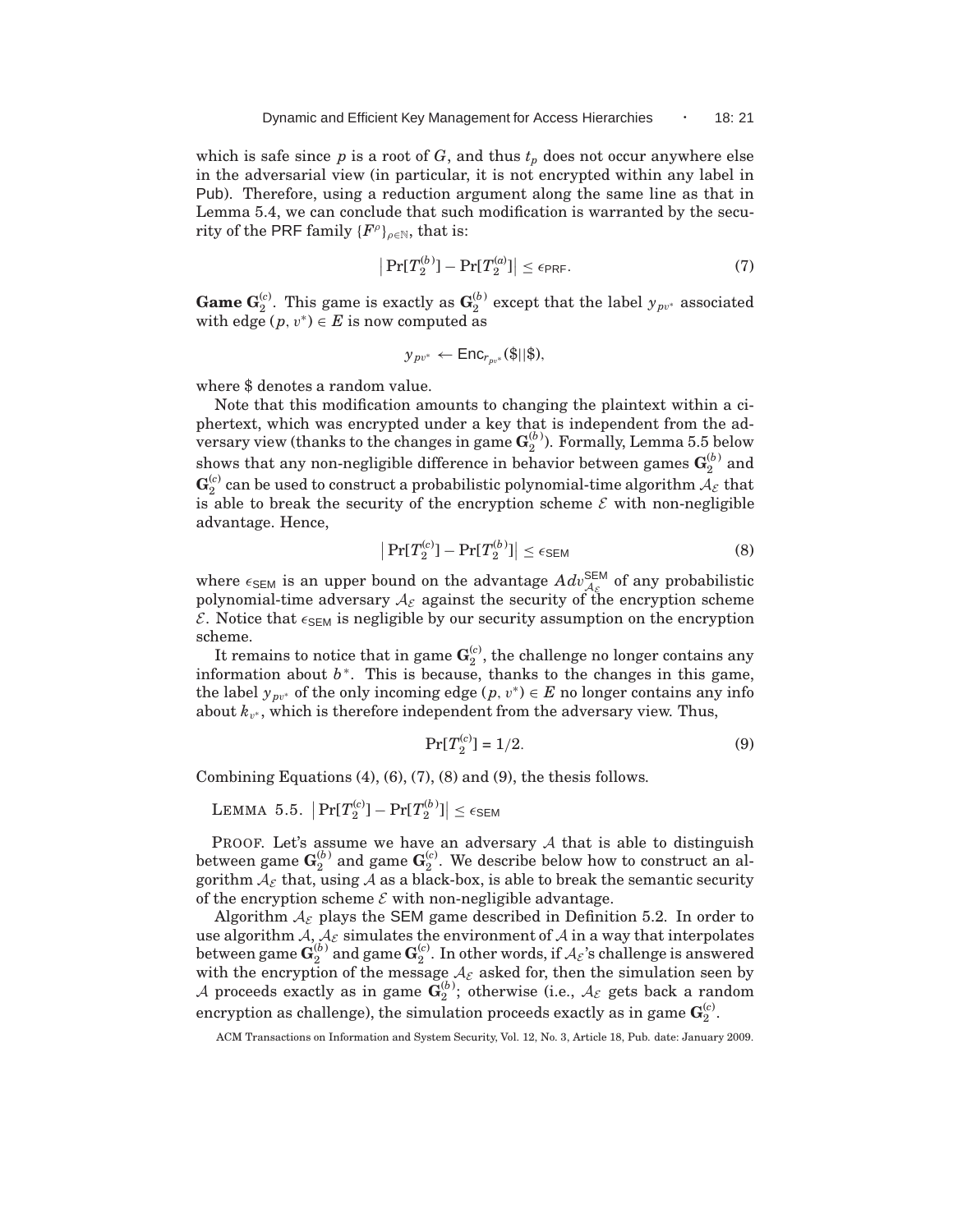18: 22 · M. J. Atallah et al.

The first step in  $A_{\varepsilon}$ 's simulation consists of setting up the access hierarchy for graph  $G$  by running the  $Set(1^{\rho}, G)$  algorithm with the following modification: first,  $A_{\varepsilon}$  asks to be challenged on the message  $m_0 \doteq t_{v^*} || k_{v^*}$  and gets back a ciphertext *c*<sup>∗</sup> which is the encryption of either *m*<sub>0</sub> or a random string of the same length. Then,  $A_{\mathcal{E}}$  computes the label  $y_{pv^*}$  associated with edge  $(p, v^*) \in E$ as follows:

$$
y_{pv^*} \leftarrow c^*.
$$

This is equivalent to game  $\mathbf{G}_2^{(b)}$  when  $\mathcal{A}_{\mathcal{E}}$ 's challenger computes  $c^*$  as the encryption of  $m_0$ , and equivalent to game  $\mathbf{G}_2^{(c)}$  otherwise.

After feeding A with the resulting public information,  $A_{\mathcal{E}}$  can readily reply to any Corrupt query that A may issue, since  $A_{\mathcal{E}}$  knows all the secret keys except for the one associated to node *p*. Note that according to the attack game in Definition 3.3, A cannot ask for such key, since node *p* is among the ancestors of the challenge node v ∗ that adversary A will attack in the **Break** stage of the attack game.

Upon receiving the challenge query from A,  $A_{\mathcal{E}}$  picks a random bit  $b^* \in$ {0, 1}: if *b*<sup>\*</sup> = 0, then  $A_{\mathcal{E}}$  returns to A the cryptographic key  $k_{v^*}$  associated to  $\bar{p}_v$  node  $v^*$ ; otherwise,  $\mathcal{A}_{\mathcal{E}}$  returns to  $\mathcal{A}$  a random key  $\bar{k}_{v^*}$  of the same length of  $k_{v^*}$ .

Eventually, A outputs a bit *b* as her best guess to whether she was given the actual key  $k_{v^*}$  or a random key: if  $b = b^*$ , then  $A_{\mathcal{E}}$  outputs 1, guessing for encryption of  $m_0$ ; otherwise,  $A_{\mathcal{E}}$  outputs 0, guessing for encryption of a random string.

Now we have

 $\epsilon$ sem  $\geq A d v_{\mathcal{A}_{\mathcal{E}}}^{\mathsf{SEM}}$  $=$ | Pr[ $A_{\mathcal{E}}$  outputs 1 |  $c^*$  is the encryption of  $m_0$ ]  $-$  Pr[ $\mathcal{A}_{\mathcal{E}}$  outputs  $1 \mid c^*$  is the encryption of a random string] | <sup>=</sup><sup>|</sup> Pr[<sup>A</sup> guesses *<sup>b</sup>* ∗ correctly | *c* ∗ is the encryption of *m*0]  $-$  Pr[ $\mathcal A$  guessed  $b^*$  correctly  $\mid c^*$  is the encryption of a random string]  $\mid$  $=$ | Pr[ $T_2^{(b)}$  – Pr[ $T_2^{(c)}$  | .

**The general case.** The second special case demonstrated how to purge the adversary view from the information on  $k_{v^*}$  (which could be leaked by the label  $y_{pv^*}$  in Pub associated with the single edge (*p*,  $v^*$ ) going into  $v^*$ ). In the general case, there could be several edges going into  $v^*$ , and in particular it is necessary to consider each path going from one of the roots of  $G$  into  $v^*$ .

To this aim, we start the sequence of games with games  $G$ ame  $G_0$  and **Game G**1, defined as in the first special case; then for each of the ancestor of  $v^*$  (considered in turn according to any topological sorting), we introduce three games mimicking the structure of games  $\mathbf{G}_2^{(a)},\mathbf{G}_2^{(b)},$  and  $\mathbf{G}_2^{(c)}$  as defined in the second special case.

ACM Transactions on Information and System Security, Vol. 12, No. 3, Article 18, Pub. date: January 2009.

 $\Box$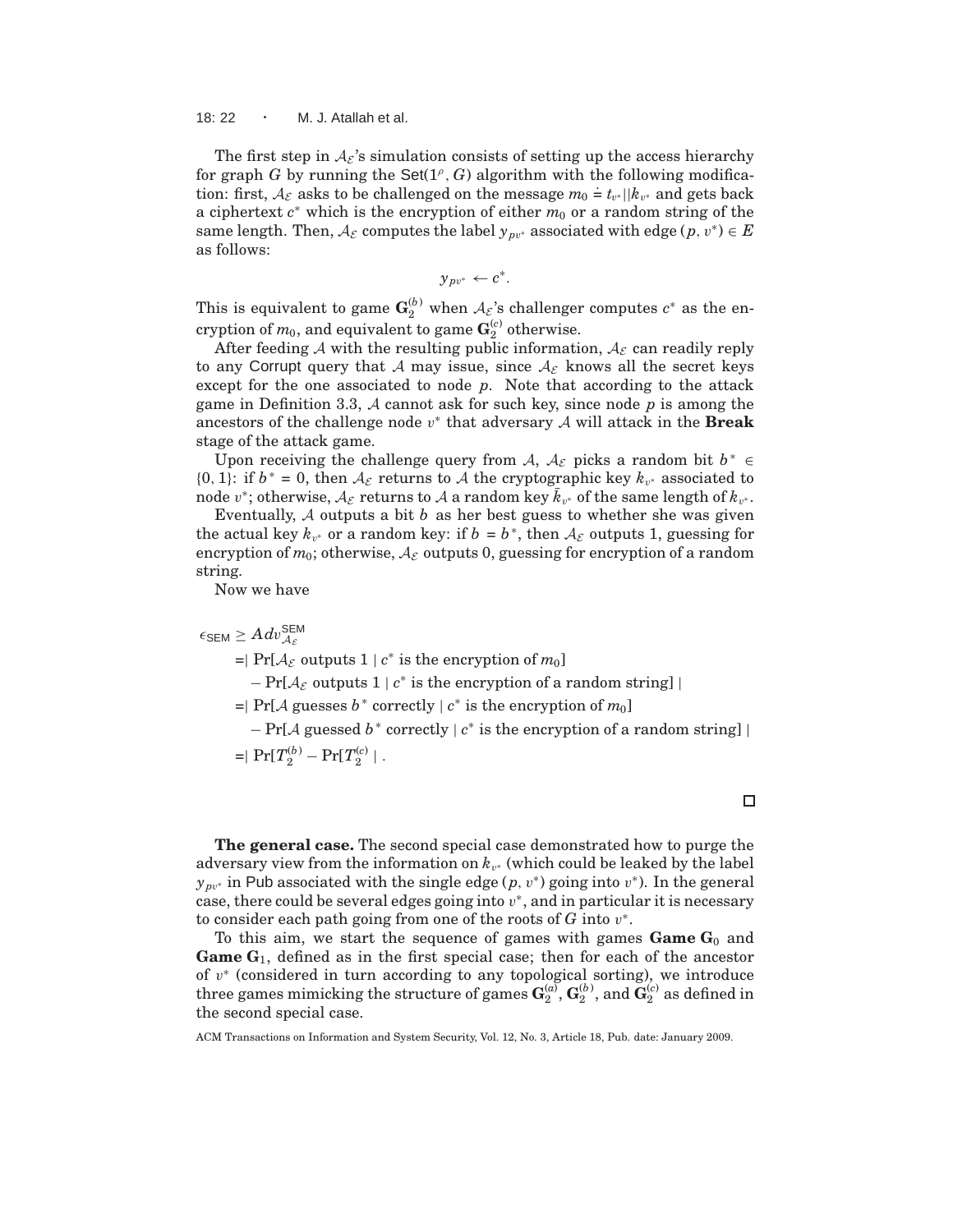At a high level, this can be thought of as a pebbling argument, by which we successively pebble all the ancestors of  $v^*$ , until we reach  $v^*$  itself, according to the following rules:

- (1) A node can be pebbled only after all its ancestors have already been pebbled.
- (2) To pebble a node *u*, we introduce the games  $\mathbf{G}_u^{(a)}$ ,  $\mathbf{G}_u^{(b)}$  and  $\mathbf{G}_u^{(c)}$  in the sequence, following the same approach employed in the second special case. In particular, first we define a game  $\mathbf{G}_u^{(a)}$  in which the secret information  $t_u$ is computed as:

$$
t_u \leftarrow R_u^{(a)}(0||\ell_u), \qquad k_u \leftarrow R_u^{(a)}(1||\ell_u),
$$

where  $R_u^{(a)}$ : {0, 1}<sup>\*</sup>  $\rightarrow$  {0, 1}<sup>\*</sup> is a truly random function. Second, we define a game  $\mathbf{G}_u^{(b)}$  in which, for every child *s* of *u*, we compute

$$
r_{us} \leftarrow R_u^{(b)}(\ell_s),
$$

where  $R_u^{(b)}$ : {0, 1}<sup>\*</sup>  $\rightarrow$  {0, 1}<sup>\*</sup> is a truly random function. Third, for each successor *s* <sup>∗</sup> of *u* in the (possibly multiple) path(s) from *u* to  $v^*$ , we define a game  $\mathbf{G}_u^{(c)}$  in which we set

$$
y_{us^*} \leftarrow \mathsf{Enc}_{r_{us^*}}(\$||\$),
$$

where \$ denotes a random value.

Reasoning along the lines of the argument for the second special case, we can argue that each tuple of games  $\mathbf{G}_u^{(\bar{a})}$ ,  $\mathbf{G}_u^{(b)}$  and  $\mathbf{G}_u^{(c)}$  negligibly alter the adversary view (by a term 2 $\epsilon_{\sf PRF}$  +  $\epsilon_{Enc}$ ). Overall, once all the ancestors of  $v^*$  have been pebbled, we can argue that no info about  $k_{v^*}$  is present in Pub, and hence  $k_{v^*}$  is independent from the adversary view, and it is thus indistinguishable from  $\bar{k}_{v^*}.$  From this we can derive that in the last game  $\mathbf{G}_{v^*}^{(c)},$ 

$$
\Pr[T_{v^*}^{(c)}] = 1/2. \tag{10}
$$

Combining all the intermediate equations, we can conclude that

$$
Pr[T_0] \leq 1/2 + \epsilon_{\text{PRF}} + 2n_{v^*} \epsilon_{\text{PRF}} + e_{v^*} \epsilon_{\text{SEM}}),
$$

where  $n_{v^*}$  and  $e_{v^*}$  are respectively the number of nodes and the number of edges in the subgroup  $G'$  induced by restricting  $G$  to the ancestors of  $v^*$ . This concludes the proof.

## 6. SUPPORTING CHANGES TO THE ACCESS HIERARCHY

In this section we show how dynamic changes to the access hierarchy, such as addition and deletion of edges and nodes, as well as replacing a node's key, are handled in the scheme of Section 5. Compared to the base scheme, the extended scheme of Section 5 has more appealing properties in supporting dynamic changes to an existing hierarchy, and, in particular, at handling the so-called ex-member problem after deleting an edge. The ex-member problem can be described as follows: Suppose the edge  $(v_i, v_j)$  is to be deleted from  $G$ .

ACM Transactions on Information and System Security, Vol. 12, No. 3, Article 18, Pub. date: January 2009.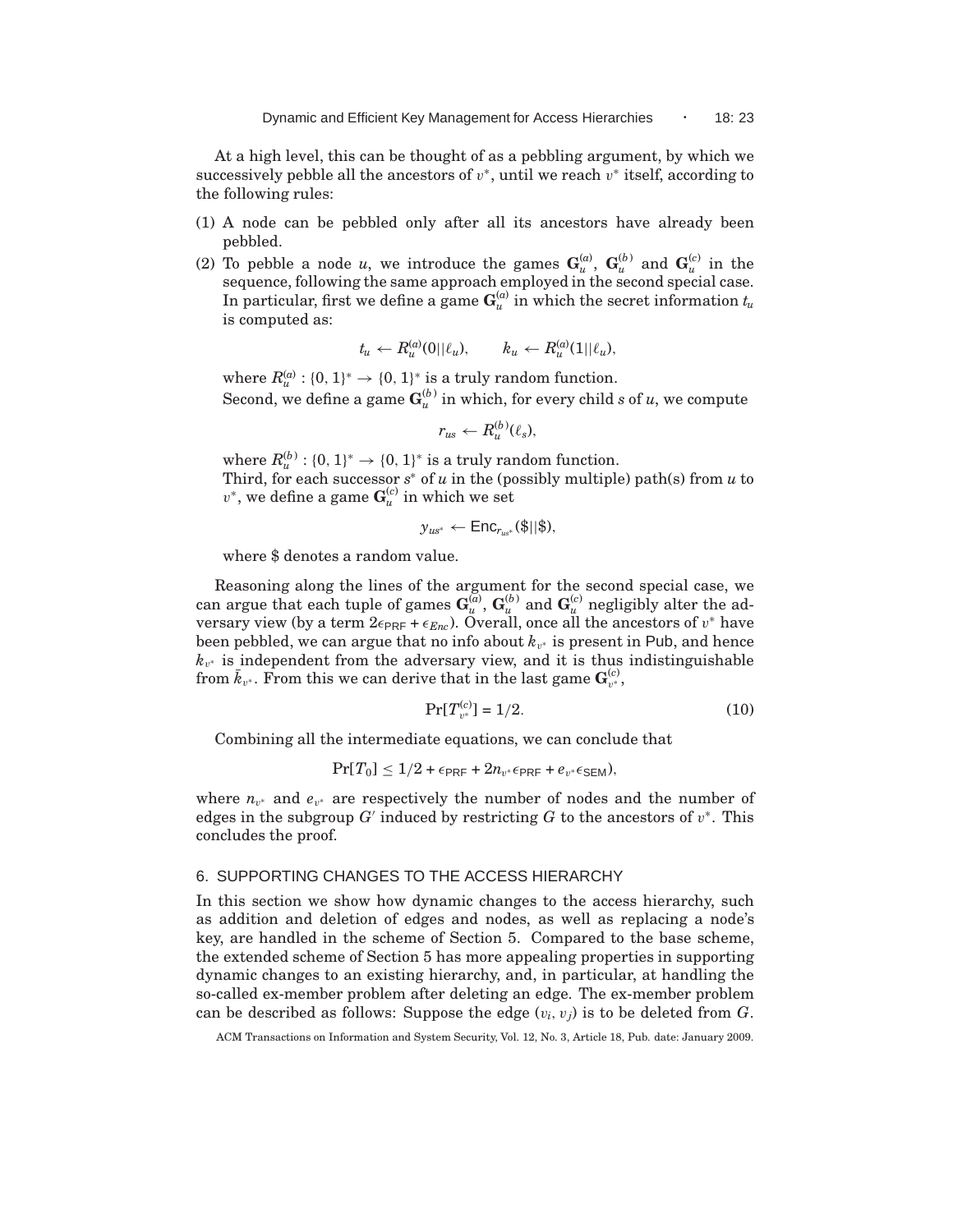18: 24 · M. J. Atallah et al.

Then we will need to change the access keys for the node v*<sup>j</sup>* and all of it descendants in the hierarchy to ensure that  $v_i$  and its ancestors can no longer have access to these nodes. In the base scheme, this will amount to changing the secret information  $S_h = k_h$  for each  $v_h \in Desc(v_i)$  and redistributing the new keys to the users at these nodes. Our extended scheme, however, allows for such updates without having to change the secret information users possess. Notice that in the extended scheme each access key  $k_i$  is computed as a function of the secret information  $S_i$  and the public label  $\ell_i$ . Therefore, by changing the label  $\ell_i$ , we effectively modify the key  $k_i$ . This approach will work with other schemes where the access key  $k_i$  is computed a function of  $S_i$  and  $\ell_i$ , but not with our base scheme.

**Insertion of an edge.** Suppose the edge  $(v_i, v_j)$  is to be inserted into *G*. First, compute  $r_{ij} \neq F_{t_i}(\ell_j)$  and  $y_{ij} = \text{Enc}_{r_{ij}}(t_j||k_j)$ . Then, augment Pub to contain the mapping  $(v_i, v_j) \mapsto y_{ij}$ .

**Deletion of an edge.** In deleting an edge, the difficulty is in preventing access by ex-members. Suppose the edge  $(v_i, v_j)$  is to be deleted from *G*. Then the following updates take place: for each node  $v_h \in Desc(v_i, G)$ , perform:

- (1) Change the label of  $v_h$ , call it  $\ell'_h$ . Note that  $S_h$  remains unchanged, but the last  $\ell'_h$  reset to be recommuted as  $t' \doteq F$ , (0.00<sup>o</sup>) and  $h' \doteq F$ , (1.00<sup>o</sup>)  $k$ eys  $t_h$  and  $k_h$  need to be recomputed as  $t'_h \doteq F_{S_h}(0||\ell'_h)$  and  $k'_h \doteq F_{S_h}(1||\ell'_h)$ .
- (2) For each edge  $(v_p, v_h)$  where  $v_p \in Pred(v_h)$ , update the value of  $y_{ph}$  to be an encryption of the newly compute keys, *i.e.*,  $y'_{ph}$  $\dot{=}$  Enc<sub>*r*<sup>*i*</sup><sub>*ph</sub>*</sub>(*t*<sub>*h*</sub>||*k*<sub>*h*</sub>), where</sub> *r* ′ *ph*  $\stackrel{\cdot}{=} F_{t_p}(\ell'_h).$

**Insertion of a new node.** If a new node  $v_i$  is inserted, together with new edges into and out of it, then we do the following:

- (1) Create the node  $v_i$  without any incoming or outgoing edges; this requires just generating a random public label  $\ell_i \in \{0, 1\}^{\rho}$  and a random secret value  $S_i \in \{0, 1\}^{\rho}$ , computing  $k_i = F_{S_i}(1||\ell_i)$  and augmenting Pub with the mapping  $S_i$  $v_i \mapsto \ell_i$  and Sec with the mapping  $v_i \mapsto (S_i, k_i)$ .
- (2) Add the edges one by one, using each time the above procedure for edgeinsertions.

**Deletion of a node.** Deletion of a node amounts to the following two steps:

- (1) Deletion of all the edges coming into and out of  $v_i$ , using the above procedure for edge-deletions.
- (2) Removal of the public and secret information associated with  $v_i$  from the maps Pub and Sec.

**Key replacement.** Key replacement for a node  $v_i$  is performed as follows:

- (1) Update the secret information  $S_i$  with a new random value  $S_i$  $\stackrel{r}{\leftarrow} \{0,1\}^{\rho}.$
- (2) Update the vertex's keys to  $t'_i$  $\stackrel{\cdot}{=}$   $F_{S_i'}(0||\ell_i)$  and  $k_i'$  $\stackrel{\cdot}{=} F_{S_i'}(1||\ell_i).$
- (3) Update Sec to map  $v_i \mapsto (S_i^{'}, k_i').$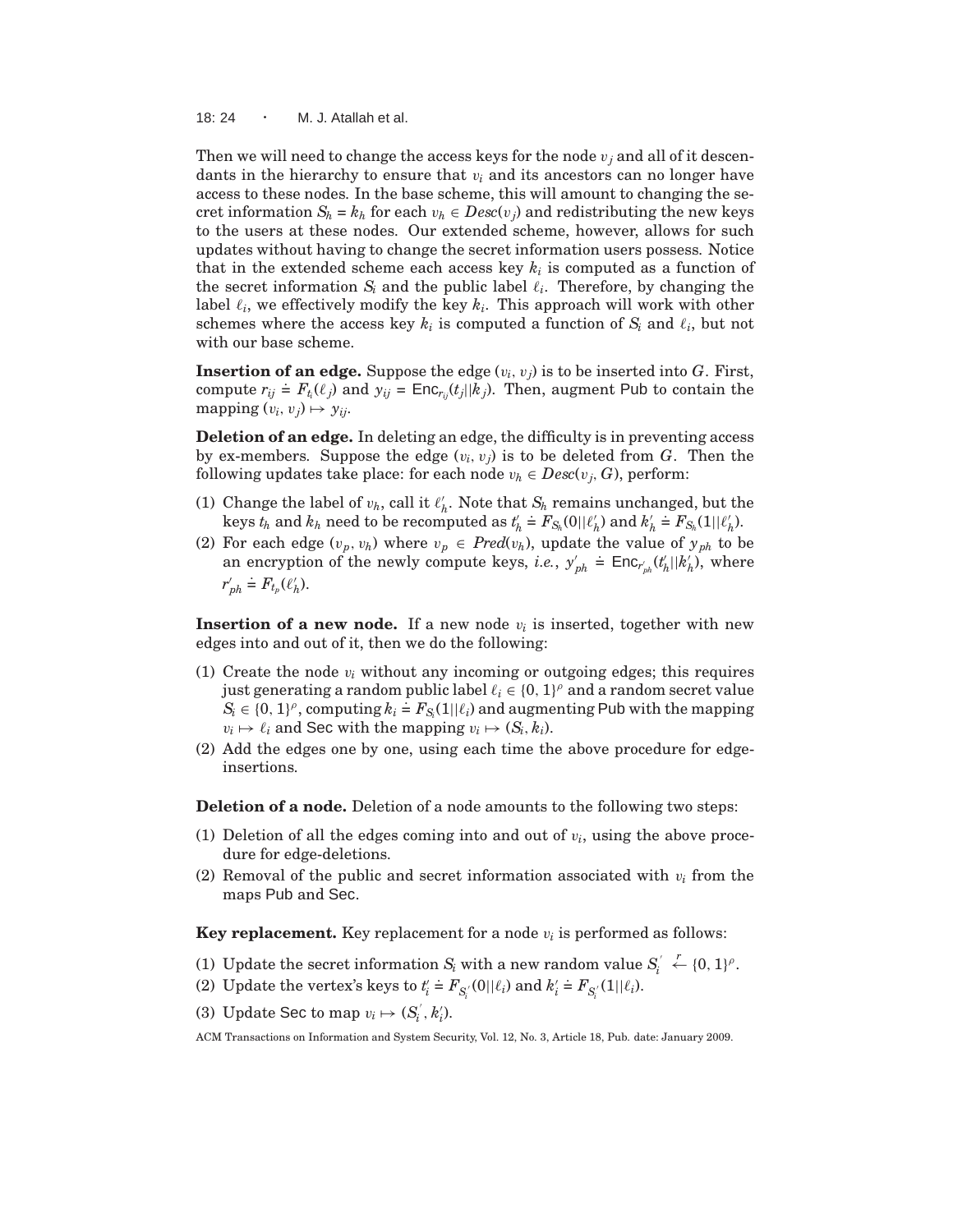- (4) For each edge  $(v_j, v_i)$  (i.e., where  $v_j \in Pred(v_i)$ ), compute  $y'_j$  according to the new keys  $t'_i$  and  $k'_i$  and updates Pub to map  $(v_j, v_i) \mapsto y'_{ji}$ .
- (5) For each edges  $(v_i, v_l)$  (i.e., where  $v_l \in Succ(v_i)$ ), compute  $y'_l$  according to the new key  $t'_i$  and update Pub to map  $(v_i, v_l) \mapsto y'_{il}$ .

No node other than v*<sup>i</sup>* is affected.

**User revocation.** To the best of our knowledge, no prior work on hierarchical access control considered key management at the level of access classes and at the same time at the level of individual users. For instance, among the schemes closest to ours, Zhong [2002] considers only a hierarchy of security classes without mentioning individual users, and Lin [2001] considers a hierarchy of users without grouping them into classes. However, it is important to group users with the same privileges together and on the other hand permit revocation of individual users. In our scheme, revoking a single user can be done with two approaches:

- (1) Recard every user at that user's access class(es), and for all descendants of this access class(es) perform the operation described for edge deletion (i.e., change all keys by changing the labels and then update the public information). Note that the descendants do not have to be rekeyed.
- (2) Make the access graph such that each user is represented by a single node in the graph with edges from this node to each of that user's access classes. By creating such a graph, removing a user is as easy as removing his node, and thus does not require re-keying.

## 7. OTHER ACCESS MODELS

Traditionally, the standard notion of permission inheritance in access control is that permissions are transferred up the access graph *G*. In other words, any vertex in  $Anc(v_i, G)$  has a superset of the permissions held by  $v_i$ . Crampton [2003] suggested other access models, including:

- (1) Permissions that are transferred down the access graph. For these permissions, any node in  $Desc(v_i, G)$  has a superset of the permissions held by  $v_i$ .
- (2) Permissions that are transferred either up or down the graph but only to a limited depth.

In this section, we discuss how to extend our scheme to allow such permissions. We can achieve upward and downward inheritance with only two keys per node. Also, we can achieve all of these permissions with four keys at each node for a special class of access graphs that are layered DAGs (defined later) when there is no collusion.

## 7.1 Downward Inheritance

To support such inheritance, we construct the reverse of the graph  $G =$  $(V, E, O)$ , which is a graph  $G^R = (V, E', O)$  where for each edge  $(v_i, v_j) \in E$ there is an edge  $(v_j, v_i) \in E'$ . Then we use our base scheme for both *G* and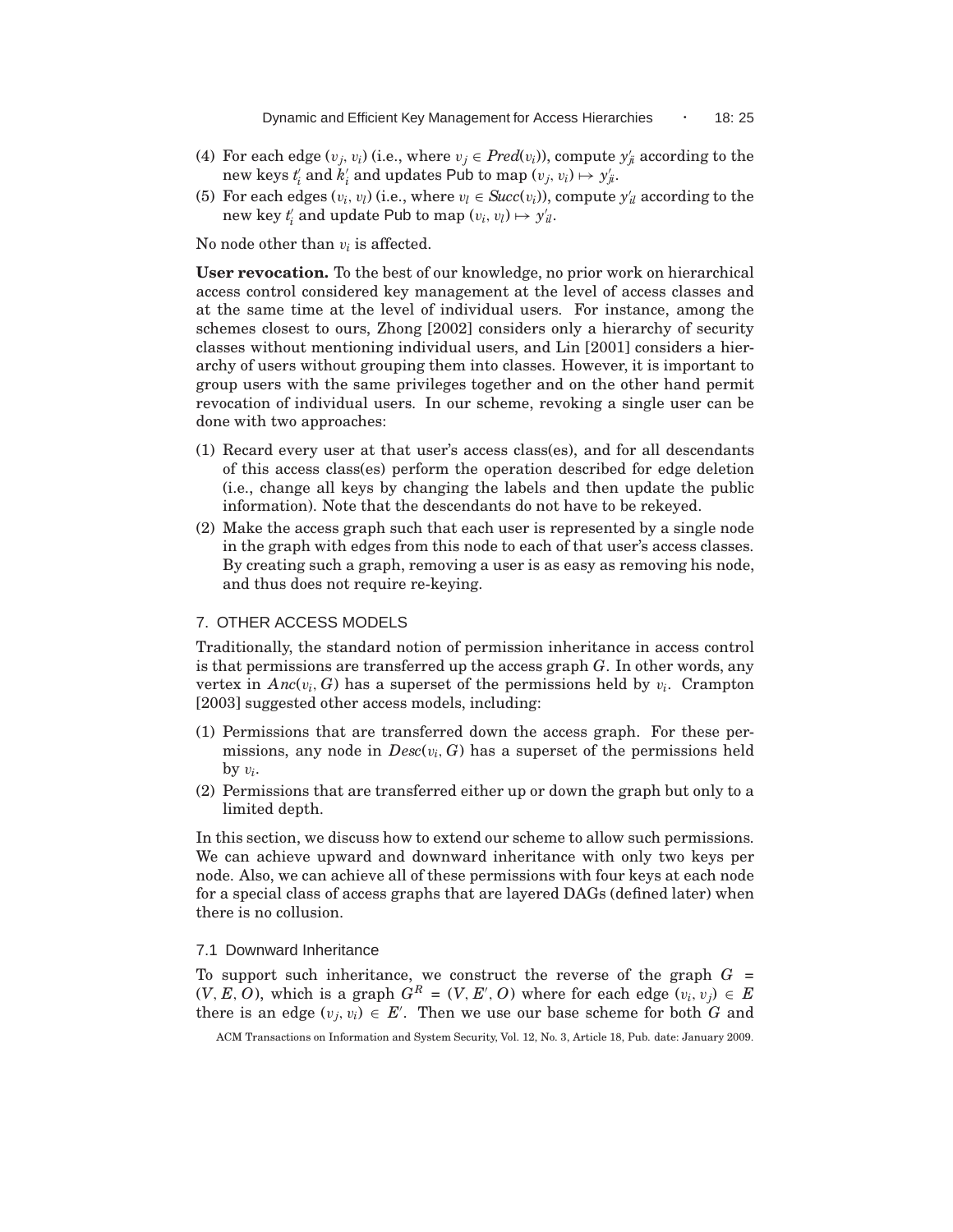18:  $26 \cdot M$ . J. Atallah et al.

*GR*, which results in each node having two keys, but the scheme now supports permissions that are inherited upwards or downwards.

## 7.2 Limited Depth Permission Inheritance

We say that an access graph is *layered* if the nodes can be partitioned into sets, denoted by  $S_1, S_2, \ldots, S_r$ , where for all edges  $(v_i, v_j)$  in the access graph it holds that if  $v_i \in S_m$  then  $v_j \in S_{m+1}$ . We claim that many interesting access graphs are already layered, but in general any DAG can be made layered by adding enough virtual nodes.

Given such a layering, we can then support limited depth permissions. This is done by creating another graph which is a linear list that has a node for each layer, and there is an edge from each layer to the next layer. The reverse of this graph is also constructed, and these graphs are assigned keys according to our scheme. A node is given the keys corresponding to its layer in both graphs. Clearly, with such a technique we can support permission requirements that permit access to all nodes higher than some level and to all nodes lower than some level.

We now show how to utilize these four key assignments to support permission sets of the form "all ancestors of some node  $v_i$  that are lower than a specific layer *L*" (an analogous technique can be used for permission sets of the form "all descendants of  $v_i$  above some specific layer"). Suppose the key for the permission requirement to access "all ancestors of node  $v_i$ " is  $k_i$  and the key for permission requirement to access "all nodes lower than layer *L*" is *kL*. Then we establish a key for both permission requirements by setting the key to  $F(k_i, k_L)$ . Clearly, only nodes that are an ancestor of  $v_i$  can generate  $k_i$  and only nodes lower than level *L* can generate *kL*, so the only nodes that could generate both keys would be an ancestor of  $k_i$  *and* below level  $L$ , assuming that there is no collusion.

## 8. IMPROVING EFFICIENCY

As the scheme described in the previous sections supports any access graphs, it is possible to add edges to an access structure in order to reduce the path length between two nodes. In this section we consider how to add extra, socalled *shortcut*, edges to access graphs so that the distance between any two nodes is small. This is essential for deep hierarchies since the key derivation time in our scheme is the depth of the access graph in the worst case. We start with techniques for one-dimensional graphs (i.e., total orders) and trees and then describe an additional technique to extend the technique to graphs of higher dimensions. Before proceeding with the description of adding shortcut edges, we define the notion of dimension of an access hierarchy.

## 8.1 Dimension of an Access Hierarchy

An *n*-vertex access hierarchy *G* is a partial order, and it is well known that any partial order can be represented as the intersection of *t* total orders, with the smallest *t* for which this is possible being the *dimension* of the partial order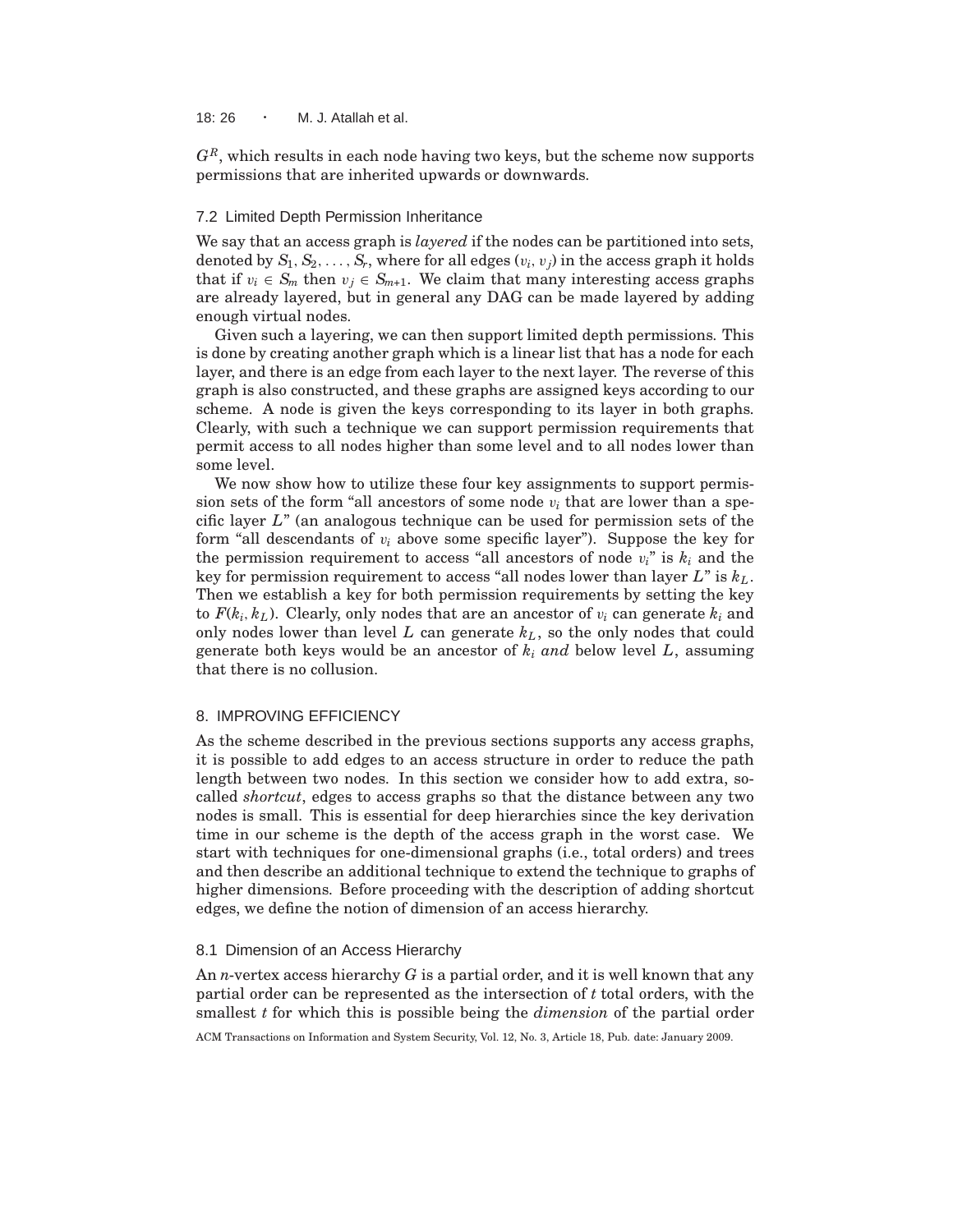(see, for example, Dushnik and Miller [1941] and Trotter [1992]). That is, it is possible to associate with every vertex v of *G* a *t*-tuple  $(x_{v,1}, \ldots, x_{v,t})$  such that:

- (1) Every  $x_{v,j}$  is an integer between 1 and *n*.
- (2) If  $v \neq w$ , then  $x_{v,j} \neq x_{w,j}$ , for every  $1 \leq j \leq t$ .

(3) Node v is ancestor of node w in *G* if and only if  $x_{v,j} > x_{w,j}$  for every  $1 \leq j \leq t$ .

We denote the dimension of *G* by  $d(G)$ , or by *d* when *G* is understood. While computing the dimension of an arbitrary partial order is NP-complete [Yannakakis 1982], and even approximating it to within a constant factor is not known to be in P, the dimension of many access hierarchies is small. For instance, the dimension of a tree is 2. Also, it was shown in Schnyder [1989] that a *G* whose transitive reduction is planar has dimension at most three (and the three-tuples representing it are computable in linear time). If the transitive reduction of *G* is 4-colorable, then its dimension is at most four [Schnyder 1989]. Many access hierarchies are four-colorable, especially those for organizational hierarchies.

There are, however, some hierarchies with higher dimension. For example, in the Bell-LaPadula model with *k* categories (denoted by *s*1, . . . , *sk*) and  $\ell$  classifications (denoted by  $c_1, \ldots, c_{\ell}$ ), the dimension of the lattice is  $k + 1$ . Fortunately, computing the tuple representation for this model is straightforward: The access level *c<sup>i</sup>* with categories in the set *S* is converted into a tuple  $(i, x_1, \ldots, x_k)$  where  $x_i = 1$  if and only if  $s_i \in S$ , and is 0 otherwise. It is not difficult to verify that this conversion correctly implements the access control policy.

We may actually not need to compute the dimension, but rather *any d*'-tuple representation of the graph with a small enough  $d'$ . Moreover, some access graphs can naturally be specified in such a tuple representation, when, for instance, the ancestor relationship is the conjunction of a number of total-order conditions such as "v has higher security clearance than  $w$ ," "v is a higherpriority asset than w," "v is more vulnerable than w," "v is a higher-paying class of subscribers than  $w$ ," etc. In summary, the techniques of this article generalize the shortcut technique to any access hierarchy where a tuple-based representation (of reasonable dimension) can be found. This significantly extends the results of the previous work that supported only trees.

#### 8.2 The One-Dimensional Case

Shortcut schemes have been considered in prior literature [Yao 1982; Chazelle 1987; Alon and Schieber 1987; Thorup 1992; Bodlaender et al. 1994; Thorup 1995, 1997], and the known bounds (explored in a different domain) for an *n*-node graph are presented in Table II. These bounds hold for both trees and one-dimensional graphs (chains).

In the remainder of this subsection we present techniques for the onedimensional case as they apply to the key management domain (in case of trees, a similar approach based on the the notion of a *centroid* (a node removal of which leaves no connected components of size greater than *n*/2 for an *n*-node tree) and *centroid decomposition* can be used). In what follows, let the nodes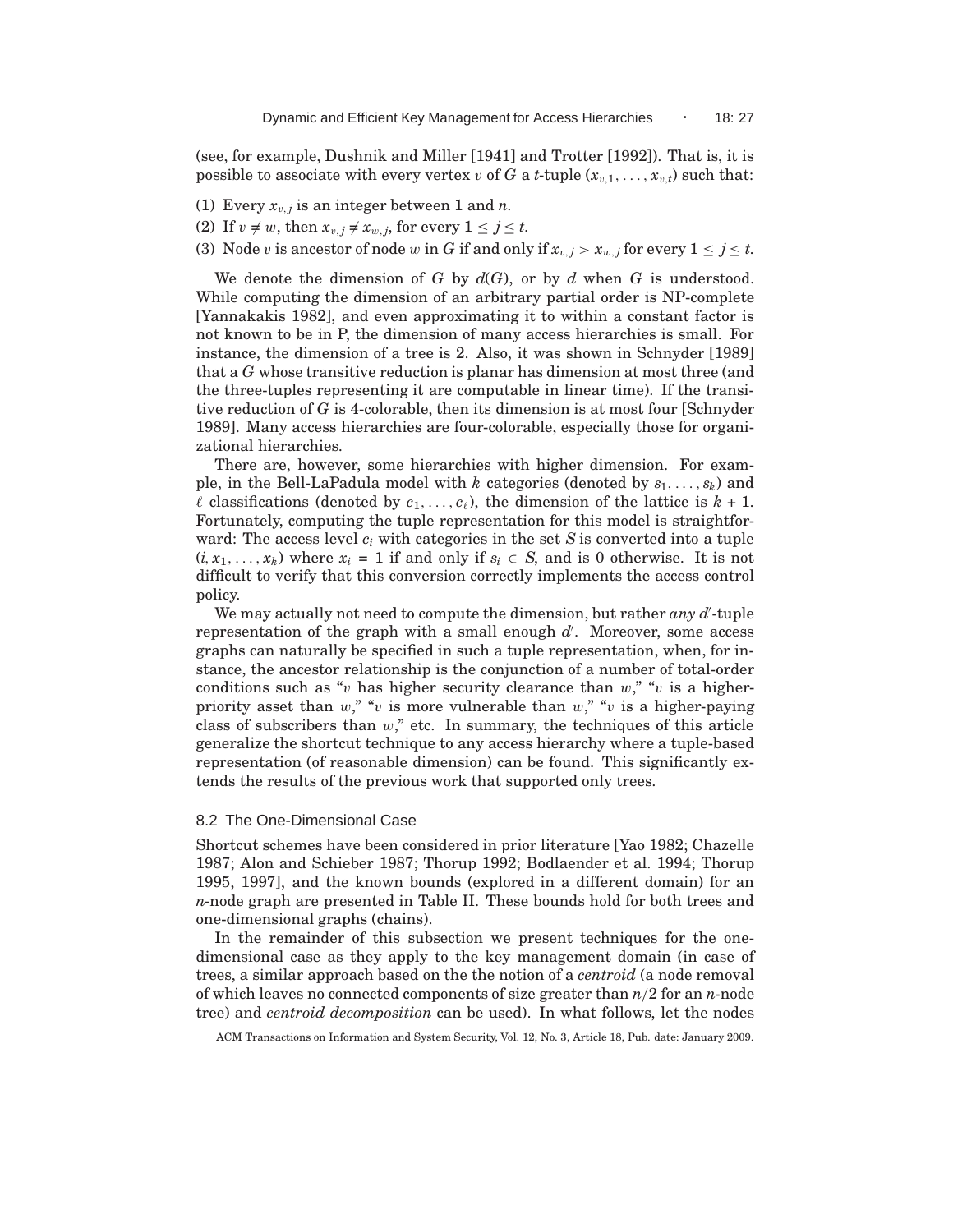| Diamovi <i>IV</i>                              |                         |  |  |  |  |
|------------------------------------------------|-------------------------|--|--|--|--|
| Minimum number of shortcut edges<br>Diameter h |                         |  |  |  |  |
|                                                | $\Theta(n^2)$           |  |  |  |  |
| 2                                              | $\Theta(n \log n)$      |  |  |  |  |
| 3                                              | $\Theta(n \log \log n)$ |  |  |  |  |
|                                                | $\Theta(n \log^* n)$    |  |  |  |  |
| 5                                              | $\Theta(n \log^* n)$    |  |  |  |  |
| հ                                              | $\Theta(n \log^{**} n)$ |  |  |  |  |
|                                                | $\Theta(n \log^{**} n)$ |  |  |  |  |
|                                                |                         |  |  |  |  |
| log<br>n.                                      | (n                      |  |  |  |  |

Table II. The Minimum Number of Shortcut Edges Necessary for an *n*-Node Chain or Tree to Achieve Diameter *h*

(i.e., access classes) form a one-dimensional graph (i.e., a total order) and be numbered  $v_1$  through  $v_n$ . Furthermore, the access rights of node  $v_i$  are a superset of the access rights of node  $v_j$  if and only if  $i \leq j$ . We sometimes refer to nodes with lower indices as nodes "on the left" and to nodes with higher indices as nodes "on the right."

Our goal is to compute a small set of shortcut edges such that the distance between any two nodes is minimized preserving the original relationship between the nodes. Given a set of edges *E* in a graph, we denote the minimum path length between two nodes  $v_i$  and  $v_j$  by  $dist(v_i, v_j)$ ; this distance is infinity if  $i > j$ . Then for our graph, the distance between any pair of nodes is bounded by  $\max_{v_i, v_j \in V, i < j} \text{dist}(v_i, v_j)$ . We say that a shortcut scheme is an *h*-hop solution if no two nodes' distance is more than *h*, that is,  $\max_{v_i, v_j \in V, i < j} \text{dist}(v_i, v_j) \leq h$ . Our goal is to determine a small set of edges that results in an *h*-hop solution.

The transitive closure of the directed acyclic graph results in a one-hop solution with  $O(n^2)$  edges, and it can easily be shown that this solution is an optimal (in terms of number of edges) one-hop solution. Thus in the remainder of this section we concentrate on solutions with more than a single hop which use much less space.

8.2.1 *Two-hop solutions.* Here we present a shortcut scheme where the distance between any two nodes is at most two edges. This solution requires addition of  $O(n \log n)$  edges to the original graph. This bound can be proven to be optimal for any two-hop solution.

AddShortcuts<sub>2</sub> $(G)$ :

- (1) Let *n* denote the number of nodes in *G*. If  $n \leq 3$ , then add edges between consecutive nodes and quit. Otherwise, proceed with the next step.
- (2) Find the median node, that is, the node that is dominated by about half of the nodes and that dominates the other half; we denote this median by *m*. Place the nodes that dominate *m* in a set *L*; and place the nodes dominated by *m* in a set *R*.
- (3) For each node  $v_i \in L$ , create a shortcut edge  $(v_i, m)$ .
- (4) For each node  $v_i \in R$ , create a shortcut edge  $(m, v_i)$ .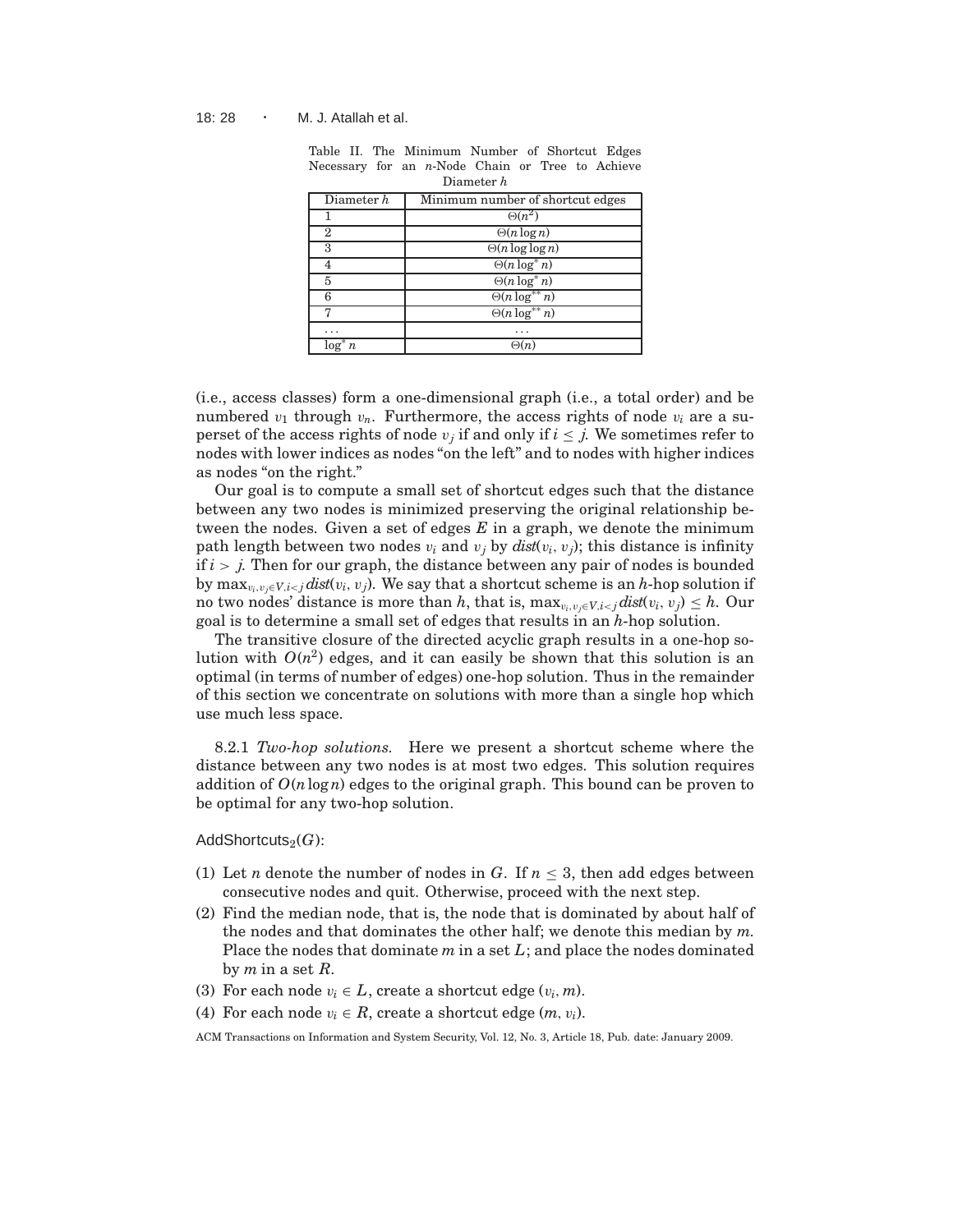

Fig. 3. Addition of shortcut edges for the two-hop one-dimensional solution.

(5) Create a graph  $G_L$  from the nodes in  $L$  and execute AddShortcuts<sub>2</sub>( $G_L$ ). (6) Similarly for *R*, create a graph  $G_R$  and execute AddShortcuts<sub>2</sub>( $G_R$ ).

Figure 3 depicts the first level of recursion for the above procedure.

It can be easily shown that, in the above-defined structure, the nodes in the graph are at most two hops from each other. That is, suppose nodes *x* and *y* are separated by some median *m* during the above protocol. Then clearly there is a path of length two from x to  $\gamma$  (specifically, x to m to  $\gamma$ ). On the other hand, suppose that  $x$  and  $y$  are never separated by a median, then from the base case (Step 1) the nodes will have a path of length at most two.

The space required by the solution follows the recurrence  $f(n) = O(1)$  for  $n \leq 3$ , and  $f(n) = O(n) + 2f(n/2)$  otherwise. It is straightforward to show that  $f(n) = O(n \log n)$ .

Creation of a data structure with two-hop paths implies that we also need a constant-time algorithm for finding it. That is, we need a  $\text{FindPath}_2(x, y, G)$ procedure that, given two nodes *x* and *y*, finds a path consisting of two edges from point *x* to point *y*. To achieve this, we store the recursion tree (call it *RT*) for the above AddShortcuts<sub>2</sub> algorithm, which takes no more space than storing the shortcut edges. The two-hop path we seek would be easy to find if we could, in constant time, compute the lowest node (call it *u*) of *RT* for which *x* and *y* are a part of that node's sub-problem: the shortcut edges (*x*, *m*) and (*m*, *y*) are available at the node *u* in *RT*, where *m* is the median of node *u*'s subproblem. Fortunately, computing *u* is easy to do in constant time, by making use of Harel and Tarjan [1984] that showed that in any tree it is possible to answer *nearest common ancestor* (NCA) queries in constant time. In more detail, given any two nodes of *RT*, their common ancestor in *RT* that is nearest to them can be computed in constant time (in fact, doing so is rather straightforward in our case where *RT* is a complete binary tree). In our case, the two nodes whose NCA we seek are the leaves of *RT* that contain *x* and *y*, and their NCA is the node *u* that contains the two shortcut edges that we want.

8.2.2 *Three-hop solutions.* In this section, we describe a shortcut scheme where nodes are separated by at most three hops. Atallah et al. [2005] gave a scheme for trees that introduces  $O(n \log \log n)$  edges. While trees have dimension  $d = 2$ , we cannot use these techniques for the case of  $d = 2$ , because not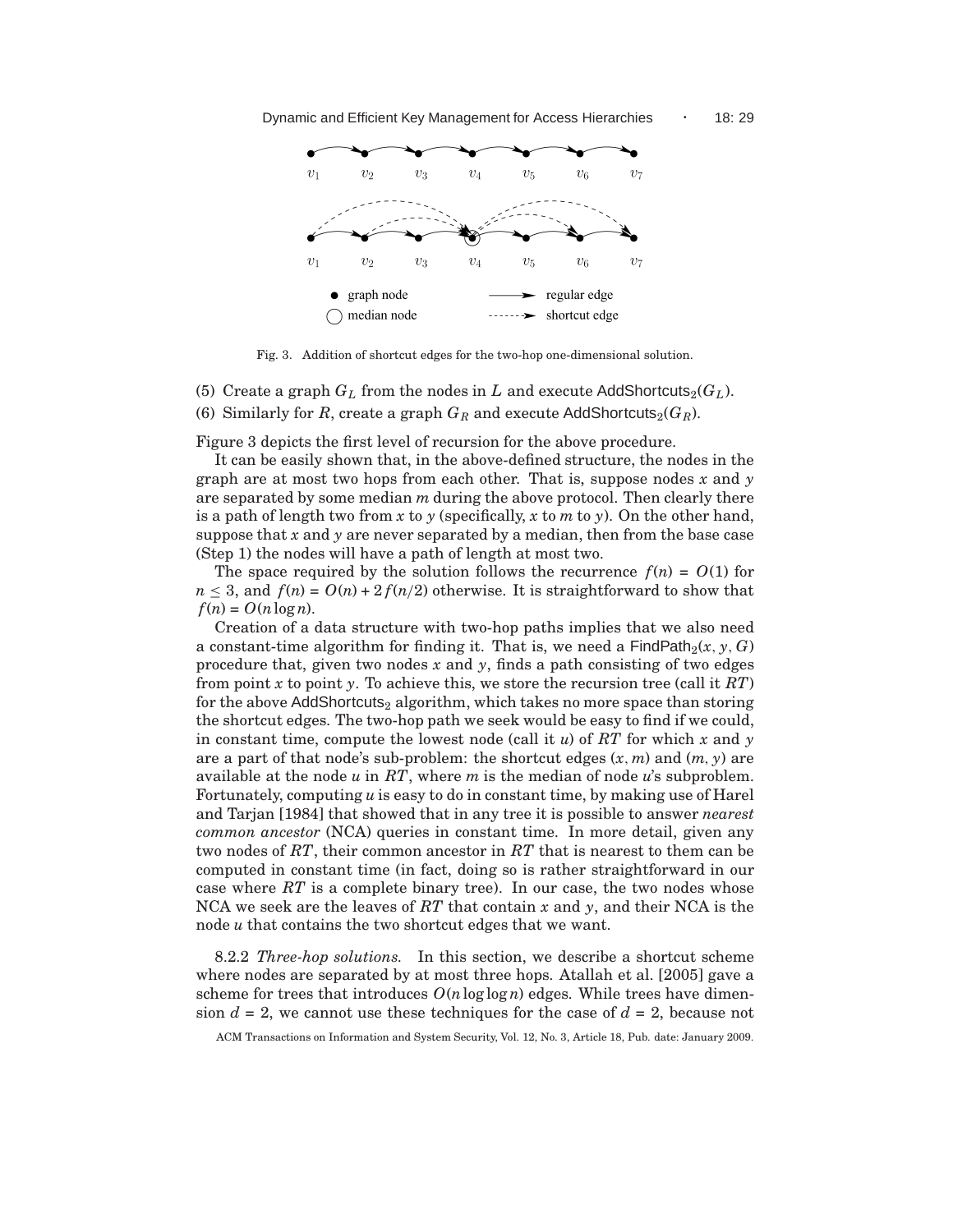18: 30  $\cdot$  M. J. Atallah et al.

all graphs of dimension two are trees. Thus, we adopt that solution to the onedimensional case and, for completeness, briefly describe the scheme next. We would like to note that this bound is asymptotically optimal for any three-hop solution.

For ease of presentation, the procedure below is given for the case  $n = 2^{2^q}$ . This allows us to avoid using floor/ceiling functions, but does not narrow the applicability of the solution.

AddShortcuts<sub>3</sub>(*G*):

- (1) Let *n* denote the number of nodes in *G*. If  $n \leq 4$ , then add edges between the consecutive nodes. Otherwise, proceed with the next step.
- (2) Create a set of special nodes *S* that consists of every  $\sqrt{n}$ th node in the graph. That is, initialize *S* with {*v<sub>n</sub>*} and then add nodes  $v_{n-j}\sqrt{n}$  for all *j* such that  $j\sqrt{n} < n$  (note that  $j < \sqrt{n}$ ). Let us refer to this set as  $S = \{v_{i_1}, \ldots, v_{i_m}\},$ where  $i_1 < i_2 < \cdots < i_m$ .
- (3) Insert new edges between the nodes in *S* to form the transitive closure of the set (i.e., now the nodes in *S* are one hop away from each other).
- (4) For each node  $v_i \notin S$ , if a node  $v_j \in S$  exists such that  $j < i$  and  $i < j + \sqrt{n}$ , insert an edge  $(v_i, v_i)$  if it is not already present.
- (5) For each node  $v_i \notin S$ , find  $v_j \in S$  such that  $i < j$  and  $j < i + \sqrt{n}$ , insert an edge  $(v_i, v_j)$  if it is not already present.
- (6) Form a subgraph  $G_j$  from the nodes between  $v_{i_j}$  and  $v_{i_{j+1}}$  and the edges that preserve their ordering. Also, construct a subgraph *G*<sup>0</sup> from the nodes before  $v_i$  and the edges connecting them. Execute AddShortcuts<sub>3</sub> on graphs  $G_0, \ldots, G_{m-1}$  to recursively add shortcut edges to them.

Figure 4 depicts different stages of the above algorithm for the first level of recursion. The top figure gives the original hierarchy, the middle figure shows the hierarchy after selection of special nodes and constructing their transitive closure, and the bottom figures shows the hierarchy after adding shortcut edges to and from the special nodes.

To demonstrate that in the above data structure the nodes are at most three hops from each other, we consider all cases. Clearly, in the base case (Step 1), nodes are at most three hops from each other. Also, if nodes *x* and *y* (where *x* is left of *y*) are separated by a special node, then *x* can reach its nearest special node, *x'*, in at most one hop (from Step 5), *x'* can reach the special node, *y'*, that is rightmost special node before *y* in at most on hop (from Step 3), and *y* ′ can reach *y* in at most one hop (from Step 4). Finally, the case where *x* and *y* are not separated by a special node is solved by the recursive step.

The space required by the solution easily follows the recurrence  $f(n) = O(1)$ for  $n \leq 4$ , and  $f(n) = O(n) + \sqrt{n} f(\sqrt{n})$  otherwise. It is straightforward to show using induction that  $f(n) = O(n \log \log n)$ .

Similar to the case of two-hop solution, the existence of a three-hop path is not enough: we also need a constant-time algorithm for finding it. The FindPath<sub>3</sub> $(x, y, G)$  procedure for doing this is very similar to the FindPath<sub>2</sub>(*x*, *y*, *G*) that we gave for the two-hop case. In more detail, we find

ACM Transactions on Information and System Security, Vol. 12, No. 3, Article 18, Pub. date: January 2009.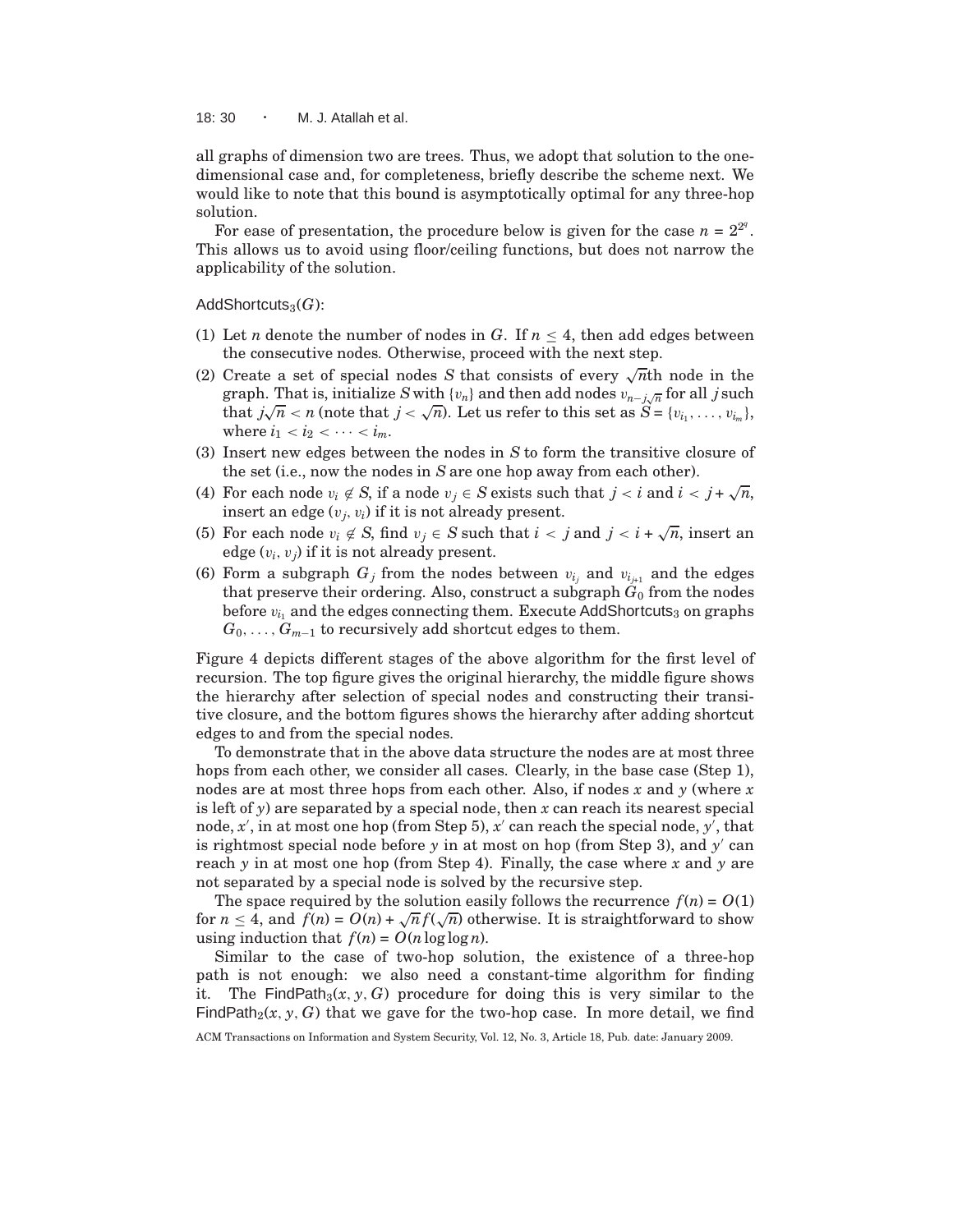

Fig. 4. Addition of shortcut edges for the three-hop one-dimensional solution.

the NCA (call it *u*) of the two leaves of *RT* that contain *x* and *y*, and the nodes x' and y', such that edges  $(x, x')$ ,  $(x', y')$ ,  $(y', y)$  are in G and are available at *u* (from the shortcut edges added in each of the steps 3 to 5 of the above AddShortcuts<sub>3</sub> $(G)$  procedure).

8.2.3 *Four or more hop solutions.* The three-hop solution presented in the previous section gives us a template for designing schemes with three or more hops. Suppose that an *h*-hop solution (*h* > 2) is desired, then we can use the following algorithm for adding shortcuts to *G*:

AddShortcuts*h*(*G*):

- (1) Let *n* denote the number of nodes in *G*. If  $n \leq h+1$ , then add edges between the consecutive nodes. Otherwise, proceed with the next step.
- (2) Partition the nodes into *n*/*m* cells of size *m* each. Declare the last node in every cell to be a special node, and add all of the special nodes to a set *S*.
- (3) Use the scheme that provides an (*h* − 2)-hop solution to connect the nodes in *S*. That is, execute AddShortcuts*<sup>h</sup>*−<sup>2</sup>(*GS*), where *G<sup>S</sup>* consists of the nodes of *S* and the edges that define the relationship between such nodes.
- (4) For each nonspecial node  $v \notin S$ , add an edge from it to its nearest special node after v.
- (5) For each nonspecial node  $v \notin S$ , add an edge from the nearest special node before  $v$  (if one exists) to it.
- (6) Recursively add shortcut edges to each cell (ignoring the special nodes) by executing this algorithm on each of them.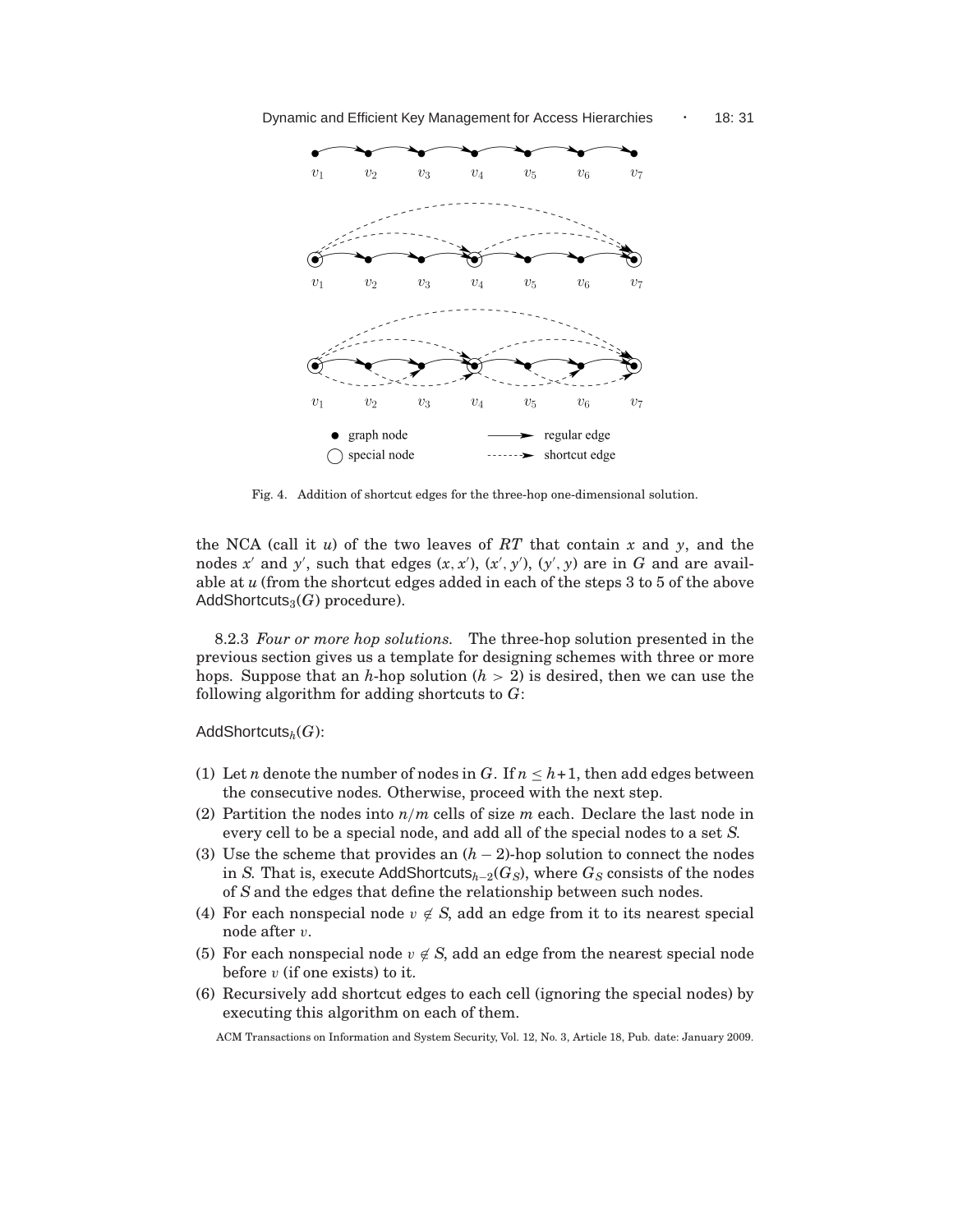#### 18: 32 · M. J. Atallah et al.

|                 | Private | Key               | Public             |
|-----------------|---------|-------------------|--------------------|
| Scheme          | Storage | Derivation        | <b>Storage</b>     |
| 2 <sub>HS</sub> |         | 2 op.             | $O(n \log n)$      |
| 3 <sub>HS</sub> |         | 3 op.             | $O(n \log \log n)$ |
| 4HS             |         | 4 op.             | $O(n \log^* n)$    |
| $log*HS$        |         | $O(\log^* n)$ op. | O(n)               |

Table III. Performance of Shortcut Schemes for One-Dimensional Graphs

The number of edges in the above algorithm follows the recurrence  $f(n, h)$  $O(n) + f(n/m, h - 2) + (n/m)f(m, h)$ . For  $h = 4$  and  $m = \log n$ , this leads to  $f(n, 4) \leq O(n) + (n/\log n) f(\log n, 4)$  (recall that  $f(n, 2) = O(n \log n)$ ). Now it is straightforward to show that  $f(n, 4) = O(n \log^* n)$ .

The constant-time procedure for computing the four-hop path between any two nodes is very similar to the one given for the two-hop case: The whole recursion tree *RT* is stored, and a constant-time NCA computation is used to get to the node of  $RT$  at which the nodes  $x'$  and  $y'$  of the four-hop path *x*, *x* ′ , *m*′ , *y* ′ , *y* can simply be read. The node *m* is retrieved from the recursion tree of  $G_S$  using NCA computation. For any general h,  $\text{FindPath}_h(x, y, G)$  will have *O*(*h*) complexity.

8.2.4 *O*(log<sup>∗</sup> *n*)*-hop solutions.* We briefly point out here that any *O*(1)-hop scheme of edge complexity  $O(n \log^* n)$  (such as the scheme given in the previous section) can be used to build an  $O(\log^* n)$ -hop scheme of  $O(n)$  edge complexity, as follows. Let *S* consist of every ( $\log^* n$ )th node of the input total order,  $1 \leq$  $j \leq m = n/\log^* n$ . This *S* induces a partition of the *n*-node chain into (at most)  $m + 1$  chunks  $C_1, C_2, \ldots, C_{m+1}$  of size  $\leq \log^* n$  each. We build a linear chain of size *m* on *S* and use the constant-hop solution on that chain. This allows us to achieve the distance of 4 edges between nodes of *S* at an edge complexity of  $O(m \log^* m)$ , which is  $O(n)$ . The key derivation between two nodes in the same chunk is done in  $\leq \log^* n$  hops by marching along the edges within that chunk. A derivation from a node  $x$  in chunk  $C_i$  to a node  $y$  in chunk  $C_j,$   $i < j,$  is done by first (1) marching within  $C_i$  from v to the vertex  $x' \in S$  that is at the boundary between  $C_i$  and  $C_i + 1$ ; then (2) using a four-hop derivation within *S* to go from *x*<sup>'</sup> to the vertex *y*<sup>'</sup> ∈ *S* that is at the boundary between  $C_{j-1}$  and  $C_j$ ; and finally (3) marching within  $C_j$  from  $y'$  to  $y$ . The total number of hops in that case is therefore  $\leq 2\log^* n + 4$ .

8.2.5 *Summary of one-dimensional solutions.* Table III shows a summary of one-dimensional schemes described here. In the table, we denote by *s*HS a solution where the distance between any two nodes is at most *s*, that is, a so-called *s*-Hop Scheme.

To make the numbers more concrete, we performed simulation experiments to determine the minimum number of shortcut edges that are required to reduce the distance between nodes in an *n*-node one-dimensional graph to no more than *h* hops. In such experiments, we used the transitive closure and the scheme of Section 8.2.1 to achieve one-hop and two-hop graphs, respectively. For the simulations of schemes with more than two hops, we used the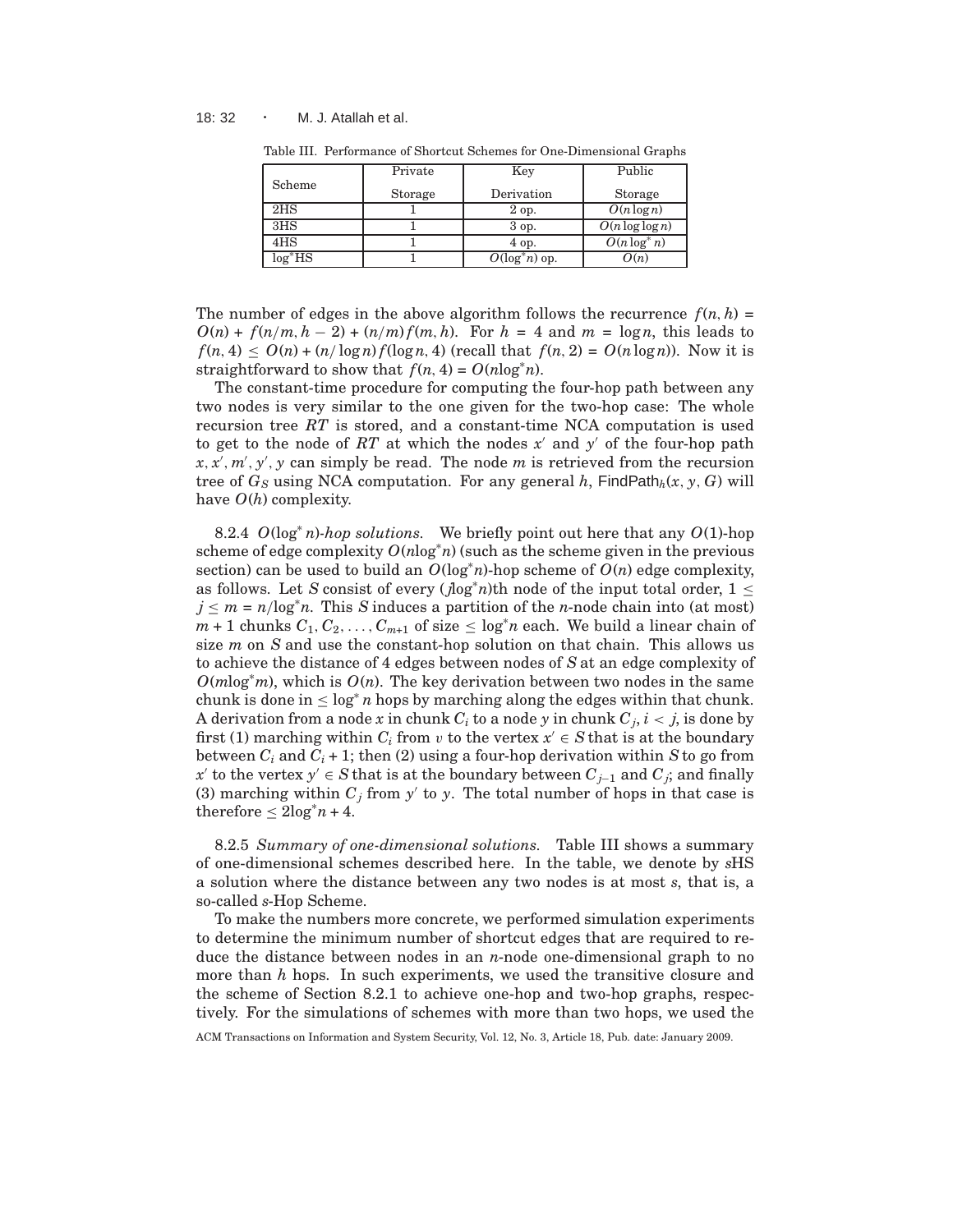| No. of     | Number of Hops |        |       |       |       |       |       |       |       |       |
|------------|----------------|--------|-------|-------|-------|-------|-------|-------|-------|-------|
| Nodes      |                |        |       |       |       | h     |       | O     | 9     | 10    |
| 10         | 45             | 19     | 17    | 15    | 14    | 13    | 13    | 13    | 9     | 9     |
| 25         | 300            | 74     | 61    | 49    | 46    | 43    | 43    | 42    | 40    | 40    |
| 50         | 1225           | 193    | 146   | 119   | 110   | 98    | 95    | 92    | 92    | 91    |
| <b>100</b> | 4950           | 480    | 342   | 264   | 245   | 218   | 209   | 197   | 194   | 191   |
| 250        | 31125          | 1503   | 997   | 724   | 685   | 587   | 562   | 527   | 512   | 498   |
| 500        | 124750         | 3498   | 2173  | 1538  | 1427  | 1223  | 1184  | 1086  | 1061  | 1026  |
| 750        | 280875         | 5737   | 3408  | 2375  | 2186  | 1870  | 1804  | 1651  | 1620  | 1553  |
| 1000       | 499500         | 7987   | 4666  | 3241  | 2941  | 2537  | 2426  | 2222  | 2183  | 2085  |
| 2500       | 3123750        | 23417  | 12912 | 8652  | 7542  | 6618  | 6198  | 5704  | 5556  | 5298  |
| 5000       | 12497500       | 51822  | 27379 | 18144 | 15334 | 13651 | 12541 | 11617 | 11197 | 10703 |
| 10000      | 49995000       | 113631 | 57978 | 37950 | 31192 | 28143 | 25333 | 23650 | 22540 | 21616 |

Table IV. Number of Edges for *h*-Hop Solutions

generic scheme of Section 8.2.3. In the case of the generic scheme, to choose the number of groups to use, we performed an exhaustive search to find the number that minimized the number of edges. Table IV shows the number of edges from our simulation results for schemes with 1 to 10 hops.

### 8.3 Higher Dimensions

The idea behind building a solution for higher dimension is the addition of new dummy vertices that make it possible to add a small number of shortcuts to achieve the desired fast-key-derivation performance. Note that the dummy vertices and their associated keys are internal to the system (used purely for performance reasons) and that no access classes correspond to them. Unlike the solution given above, where shortcut edges were *in addition* to the original edges of the hierarchy, here the only explicit edges that remain are the shortcut edges (some of them may of course coincidentally correspond to edges in the original graph, but this is not required). The addition of dummy vertices and shortcut edges is a novel technique in this area, and we believe it has much promise beyond enabling the specific performance bounds that we achieve in this work.

We give a solution that achieves key derivation in no more than (and typically less than) 2(*d*−1)+*h*1(*n*) steps (each of which corresponds to following one shortcut edge), where  $h_1(n)$  denotes the number of hops between any two nodes in the underlying one-dimensional scheme (i.e., any of the above) for a graph with *n* nodes. The public space used in this scheme is  $O(f_1(n)(\log n)^{d-1})$ , where  $f_1(n)$  denotes the space complexity (i.e., the number of edges) of the underlying one-dimensional scheme.

Rather than immediately giving the solution for arbitrary *d*, for expository reasons we choose to first present the solution for  $d = 2$ , because the twodimensional case is easier to grasp intuitively than the higher-dimensional one. Once the basic idea has been presented (with good intuition) for  $d = 2$ , we give the general construction for arbitrary *d*.

8.3.1 *The case*  $d = 2$ *.* The fact that the graph *G* has dimension 2 implies that every vertex v can be replaced by a pair of numbers  $(x(v), y(v))$ , such that w is an ancestor of v in *G* if and only if w *dominates* v, that is,  $x(w) > x(v)$  and

ACM Transactions on Information and System Security, Vol. 12, No. 3, Article 18, Pub. date: January 2009.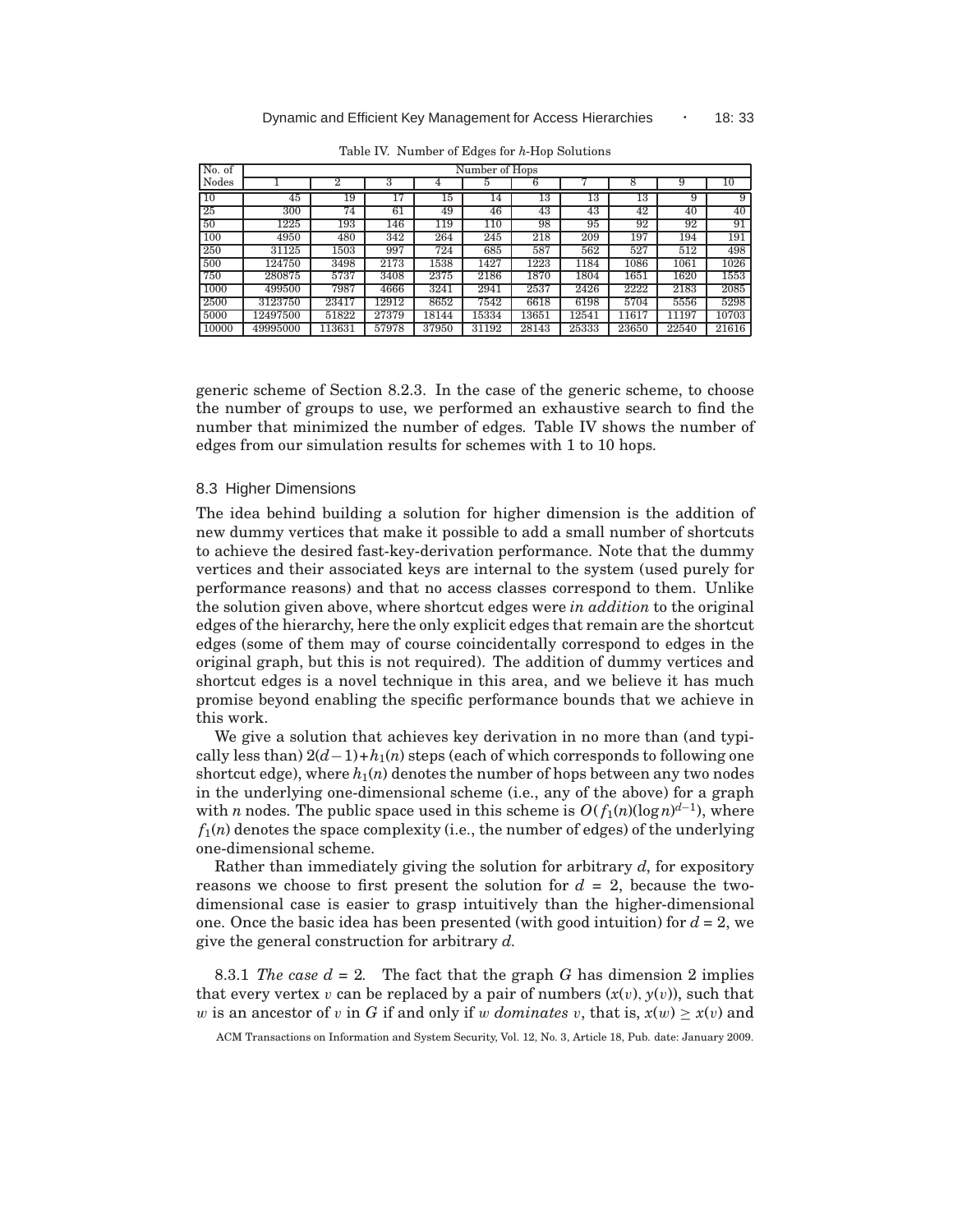18: 34 · M. J. Atallah et al.

 $y(w) \geq y(v)$ . From now on, for convenience, we refer to "points" rather than "vertices." A *shortcut* is then an ordered pair of points w, v describing an extra "key-derivation edge" that will be added from point  $w$  to point  $v$ .

The input is a set *V* of *n* points in two-dimensional space, and the desired output includes a set *S* of shortcuts between pairs of points (some of which may not belong to *V*) such that (1)  $|S| = O(f_1(n) \log n)$ , and (2) given any pair of points  $v, w \in V$  such that w dominates v, there is a path of at most  $h_1(n) + 2$ shortcut edges from  $w$  to  $v$ . The output also includes the set  $P$  that contains *V* as well as the additional dummy points (i.e., points not in *V* but that are touched by edges in *S*).

The solution steps are as follows.

- (1) Initialize  $P = V$ , and initialize  $S$  to be empty.
- (2) If  $|V| = 1$ , then return P and *S*; otherwise continue with the next steps.
- (3) If  $|V| > 1$ , then compute a median line M that is perpendicular to the *y* axis and partitions *V* into two equal sets  $V_1$  and  $V_2$ , where  $V_1$  ( $V_2$ ) is left (resp., right) of  $M$ . Let  $V'_{1}(V'_{2})$  be the projection of  $V_{1}$  (resp.,  $V_{2}$ ) on line  $M$ .
- (4) Add to *S*the following shortcut edges:  $-$ a shortcut edge from every point of  $V'_1$  to its corresponding point of  $V_1$ ; –a shortcut edge from every point of  $V_2$  to its corresponding point of  $V_2'$ .
- (5) Recursively build the shortcut edges and dummy points for the set  $V_1$ . Let that recursive call return  $P_1$  as the set of points (including dummies) and  $S_1$  as the set of shortcut edges within  $P_1$ . Update *S* and *P* as follows: *S* = *S*∪ *S*<sub>1</sub> and *P* = *P* ∪ *P*<sub>1</sub>.
- (6) Recursively build the shortcut edges and dummy points for the set  $V_2$ . Let that recursive call return  $P_2$  as the set of points (including dummies) and *S*<sup>2</sup> as the set of shortcut edges within *P*2. Update *S* and *P* as follows: *S* = *S*∪ *S*<sub>2</sub>, and *P* = *P* ∪ *P*<sub>2</sub>.
- (7) Solve the one-dimensional problem consisting of  $V_1' \cup V_2'$  using one of the schemes of Section 8.2. Let this return a set of edges  $S_3$  (note that it returns only a set of edges, i.e., it does not add any dummy points). Update (i.e., augment) *S* as follows:  $S = S \cup S_3$ . (*P* stays the same.)

The space complexity (i.e., the number of shortcut edges and dummy points) of the above-described scheme obeys a recurrence of the form  $f(n) < 2 f(n/2) +$ *cf*<sub>1</sub>(*n*) for some constant *c* if  $n > 1$ ; and  $f(n) = O(1)$  if  $n = 1$ . The resulting solution is  $O(f_1(n) \log n)$ . Note that this recurrence follows from step 4 (which recursively solves the problem for  $(n/2)$  points), step 5 (which recursively solves the problem for  $(n/2)$  points), step 7 which adds  $f_1(n)$  edges, and step 1 which uses  $O(n)$  points.

That any w-to-v number of shortcut edges is at most  $h_1(n) + 2$  is proved by induction on *n* (the base case being trivial): If  $w \in V_2$  and  $v \in V_1$ , then the path of length at most  $h_1(n) + 2$  consists of following one edge from  $w \in V_2$  to its projection  $w' \in V'_2$ , at most  $h_1(n)$  edges from  $w'$  to the point  $v' \in V'_1$  that is the projection of  $v$  on  $M$ , and one edge from  $v'$  to  $v$ . When both points  $v$  and  $w$ are in  $V_1$  or both are in  $V_2$ , the claim follows from the induction hypothesis.

ACM Transactions on Information and System Security, Vol. 12, No. 3, Article 18, Pub. date: January 2009.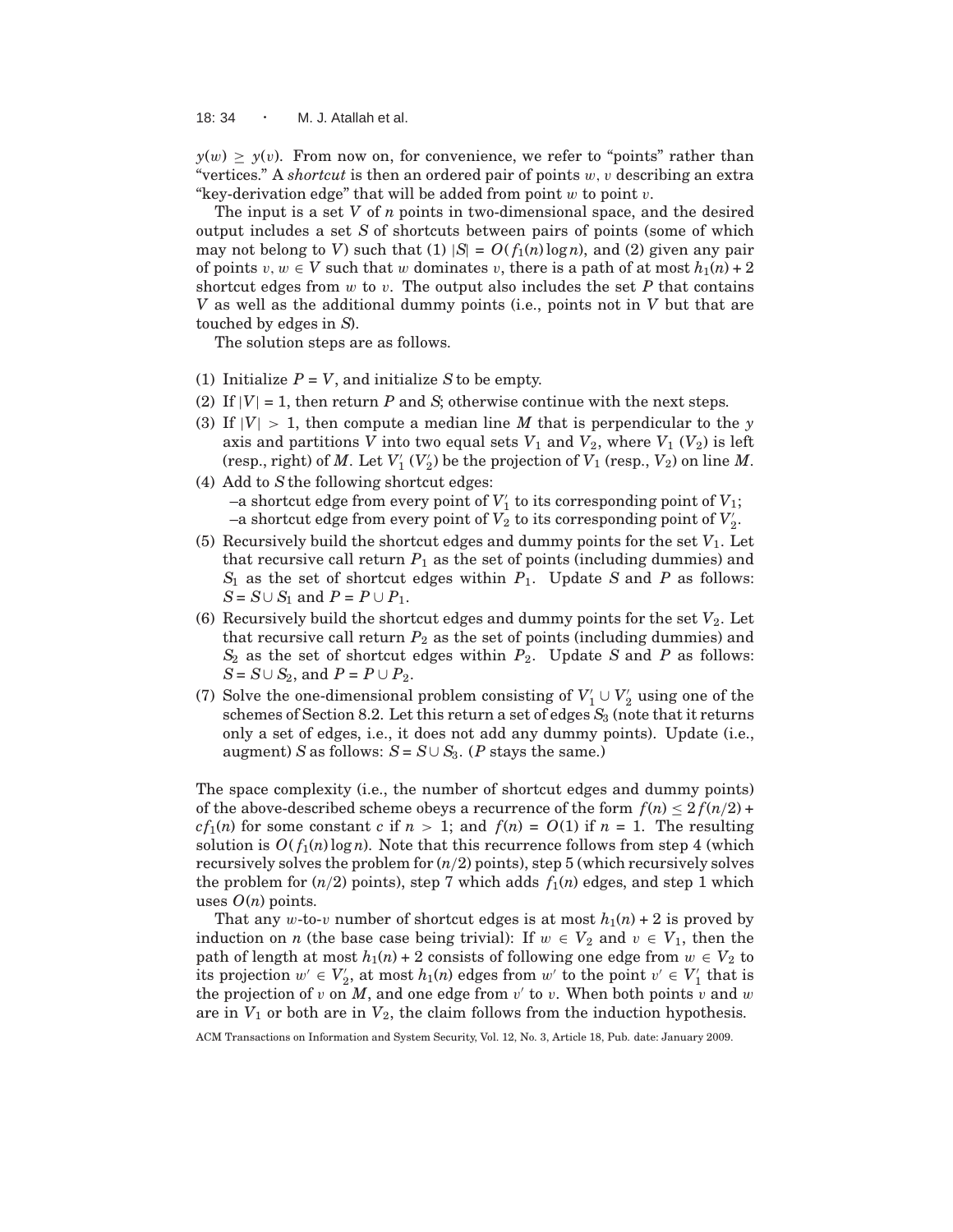

Fig. 5. Two dimensional access hierarchy (original).



Fig. 6. Two dimensional access hierarchy (converted to tuple form).

*Example.* To help clarify our shortcut technique, we give an example of the recursive step in the previous section. Figure 5 shows a tree access hierarchy that will be used for this example.

Figure 6 contains a set of points in two dimensions that represents a tree's access structure. Note that if a point dominates another point in this figure, then the dominating point must have a path to the dominated point in the final structure.

Figure 7 shows the shadow points (added in step 3 and denoted by open circles) for the previous figure. Note that the shadow points are on a one dimensional plane (i.e., a line). This figure also shows the transitions from normal points to shadow points and vice versa (as described in step 4). Also note that the shadow points will be linked in step 7.

8.3.2 *The case*  $d \geq 3$ *.* The fact that the graph *G* has dimension *d* implies that every vertex v can be replaced by a d-tuple of numbers  $(x_1(v), \ldots, x_d(v))$ , such that w is an ancestor of v in *G* if and only if w *dominates* v, i.e.,  $x_i(w) \geq$ *x*<sub>*i*</sub>(*v*) for all *i*  $\in$  {1, . . . , *d*}.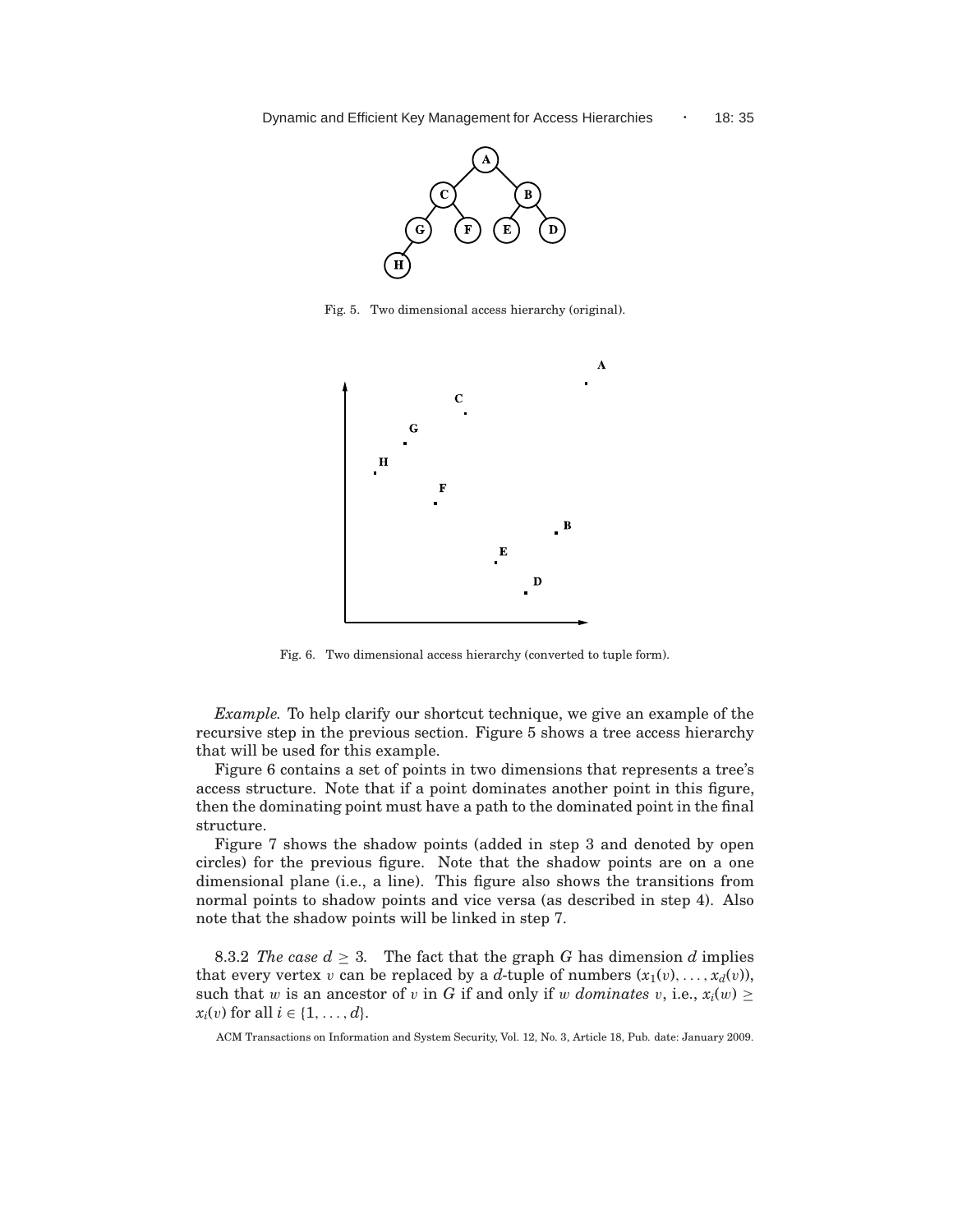

Fig. 7. Two dimensional hierarchy with shadow points.

The input is a set *V* of *n d*-dimensional points, and the desired output includes a set *S* of shortcuts between pairs of points (some of which may not belong to *V*) such that (1)  $|S| = O(f_1(n)(\log n)^{d-1})$ , and (2) given any pair of points  $v, w \in V$  such that w dominates v, there is a path of  $O(d+h_1(n))$  shortcut edges from w to v. The output also includes the set *P* that contains *V* as well as the additional dummy points (i.e., points not in *V* but that are touched by edges in *S*).

As we did for the two-dimensional case, the construction we use is recursive. Specifically, we inductively assume that the  $d-1$  dimensional problem can be solved with  $O(f_1(n)(\log n)^{d-2})$  edges and with a key derivation path of  $2(d-1)$  +  $h_1(n)$  (note that this holds for  $d = 1$  and for  $d = 2$  by the previous subsections).

The solution steps are as follows:

- (1) Initialize  $P = V$ , and initialize  $S$  to be empty.
- (2) If  $|V| = 1$ , then return *P* and *S*, otherwise continue with the next steps.
- (3) If *d* = 1, then solve using one of the one-dimensional schemes of the previous section, otherwise continue with the next steps.
- (4) If  $|V| > 1$ , then compute a  $d-1$  dimensional hyperplane *M*, perpendicular to the  $d$ th dimension, that partitions  $V$  into two equal sets  $V_1$  and  $V_2$ , where  $V_1$  is the set of points that are on the smaller side of the hyperplane (according to their *d*th coordinate). Let  $V'_1$  be the projection along dimension *d* of  $V_1$  on hyperplane *M*. Let  $V_2'$  be the projection of  $V_2$ , along dimension *d*, on hyperplane *M*.
- (5) Add to *S*the following shortcut edges:  $-$ a shortcut edge from every point of  $V'_1$  to its corresponding point of  $V_1$ ;  $-$ a shortcut edge from every point of  $V_2$  to its corresponding point of  $V_2'$ .
- (6) Recursively build the shortcut edges and dummy points for the set  $V_1$ . Let that recursive call return  $P_1$  as the set of points (including dummies) and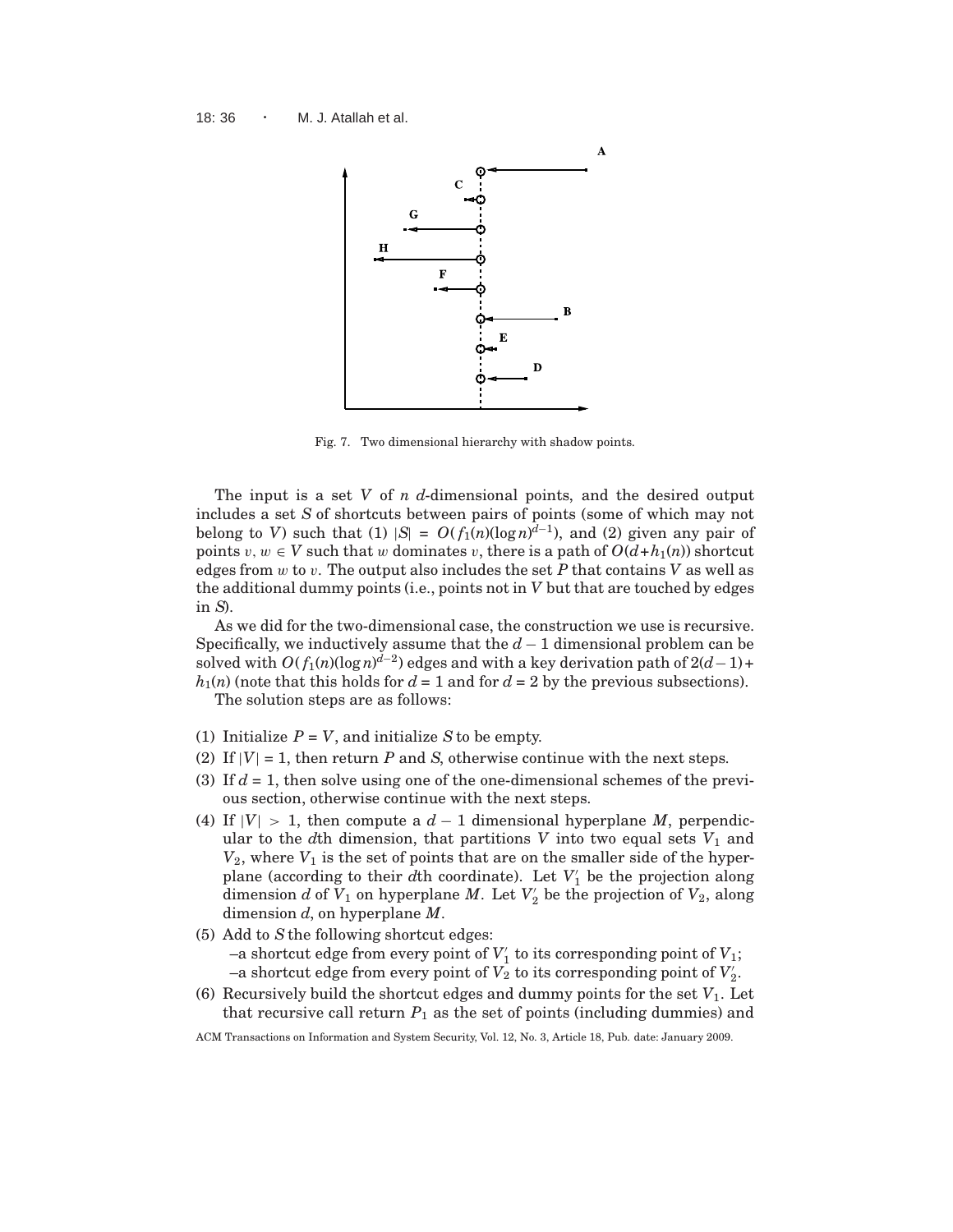$S_1$  as the set of shortcut edges within  $P_1$ . Update *S* and *P* as follows: *S* = *S*∪ *S*<sub>1</sub> and *P* = *P* ∪ *P*<sub>1</sub>.

- (7) Recursively build the shortcut edges and dummy points for the set  $V_2$ . Let that recursive call return  $P_2$  as the set of points (including dummies) and  $S_2$  as the set of shortcut edges within  $P_2$ . Update *S* and *P* as follows: *S* = *S*∪ *S*<sub>2</sub> and *P* = *P* ∪ *P*<sub>2</sub>.
- (8) Solve the *d*−1 dimensional problem consisting of  $V'_1 \cup V'_2$ , using the solution for dimension *d* − 1, and update *P* and *S* according to what this solution returns: If it returns  $S_3$  and  $P_3$ , then the updates are  $S = S \cup S_3$  and *P* = *P* ∪ *P*<sub>3</sub>.

The space complexity (i.e., the number of shortcut edges and dummy points) obeys the following recurrence. If  $n > 1$ , then:

$$
f(n, 2) \le c_1 f_1(n) \log n
$$

and, if  $d > 2$ , then

$$
f(n,d) \le 2f(n/2,d) + f(n,d-1) + c_2dn
$$

Note that this recurrence follows from steps 5 and 6 (which each recursively solve the problem for  $n/2$  points in  $d$  dimensions), step 7 (which recursively solves a problem for *n* points in  $d-1$  dimension), and the other steps add at most *O*(*n*) points and edges.

Now, if  $n = 1$ , then  $f(1, d) = c_3d$ . Thus, the solution to the above recurrence is

$$
f(n,d) = O(df1(n)(\log n)^{d-1}).
$$

The w-to-v number of shortcut edges obeys the following recurrence. If  $n > 1$ , then:

$$
h(n,2) \le h_1(n) + 2
$$

and, if  $d > 2$ , then

$$
h(n,d) \leq 2 + h(n,d-1).
$$

Note that the above recurrence follows from the following number of edges: one hop from  $V_2$  to a shadow point,  $h(n, d-1)$  hops on the  $d-1$  dimensional hyperplane in step 7, and one hop from the shadow point to the destination point.

Now, if  $n = 1$  then  $h(1, d) = 1$ . Thus, the solution to the above recurrence is

$$
h(n, d) \le 2(d - 1) + h_1(n).
$$

Table V summarizes the performance of our solution, when instantiated with different one-dimensional schemes. In the table,  $h_1(n)$  and  $h_d(n)$  denote the maximum distance between two nodes for one-dimensional and *d*-dimensional *n*-node graphs, respectively; and  $f_1(n)$  and  $f_d(n)$  denote the space complexity (i.e., the number of edges) for one-dimensional and *d*-dimensional graphs, respectively.

ACM Transactions on Information and System Security, Vol. 12, No. 3, Article 18, Pub. date: January 2009.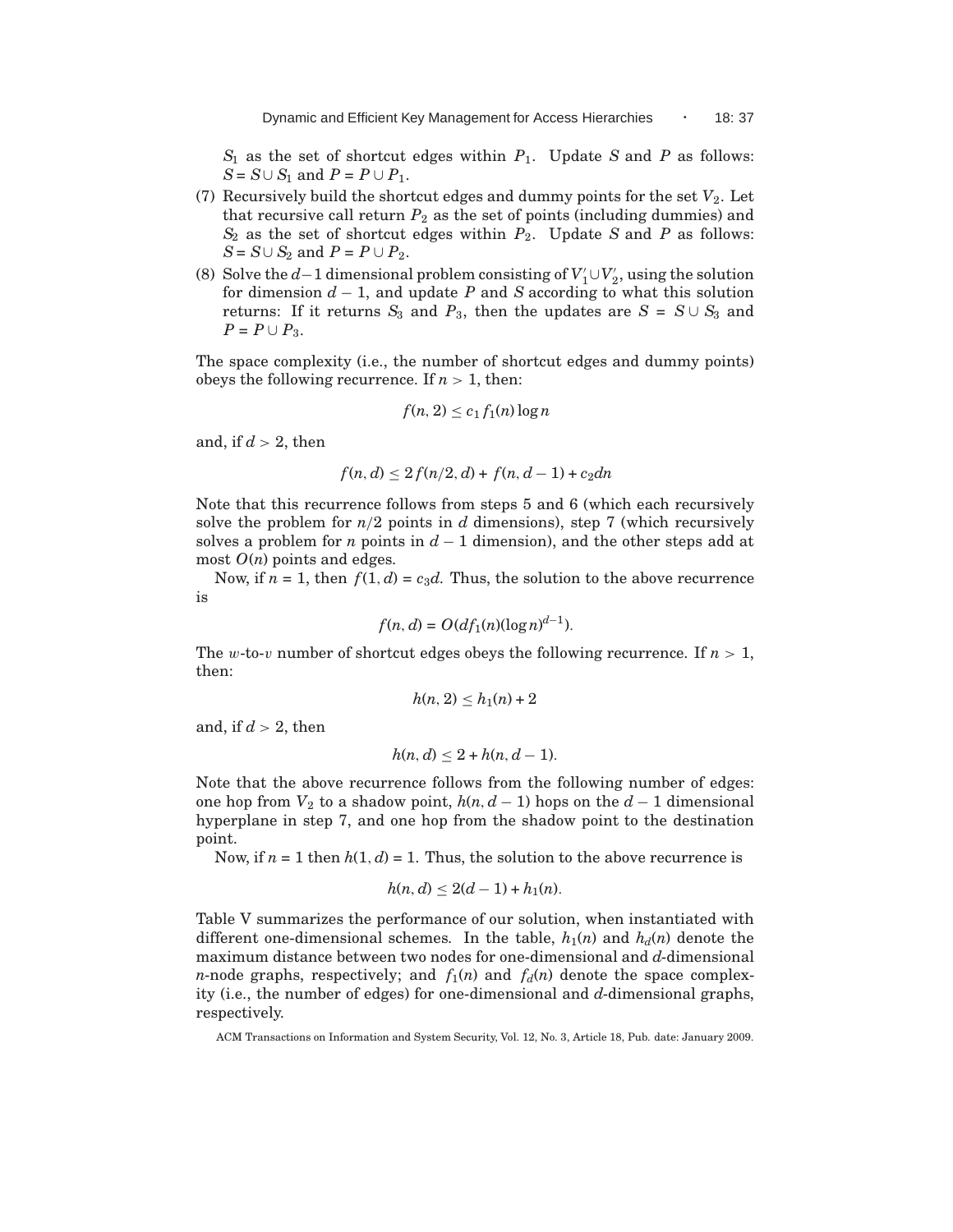#### 18: 38 · M. J. Atallah et al.

| One Dimensional Scheme |                    | $d$ -Dimensional Scheme |                                |  |  |
|------------------------|--------------------|-------------------------|--------------------------------|--|--|
| $h_1(n)$               | $f_1(n)$           | $h_d(n)$                | $f_d(n)$                       |  |  |
| 1 edge                 | $O(n^2)$           | $2d - 1$                | $O(n^2(\log n)^{d-1})$         |  |  |
| 2 edges                | $O(n \log n)$      | 2d                      | $O(n(\log n)^d)$               |  |  |
| 3 edges                | $O(n \log \log n)$ | $2d + 1$                | $O(n(\log n)^{d-1}\log\log n)$ |  |  |
| 4 edges                | $O(n \log^* n)$    | $2d + 2$                | $O(n(\log n)^{d-1}\log^* n)$   |  |  |
| $O(\log^* n)$ edges    | O(n)               | $2(d-1) + O(\log^* n)$  | $O(n(\log n)^{d-1})$           |  |  |

Table V. Performance of our Solution with Different One-Dimensional Schemes

8.3.3 *Using the data structure.* We also need a corresponding FindPath (*x*, *y*, *G*) procedure that, given two points *x* and *y* in *V*, finds a shortest path of shortcut edges from point *x* to point *y*. This subsection gives such a procedure (it is a simple generalization of the path-finding procedures we gave earlier for the one-dimensional case).

As before, we use *RT* to denote the recursion tree corresponding to the recursive calls of the procedure that adds shortcuts (given in the previous subsection); that is, in *RT*, the root corresponds to *V*, and the root's children correspond to the respective sets  $V_1$  and  $V_2$  that are separated by the hyperplane  $M$ . We henceforth use  $V<sub>u</sub>$  to denote the set of points that correspond to a node *u* of  $RT$ , and  $V'_u$  to denote the projection of  $V_u$  on the hyperplane  $M_u$ that was used in the recursive call for *u* (of course  $|V'_u| = |V_u|$ , but  $V'_u$  has one dimension less than  $V_u$ ). The height of RT is  $h = \log n$  and its leaves correspond to sets of size 1 (as they correspond to the bottom of the recursion). We shall augment every node *u* in *RT* with an array  $\Pi_u$  that, for every point *x* of  $V_u$ , gives its projection  $\Pi_u(x)$  on the hyperplane  $M_u$  that was used in the recursive call for *u*; we use  $V'_u$  to denote the projection of  $V$  on  $M_u$ . This takes space similar to the number of shortcut edges that were added at that particular node of *RT*, and provides a constant-time mechanism for following each such edge.

Note that a point  $x \in V$  occurs in *h* sets like  $V_u$ , once at each depth *i* in RT,  $1 \leq i \leq h$  (the root being at a depth of 1). In what follows, for every point  $x \in V$ and  $1 \leq i \leq h$ , we use  $N(x, i)$  to denote the node *u* of RT at depth *i* and whose  $V_u$  contains p. Note that  $N(x, 1)$  is the root of  $RT$ , and that  $N(x, h)$  is the leaf of *RT* that contains *x*.

The overall space complexity of *RT* is the same as the space complexity of the data structure created in the previous subsection (as the size of the array  $\Pi_u$  is equal to the number of shortcut edges that were added at node *u* of *RT*). We now turn our attention to how *RT* is used to trace a path of shortcut edges between two points.

As we did for the one-dimensional case, we shall make use of the fact that in a tree it is easy to answer *nearest common ancestor* (NCA) queries in constant time: given any two nodes of *RT*, their common ancestor in *RT* that is nearest to them, can be computed in constant time.

The following procedure takes as inputs two *d*-dimensional points  $x, y \in V$ and, if *x* dominates *y*, returns a shortest path from *x* to *y*. In what follows,  $G'_{u}$ denotes the graph formed from the nodes of  $V'_u$  (preserving the partial order relationship between the nodes).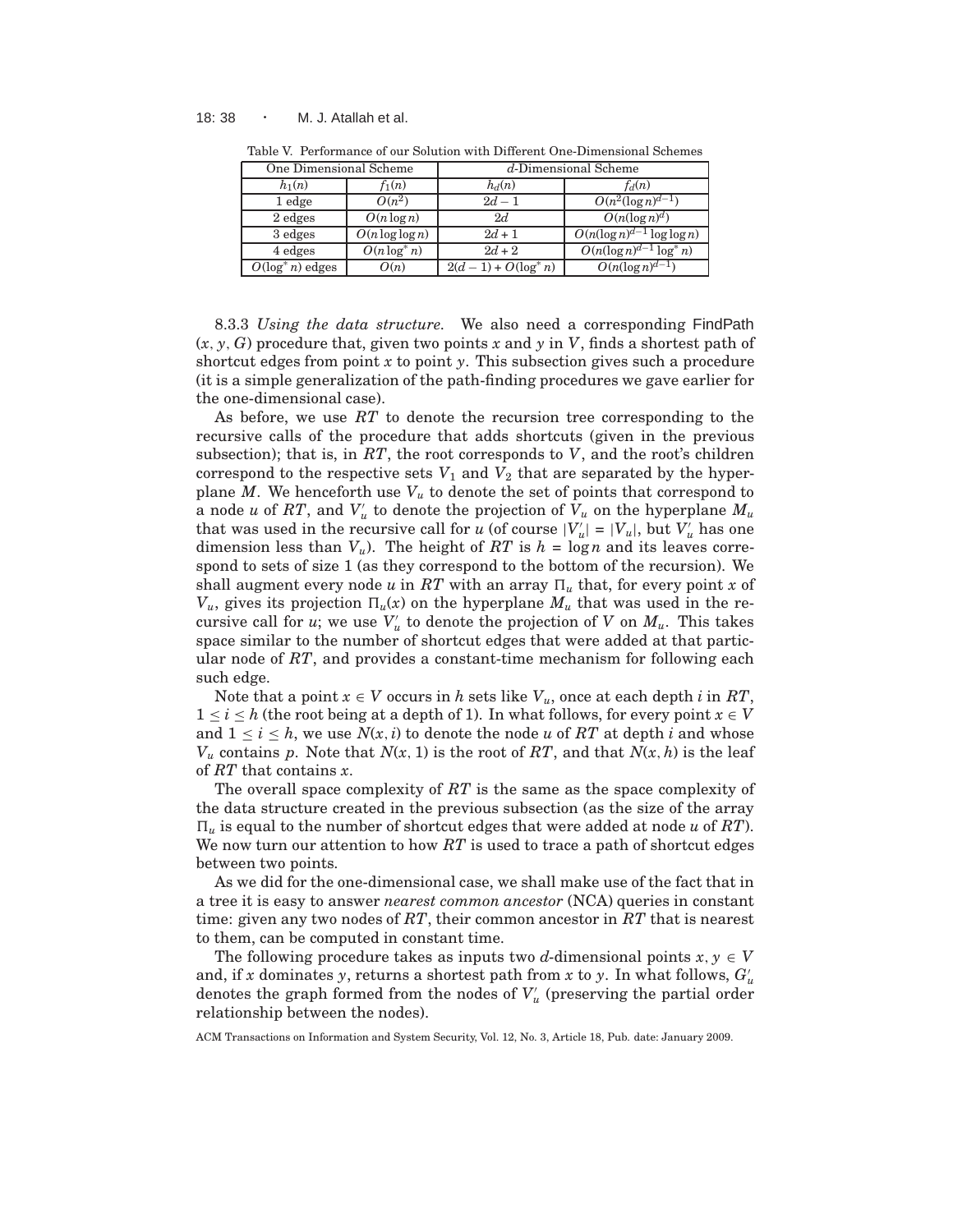FindPath $(x, y, G)$ :

- (1) Check in constant time whether *x* dominates *y*: If not then output "no path exists" and stop, otherwise continue with the next steps.
- (2) If the dimension of  $(x, y, G)$  is 1, then use a one-dimensional path-finding procedure. Otherwise continue with the next steps.
- (3) Let  $v = N(x, h)$  and  $w = N(y, h)$ , that is, v (resp., w) is the leaf of *RT* whose corresponding set contains *x* (resp., *y*).
- (4) Compute in constant time the nearest common ancestor (NCA) in *RT* of v and  $w$ , call it  $u$ . Note that  $p$  and  $q$  are both in  $V_u$ , and they are on different sides of the hyperplane  $M_u$ . Let  $p' = \Pi_u(x)$ ,  $q' = \Pi_u(y)$ . The first edge on the path we seek is  $(x, x')$ , the last edge on it is  $(y', y)$ , and the portion of it from *x*<sup>'</sup> to *y*<sup>'</sup> is of dimension *d* − 1 and can be computed as FindPath(*x'*, *y'*,  $G'_{u}$ ).

The time taken by the above path-finding procedure is  $h_1(n)$  for the base case, and constant per dimension-reduction round, hence a total of  $O(d + h_1(n))$ .

The FindPath technique we used in the above is widely applicable in other recursive solutions to shortcut-edge-adding procedures: Its essence is that a nearest common ancestor computation [Harel and Tarjan 1984] provides a constant-time jump to the relevant spot in the recursion tree, after which the problem becomes easy (we thereby avoid paying a price proportional to the height of the recursion tree).

#### 8.4 Extension to Dynamic Hierarchies

Dynamic changes to the hierarchy (such as addition and deletion of nodes and edges, as well as a node's key replacement) do not require wholesale rekeying, rather, only the nodes directly affected by the change need rekeying. As described in Section 6, by changing the label, one can change a node's key. However, while individual nodes do not need to be rekeyed, the public information (dummy nodes and shortcut edges) does need recomputing after the access graph is modified. Because of the divide and conquer recursive nature of the algorithm, this recomputation looks amenable (at least for the case  $d = 2$ ) to the techniques of dynamization of van Leeuwen and Overmars (see, e.g., van Leeuwen and Overmars [1981]; and Overmars and van Leeuwen [1981a; 1981b]). This looks like a promising direction for future work.

#### 8.5 Connection to Graph Spanners

Recall that a *k*-spanner of a graph *G* (directed or undirected) is a subgraph *G*′ of *G* such that the distance between every two vertices in *G*′ is at most *k* times the distance between them in *G* [Peleg and Schaeffer 1989]. Taking *G*<sup>∗</sup> to be the transitive closure of our access graph, and *k* to be the number of hops we achieve in our key-derivation, our results can be interpreted as providing the construction of a sparse *k*-spanner for *G*<sup>∗</sup> , for the class of access graphs *G* that we consider. Most existing work on graph spanners is for undirected graphs, and the existing work on directed graphs does not provide bounds that compete with ours (but it is for more general graphs than ours). It was shown in Peleg and Schaeffer [1989] that for certain dense directed graphs *any*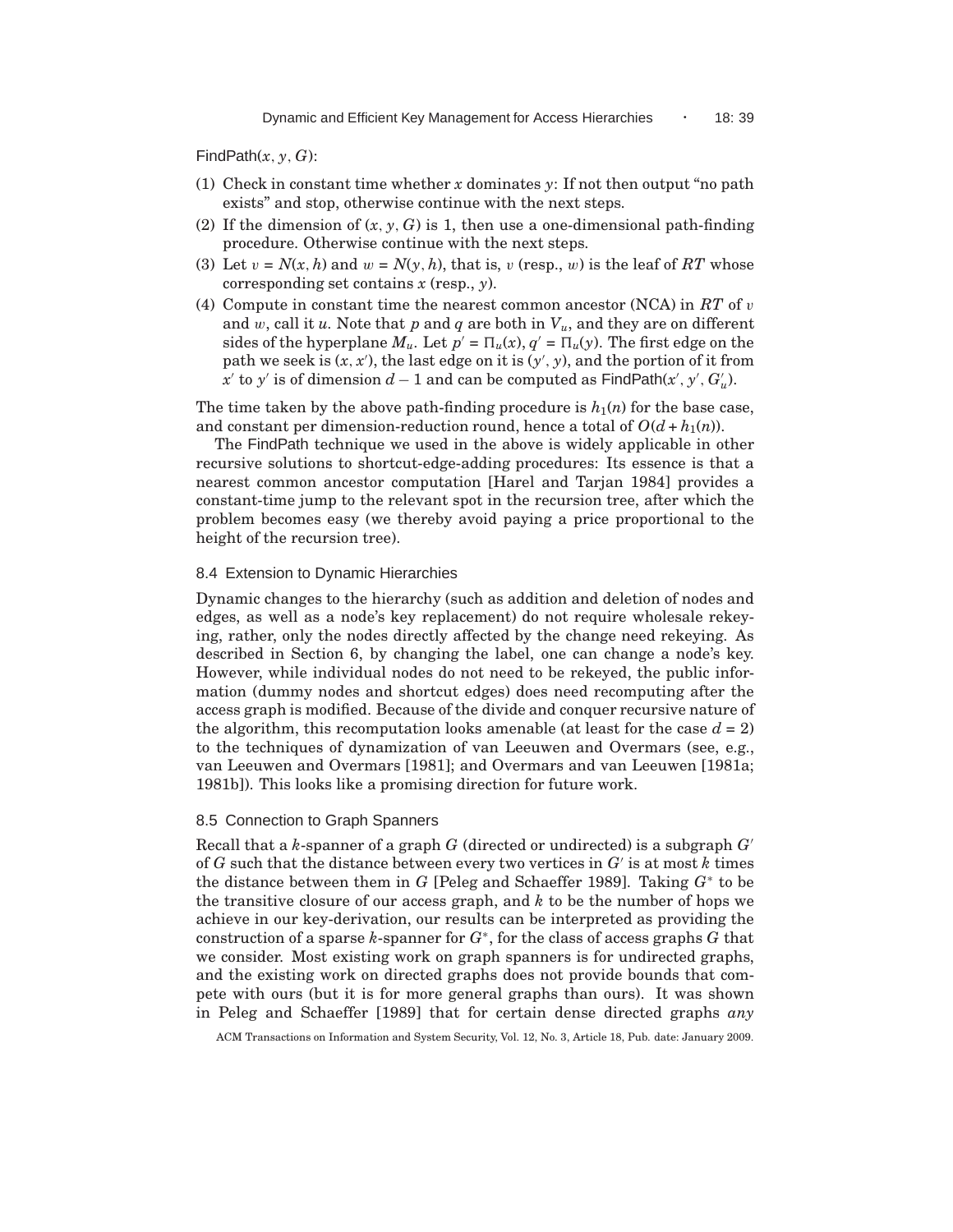18:  $40 \cdot M$ . J. Atallah et al.

 $k$ -spanner requires  $\Omega(n^2)$  edges. The problem of computing the sparsest  $k$ spanner of a graph (directed or undirected) is known to be NP-hard, and is  $\Omega(\log n)$  inapproximable for  $k = 2$  and  $2^{\log^{1-\epsilon} n}$  inapproximable for  $k > 2$ . But for graphs with  $O(n^{1+\beta})$  edges an approximation within a factor of  $O(n^{(\beta+1)/3} \log^{\alpha})$ exists, with  $0 < \beta < 1$  and  $\alpha = O(1)$  [Elkin and Peleg 2005].

#### 9. CONCLUSIONS

In summary, we give the first solution to the problem of access control in an arbitrary hierarchy *G* with the following properties:

- (1) Only hash functions are used for a node to derive a descendant's key from its own key;
- (2) The space complexity of the public information is the same as that of storing graph *G*;
- (3) The derivation by a node of a descendant's access key requires  $O(\ell)$ operations, where  $\ell$  is the length of the path between the nodes, which can be significantly decreased for many types of graphs by increasing public information.
- (4) Updates are handled locally and do not propagate to descendants or ancestors of the affected part of *G*;
- (5) A formal security analysis (based on standard cryptographic assumptions) guarantees that the scheme is strongly resistant to collusions in that no subset of nodes can conspire to gain access to the key of any node to which they do not have legitimate access; and
- (6) The private information at a node consists of a single key.

We also provided simple modifications to our scheme that allow to handle Crampton's extensions of the standard hierarchies to limited depth and reverse inheritance [Crampton 2003]. Additionally, we provided techniques for reducing the distance between nodes for the purposes of faster key derivation. For one-dimensional graphs and trees, lowering of key derivation time consists of inserting extra edges to the hierarchy, and for more general graphs of dimension *d* it consists of adding dummy vertices that permit dimension reduction. The fast performance achieved by our scheme is summarized in Table V.

Our work was extended in De Santis et al. [2007], and the primary improvements to our scheme were twofold: (1) the authors introduced a provably secure key derivation that relies only on one complexity assumption (secure symmetric encryption scheme) and (2) they introduced a new shortcutting technique for higher dimensional partial orders, there the number of shortcut edges is  $O(3^{d-1} \cdot n \cdot d \cdot \log^{d-1} n \log \log n)$  and the distance between any two points is three.

#### REFERENCES

- AKL, S. AND TAYLOR, P. 1983. Cryptographic solution to a problem of access control in a hierarchy. *ACM Trans. Comput. Syst. 1*, 3 (Sept.), 239–248.
- ALON, N. AND SCHIEBER, B. 1987. Optimal preprocessing for answering on-line product queries. Tech. rep. TR 71/87, Institute of Computer Science, Tel-Aviv University.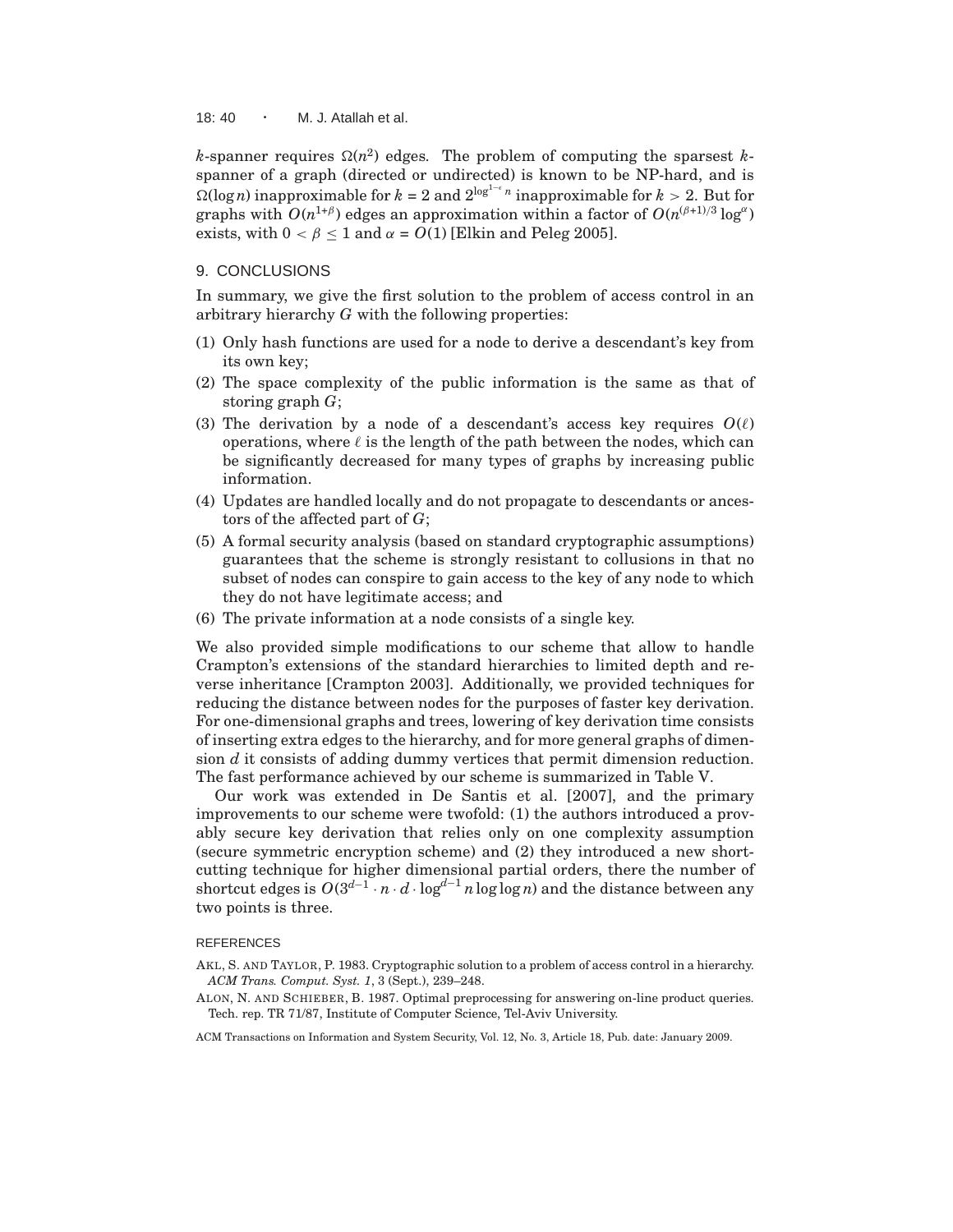- ANDERSON, R. AND KUHN, M. 1996. Tamper resistance a cautionary note. In *Proceedings of the USENIX Workshop on Electronic Commerce (EC'96)*. 1–11.
- ANDERSON, R. AND KUHN, M. 1997. Low cost attacks on tamper resistant devices. In *Proceedings of the Security Protocols Workshop*. Lecture Notes on Computer Science, vol. 1361. 125–136.
- ATALLAH, M., FRIKKEN, K., AND BLANTON, M. 2005. Dynamic and efficient key management for access hierarchies. In *Proceedings of the ACM Conference on Computer and Communications Security (CCS'05)*. 190–201.
- BELL, D. AND LAPADULA, L. 1973. Secure computer systems: Mathematical foundations. Tech. rep. MTR–2547, MITRE Corporation.
- BELLARE, M., CANETTI, R., AND KRAWCZYK, H. 1996. Keying hash functions for message authentication. In *Proceedings of the Annual International Cryptology Conference (CRYPTO'96)*, vol. 1109. 1–15.
- BIRGET, J., ZOU, X., NOUBIR, G., AND RAMAMURTHY, B. 2001. Hierarchy-based access control in distributed environments. In *Proceedings of the IEEE International Conference on Communications (ICC'01)*. 229–233.
- BODLAENDER, H., TEL, G., AND SANTORO, N. 1994. Trade-offs in non-reversing diameter. *Nordic J. Comput. 1*, 111–134.
- CHANG, C. AND BUEHRER, D. 1993. Access control in a hierarchy using a one-way trapdoor function. *Comput. Math. Appl. 26*, 5, 71–76.
- CHANG, C., LIN, I., TSAI, H., WANG, H., AND TAICHUNG, T. 2004. A key assignment scheme for controlling access in partially ordered user hierarchies. In *Proceedings of the International Conference on Advanced Information Networking and Application (AINA'04)*. 376–378.
- CHAZELLE, B. 1987. Computing on a free tree via complexity-preserving mappings. *Algorithmica 2*, 337–361.
- CHEN, T. AND CHUNG, Y. 2002. Hierarchical access control based on Chinese remainder theorem and symmetric algorithm. *Comput. Secur.* 565–570.
- CHEN, T., CHUNG, Y., AND TIAN, C. 2004. A novel key management scheme for dynamic access control in a user hierarchy. In *Proceedings of the IEEE Annual International Computer Software and Applications Conference (COMPSAC'04)*. 396–401.
- CHICK, G. AND TAVARES, S. 1990. Flexible access control with master keys. In *Proceedings of the Proceedings of the Annual International Cryptology Conference (CRYPTO'96)*. Lecture Notes on Computer Science, vol. 435. 316–322.
- CHIEN, H. AND JAN, J. 2003. New hierarchical assignment without public key cryptography. *Comput. Secur. 22*, 6, 523–526.
- CHOU, J., LIN, C., AND LEE, T. 2004. A novel hierarchical key management scheme based on quadratic residues. In *Proceedings of the International Symposium on Parallel and Distributed Processing and Applications (ISPA'04)*. Vol. 3358. 858–865.
- CRAMER, R. AND SHOUP, V. 2003. Design and analysis of practical public-key encryption scheme secure against adaptive chosen ciphertext attack. *SIAM J. Comput. 33*, 1, 167–226.
- CRAMPTON, J. 2003. On permissions, inheritance and role hierarchies. In *Proceedings of the ACM Conference on Computer and Communications Security (CCS'03)*. 85–92.
- DAS, M., SAXENA, A., GULATI, V., AND PHATAK, D. 2005. Hierarchical key management scheme using polynomial interpolation. *SIGOPS Oper. Syst. Rev. 39*, 1, 40–47.
- DE SANTIS, A., FERRARA, A., AND MASUCCI, B. 2007. Efficient provably-secure hierarchical key assignment schemes. In *Proceedings of the International Symposium on Mathematical Foundations of Computer Science (MFCS'07)*. Lecture Notes on Computer Science, vol. 4708. 371–382.
- DENNING, D., AKL, S., MORGENSTERN, M., AND NEUMANN, P. 1986. Views for multilevel database security. In *Proceedings of the IEEE Symposium on Security and Privacy (SP'86)*. 156–172.
- DODIS, Y., FAZIO, N., KIAYIAS, A., AND YUNG, M. 2005. Scalable public-key tracing and revoking. *J. Dist. Comput. 17*, 4, 323–347.
- DUSHNIK, B. AND MILLER, E. 1941. Partially ordered sets. *American Journal of Mathematics 63*, 600–610.
- ELKIN, M. AND PELEG, D. 2005. Approximating k-spanner problems for *k* > 2. *Theor. Comput. Sci. 337*, 1–3, 249–277.
	- ACM Transactions on Information and System Security, Vol. 12, No. 3, Article 18, Pub. date: January 2009.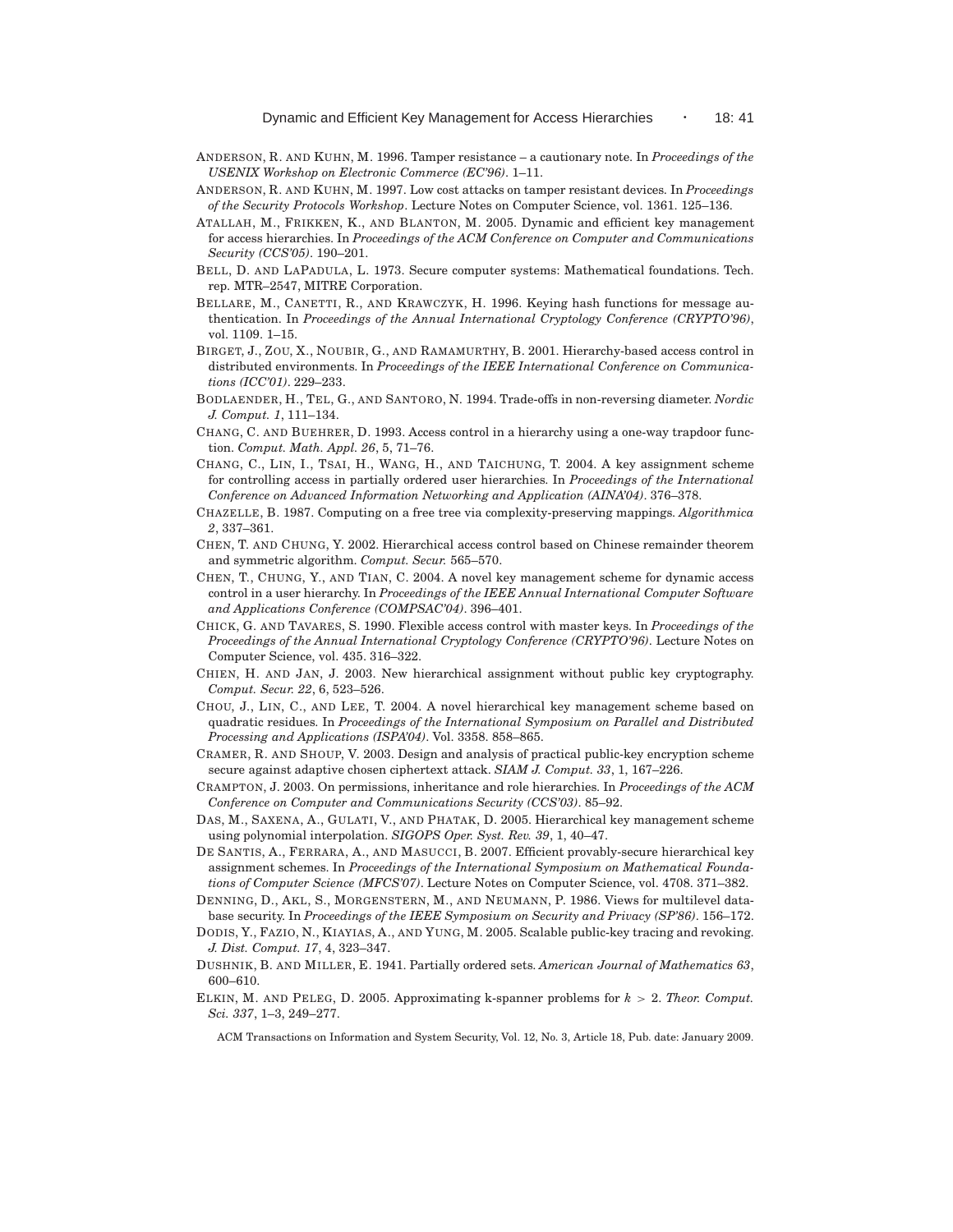18:  $42 \cdot M$ . J. Atallah et al.

- FERRAIOLO, D. AND KUHN, D. 1992. Role based access control. In *Proceedings of the National Computer Security Conference (NISSC'92)*. 554–563.
- FERRARA, A. AND MASUCCI, B. 2003. An information-theoretic approach to the access control problem. In *Proceedings of the Italian Conference on Theoretical Computer Science (ICTCS'03)*. vol. 2841. 342–354.
- FRAIM, L. 1983. Scomp: A solution to multilevel security problem. *IEEE Comput. 16*, 7, 126–143.
- GOLDREICH, O. 2004. *Foundations of Cryptography*. Vol. 2. Basic Applications.
- HAREL, D. AND TARJAN, R. 1984. Fast algorithms for finding nearest common ancestors. *SIAM J. Comput. 13*, 2, 338–355.
- HARN, L. AND LIN, H. 1990. A cryptographic key generation scheme for multilevel data security. *Comput. Secur. 9*, 6, 539–546.
- HE, M., FAN, P., KADERALI, F., AND YUAN, D. 2003. Access key distribution scheme for levelbased hierarchy. In *Proceedings of the International Conference on Parallel and Distributed Computing, Applications and Technologies (PDCAT'03)*. 942–945.
- HUANG, H. AND CHANG, C. 2004. A new cryptographic key assignment scheme with timeconstraint access control in a hierarchy. *Comput. Stand. Interfaces 26*, 159–166.
- HWANG, M. 1999a. An improvement of novel cryptographic key assignment scheme for dynamic access control in a hierarchy. *IEICE Trans. Fundam. E82–A*, 2 (Mar.), 548–550.
- HWANG, M. 1999b. A new dynamic key generation scheme for access control in a hierarchy. *Nordic J. Comput. 6*, 4, 363–371.
- HWANG, M. AND YANG, W. 2003. Controlling access in large partially ordered hierarchies using cryptographic keys. *J. Syst. Softw. 67*, 2 (Aug.), 99–107.
- LIAW, H., WANG, S., AND LEI, C. 1993. A dynamic cryptographic key assignment scheme in a tree structure. *Comput. Math. Appl. 25*, 6, 109–114.
- LIN, C. 2001. Hierarchical key assignment without public-key cryptography. *Comput. Secur. 20*, 7, 612–619.
- LIN, I., HWANG, M., AND CHANG, C. 2003. A new key assignment scheme for enforcing complicated access control policies in hierarchy. *Future Gen. Comput. Syst. 19*, 4, 457–462.
- LU, W. AND SUNDARESHAN, M. 1988. A moredle for multilevel security in computer networks. In *Proceedings of the Annual Joint Conference of the IEEE Computer and Communications Societies (INFOCOM'88)*. 1095–1104.
- MACKINNON, S., TAYLOR, P., MEIJER, H., AND AKL, S. 1985. An optimal algorithm for assigning cryptographic keys to control access in a hierarchy. *IEEE Trans. Comput. 34*, 9, 797–802.
- MAHESHWARI, P. 2003. Enterprise application integration using a component-based architecture. In *Proceedings of the IEEE Annual International Computer Software and Applications Conference (COM-SAC'03)*. 557–563.
- MCHUGH, J. AND MOORE, A. 1986. A security policy and formal top level specification for a multilevel secure local area network. In *Proceedings of the IEEE Symposium on Security and Privacy (SP'86)*. 34–49.
- OHTA, K., OKAMOTO, T., AND KOYAMA, K. 1991. Membership authentication for hierarchical multigroups using the extended fiat-shamir scheme. In *Proceedings of the Workshop on the Theory and Application of Cryptographic Techniques on Advances in Cryptology (EUROCRYPT'91)*. 446–457.
- OVERMARS, M. AND VAN LEEUWEN, J. 1981a. Dynamization of order decomposable set problems. *J. Algorithms 2*, 3, 245–260.
- OVERMARS, M. AND VAN LEEUWEN, J. 1981b. Maintenance of configurations in the plane. *J. Comput. Syst. Sci. 23*, 2, 166–204.
- PELEG, D. AND SCHAEFFER, A. 1989. Graph spanners. *Theor. Comput. Sci. 13*, 99–116.
- RAY, I., RAY, I., AND NARASIMHAMURTHI, N. 2002. A cryptographic solution to implement access control in a hierarchy and more. In *Proceedings of the ACM Symposium on Access Control Models and Technologies (SACMAT'02)*. 65–73.
- ACM Transactions on Information and System Security, Vol. 12, No. 3, Article 18, Pub. date: January 2009.